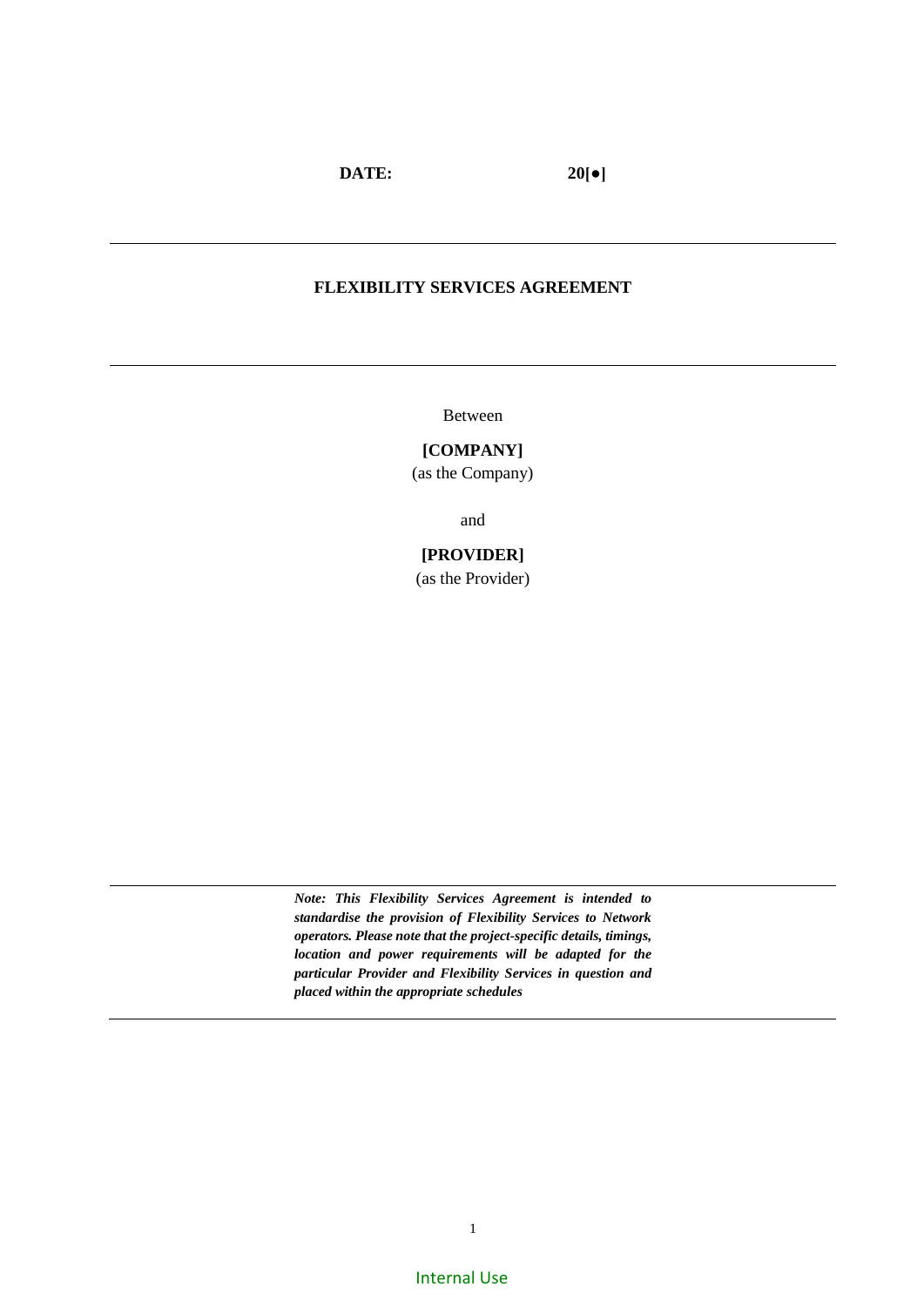**THIS AGREEMENT** is made on 20[●]

### **BETWEEN:**

- (1) **[●] LIMITED/PLC**, a company incorporated in [England and Wales] [Scotland] (registered number [●]) whose registered office is at [●] (the "**Company**"); and
- (2) **[●] LIMITED/PLC**, a company incorporated in [England and Wales] [Scotland] (registered number [●]) whose registered office is at [●] (the "**Provider**").]

(together the "**Parties**" and each a "**Party**").

### **RECITALS:**

- (1) The Company, as owner and operator of the local Network, requires the provision of Flexibility Services (as hereinafter defined) to aid the management and operation of its Network. The Company wishes to contract with providers and/or operators of suitable assets for the provision of such Flexibility Services.
- (2) The Provider is the owner and/or operator of assets, or has entered into arrangements for rights in respect of third party owned assets that have the capability to provide Flexibility Services and wishes to make available each DER for the provision of such Flexibility Services. The Company will pay the Provider for these Flexibility Services in accordance with this Agreement.
- (3) The Company wishes to appoint the Provider to provide the Flexibility Services and the Provider has agreed to provide the Flexibility Services to the Company, on and subject to the terms and conditions contained herein.

The Parties hereby confirm that this Flexibility Services Agreement including Schedules shall incorporate the Conditions of Contract (a copy of which is attached) (the "**Conditions**") and together the Flexibility Services Agreement and the Conditions shall be construed as one agreement (the "**Agreement**"). The priority of such documents shall be as set out below:

- (1) this Flexibility Services Agreement and the Schedules attached; and
- (2) the Conditions.

Terms used herein and not defined shall have the meaning given to them in the Conditions.

# Internal Use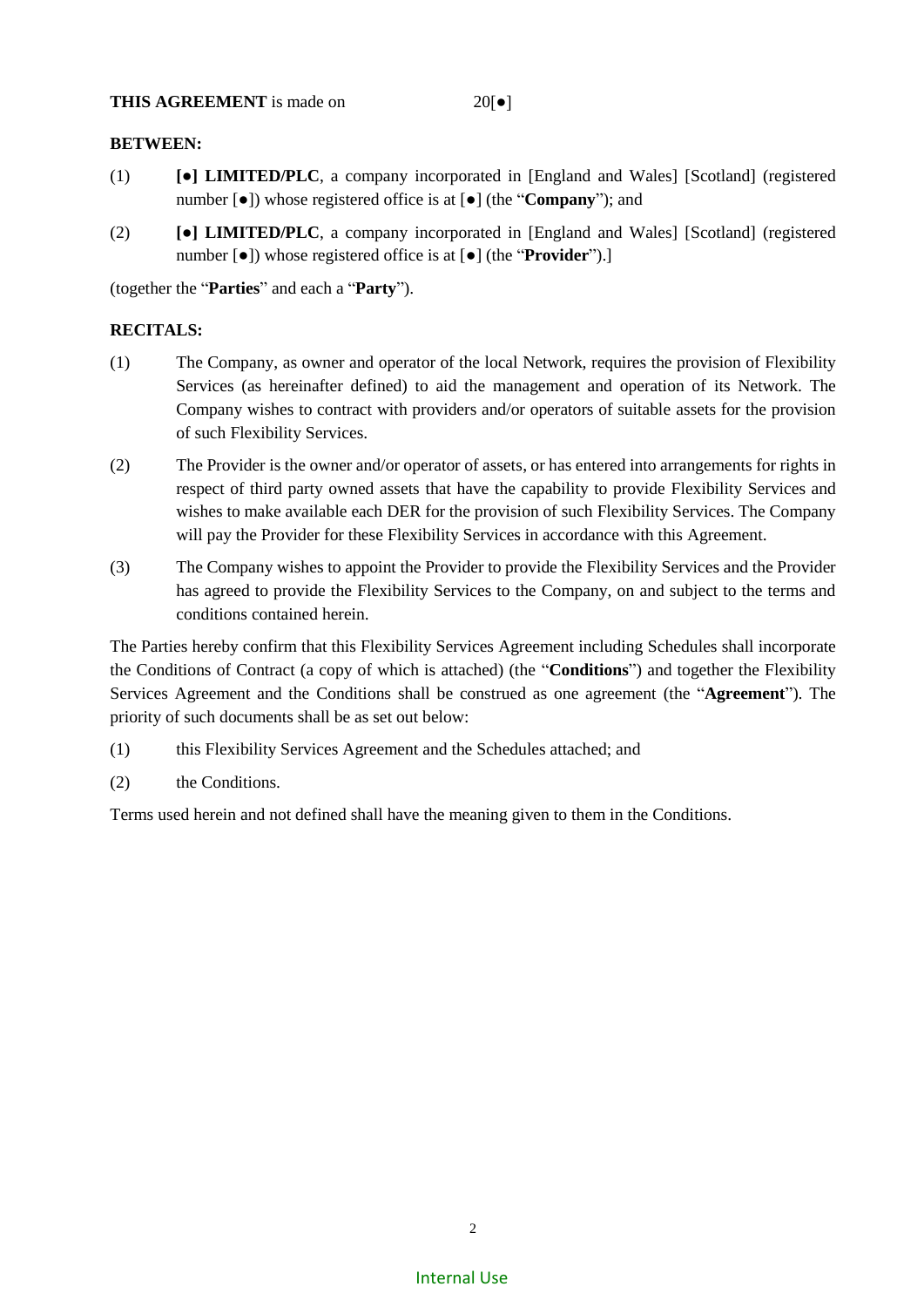# **PART 1 – Details of the Flexibility Provider and Special Conditions**

| <b>Provider</b>                         | Provider's company number and registered office                                                                                   |
|-----------------------------------------|-----------------------------------------------------------------------------------------------------------------------------------|
| $[\bullet]$                             | $[\bullet]$                                                                                                                       |
| <b>Contract number</b>                  | $[\bullet]$                                                                                                                       |
| <b>Provider's addresses for notices</b> | $[\bullet]$<br>Address: $\lceil \bullet \rceil$<br>Contact Number: [ $\bullet$ ]<br>For the attention of: $\lceil \bullet \rceil$ |
| Company's addresses for notices         | $[\bullet]$<br>Address: $\lceil \bullet \rceil$<br>Contact Number: [ $\bullet$ ]<br>For the attention of: $\lceil \bullet \rceil$ |
| <b>Provider's Nominated Person</b>      | $[\bullet]$                                                                                                                       |
| <b>Company's Nominated Person</b>       | $[\bullet]$                                                                                                                       |

# **Special Conditions**

The following provisions shall apply to the Agreement and, in the event of conflict, shall override the Conditions:

### 1. ADDITIONAL TERMS

**The Provider shall comply at all times with the following policies and conditions and any replacement of the same which are notified to the Provider from time to time:**

- a) [Cybersecurity Specifications for Information Transfer](http://portal.corp.iberdrola.com/wps/wcm/myconnect/empleado/d38e7a24-3a87-4777-b570-bb7efe092da8/GlobalProtectionInformationRule.pdf?MOD=AJPERES&CVID=mYz3hKD&CVID=mYz3hKD&CVID=mYz3hKD&CVID=mYz3hKD&CVID=mYz3hKD&CVID=mYz3hKD&CVID=mYz3hKD&CVID=mYz3hKD&CVID=mYz3hKD&CVID=mYz3hKD&CVID=mYz3hKD&CVID=mYz3hKD&CVID=mYz3hKD&CVID=mYz3hKD&CVID=mYz3hKD&CVID=mYz3hKD&CVID=mYz3hKD&CVID=mYz3hKD&CVID=mYz3hKD&CVID=mYz3hKD&CVID=mWI3S6Z&CVID=mWI3S6Z&CVID=mWI3S6Z&CVID=mWI3S6Z&CVID=mWI3S6Z&CVID=mWI3S6Z)
- b) [Cybersecurity Specifications for Cloud Services](http://portal.corp.iberdrola.com/wps/wcm/myconnect/empleado/4334632a-6a91-43e8-b6fe-cac7287bd8fd/EN_Global+Cloud+Security_v2.pdf?MOD=AJPERES&CVID=mvfHNon&CVID=mvfHNon&CVID=mvfHNon&CVID=mvfHNon&CVID=mvfHNon&CVID=mvfHNon&CVID=mvfHNon&CVID=mvfHNon&CVID=mvfHNon&CVID=mvfHNon&CVID=mvfHNon&CVID=mvfHNon&CVID=mvfHNon&CVID=mvfHNon&CVID=mvfHNon&CVID=mvfHNon&CVID=mvfHNon&CVID=mvfHNon&CVID=mvfHNon&CVID=mvfHNon&CVID=mvfHNon&CVID=mvfHNon&CVID=mvfHNon&CVID=mvfHNon&CVID=mvfHNon&CVID=mvfHNon&CVID=mvfHNon&CVID=mvfHNon&CVID=mvfHNon&CVID=mvfHNon&CVID=mvfHNon&CVID=mvfHNon&CVID=mvfHNon&CVID=mvfHNon&CVID=mvfHNon&CVID=mvfHNon&CVID=mvfHNon&CVID=lOwVMC0&CVID=lOwVMC0&CVID=lOwVMC0&CVID=lOwVMC0&CVID=lOwVMC0&CVID=lOwVMC0&CVID=lOwVMC0&CVID=lOwVMC0&CVID=lOwVMC0&CVID=lOwVMC0&CVID=lOwVMC0&CVID=lOwVMC0&CVID=lOwVMC0&CVID=lOwVMC0&CVID=lOwVMC0&CVID=lOwVMC0&CVID=lOwVMC0&CVID=lOwVMC0&CVID=lOwVMC0&CVID=lOwVMC0&CVID=lOwVMC0&CVID=lOwVMC0&CVID=lOwVMC0&CVID=lOwVMC0)

# **PART 2 – Commencement and Expiry Dates**

| <b>Commencement Date</b> | $\lceil \bullet \rceil$  |  |
|--------------------------|--------------------------|--|
| <b>Expiry Date</b>       | As set out in Schedule 1 |  |

*[Note: the following signature blocks should be used if the Agreement is to be governed by English law. Scottish law signature blocks are on page 23 and must remain on this page]*

*Signed by the duly authorised representatives of the Parties as an agreement on the date first written above*

### Internal Use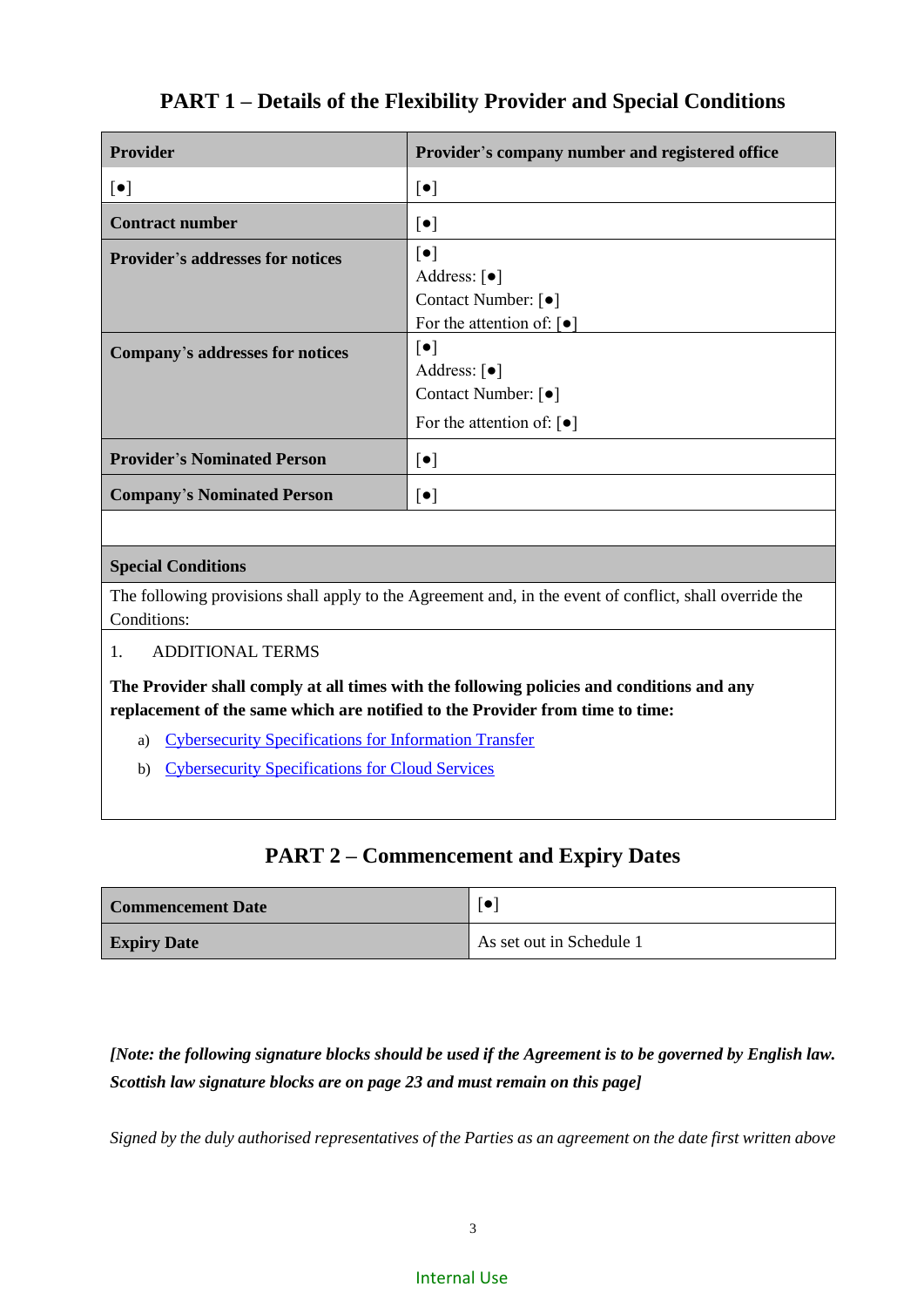| Signed                |                                    |
|-----------------------|------------------------------------|
|                       |                                    |
|                       |                                    |
| for and on behalf of  |                                    |
| [COMPANY]             |                                    |
|                       | Director/Duly Authorised Signatory |
|                       |                                    |
| Signed                |                                    |
|                       |                                    |
|                       |                                    |
| for and on behalf of: |                                    |
| [PROVIDER]            |                                    |
|                       | Director/Duly Authorised Signatory |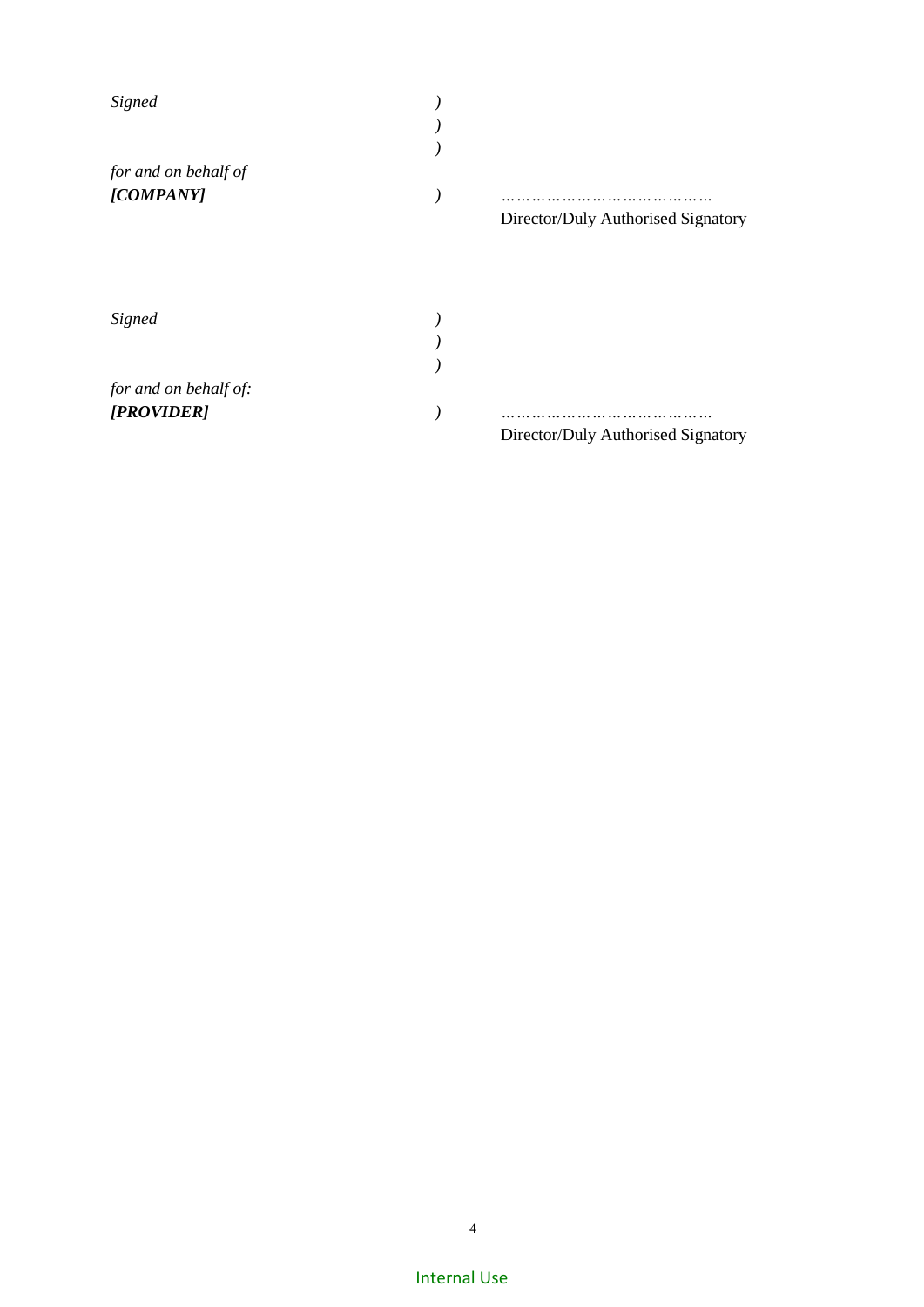# **TABLE OF CONTENTS**

# **CONDITIONS**

| 1.  |                                                                                 |  |  |  |
|-----|---------------------------------------------------------------------------------|--|--|--|
| 2.  |                                                                                 |  |  |  |
| 3.  |                                                                                 |  |  |  |
| 4.  |                                                                                 |  |  |  |
| 5.  |                                                                                 |  |  |  |
| 6.  |                                                                                 |  |  |  |
| 7.  |                                                                                 |  |  |  |
| 8.  |                                                                                 |  |  |  |
| 9.  |                                                                                 |  |  |  |
| 10. |                                                                                 |  |  |  |
| 11. |                                                                                 |  |  |  |
| 12. |                                                                                 |  |  |  |
| 13. |                                                                                 |  |  |  |
| 14. |                                                                                 |  |  |  |
| 15. |                                                                                 |  |  |  |
| 16. | [Assignment, NOTE: IF ENGLISH] [ASSIGNATION, NOTE: IF SCOTTISH] Sub-Contracting |  |  |  |
| 17. |                                                                                 |  |  |  |
| 18. |                                                                                 |  |  |  |
| 19. |                                                                                 |  |  |  |
| 20. |                                                                                 |  |  |  |
| 21. |                                                                                 |  |  |  |
| 22. |                                                                                 |  |  |  |
| 23. |                                                                                 |  |  |  |
| 24. |                                                                                 |  |  |  |
| 25. |                                                                                 |  |  |  |
| 26. |                                                                                 |  |  |  |
| 27. |                                                                                 |  |  |  |
| 28. |                                                                                 |  |  |  |
| 29. |                                                                                 |  |  |  |
| 30. |                                                                                 |  |  |  |
|     |                                                                                 |  |  |  |
|     |                                                                                 |  |  |  |
|     |                                                                                 |  |  |  |
|     |                                                                                 |  |  |  |
|     |                                                                                 |  |  |  |
|     |                                                                                 |  |  |  |

 $5\overline{)}$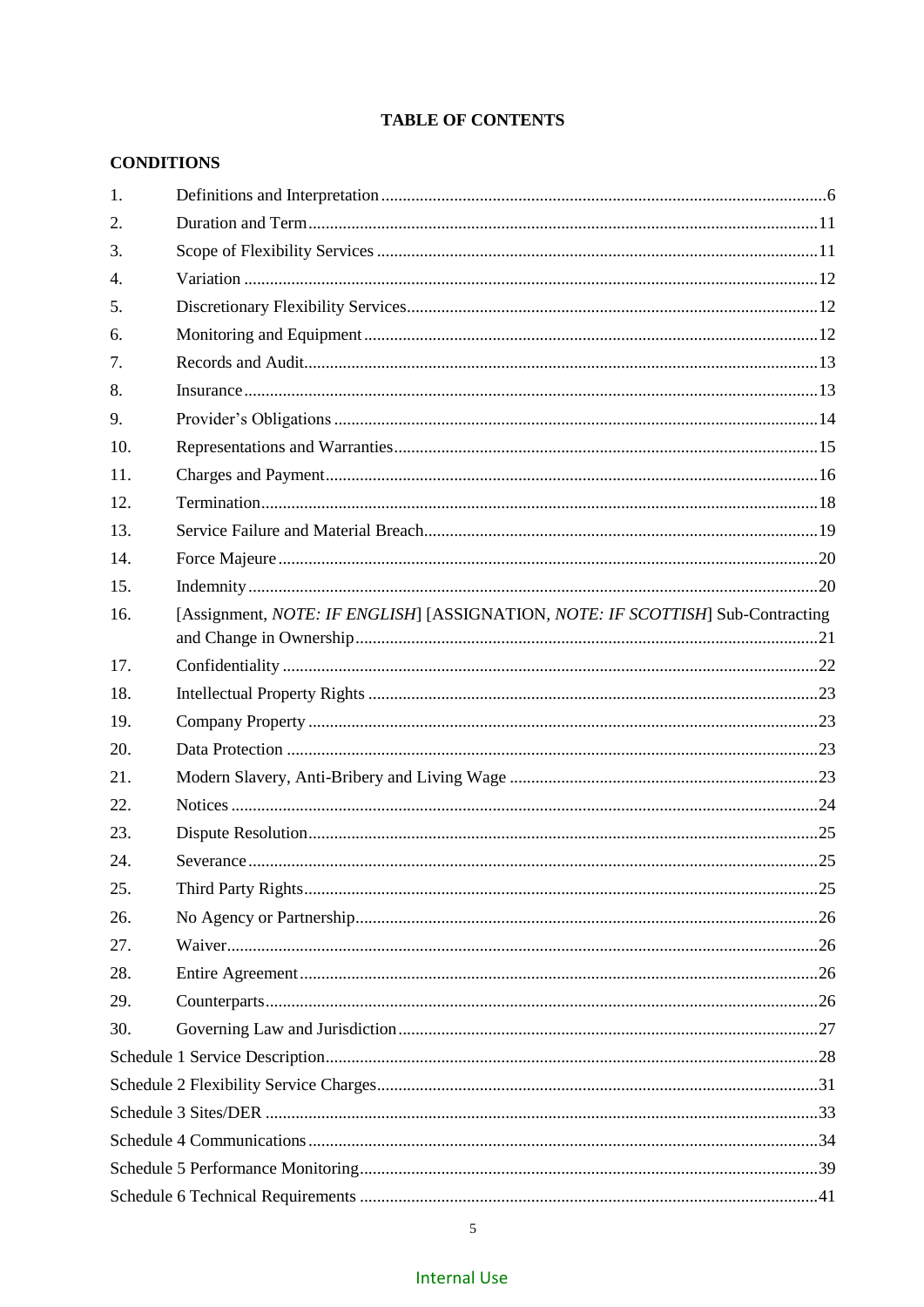### **CONDITIONS**

### **1. DEFINITIONS AND INTERPRETATION**

In this Agreement and the recitals, unless the context otherwise requires, the following expressions shall have the meanings set out below:

"**Accepted End Time**" means the date and time (to the nearest minute) as notified in accordance with Clause 3 and/or 5 at which the Accepted [KW/KVAR] is no longer required to be delivered;

"**Accepted [KW/KVAR]**" means the [KW/KVAR] accepted in accordance with Clause 3 and/or 5;

"**Accepted Start Time**" means the date and time (to the nearest minute) as notified in accordance with Clause 3 and/or 5 at which the Accepted [KW/KVAR] shall be delivered;

"**Affiliate**" means any holding company or subsidiary company of a Party, or any company which is a subsidiary of such holding company and "**holding company**" and "**subsidiary**" have the meanings given in section 1159 of the Companies Act 2006;

"**Applicable Law**" means any applicable law, statute, by-law, regulation, order, regulatory policy, guidance or industry code, rule of court or directives or requirements of any regulatory body;

"**Available**" means that the Flexibility Services, in accordance with the Service Requirements and the Utilisation Instruction, are available to be delivered to the Company for the duration of the Service Window;

"**Availability Fee**" means the fee payable in consideration for the Provider making available the DER and calculated in accordance with the provisions of Schedule 2;

"**Availability Status**" means Available or Unavailable;

"**Authority**" means the Gas and Electricity Markets Authority;

"**Business Hours**" means between 9:00 am and 5:00 pm on a Business Day;

"**Business Day**" means any day other than a Saturday or a Sunday or a bank holiday in [England and Wales] [the City of Edinburgh]; *[Note: Please delete as appropriate England and Wales or Scotland depending on location of the Site]*

### "**Change in Ownership**" means:

- a) any sale, transfer or disposal of any legal, beneficial or equitable interest in fifty per cent (50%) or more of the shares in the Provider (including the control over the exercise of voting rights conferred on those shares, control over the right to appoint or remove directors or the rights to dividends); and/or
- b) any other arrangements that have or may have or which result in the same effect as subclause a) above.

"**Charges**" means the charges set out in Schedule 2 of this Agreement;

"**Commencement Date**" means the date set out in Part 2 of this Agreement;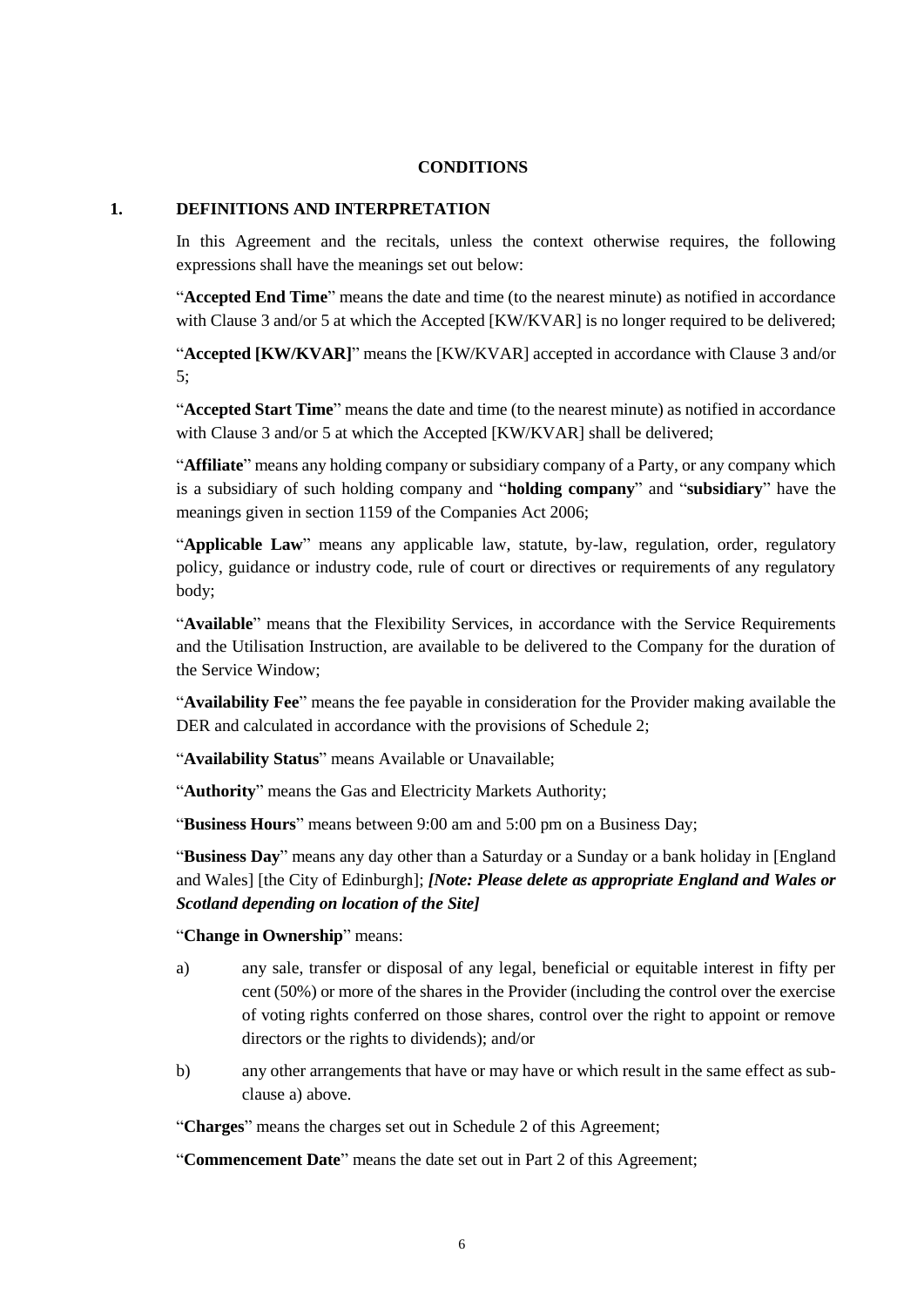"**Confidential Information**" means any information, however it is conveyed, that relates to the business, affairs, developments, trade secrets, know-how, personnel, customers and/or suppliers of a Party (and/or any its Affiliates) together with all information derived from the above, and any other information clearly designated as being confidential (whether or not it is marked as "confidential") or which ought reasonably to be considered to be confidential;

"**Connection Agreement**" means any agreement governing the terms of connection of any plant or apparatus to, and/or any agreement for the supply of electricity to the plant or apparatus or for the acceptance of electricity into, and its delivery from, the Company's electricity distribution Network;

**"Contracted Service Capacity"** means the change in capacity of the Flexible Unit relative to a defined baseline level. It can be delivered reliably and in full, is fixed for the duration of the service period (subject to any changes in Availability Status), and must be within the conditions of each Site's Connection Agreement.

"**Data Protection Law**" means any applicable law relating to the processing, privacy, and use of personal data, as applicable to the Company, the Provider and/or the Flexibility Services, including in the UK: (i) the Privacy and Electronic Communications (EC Directive) Regulations 2003 and any current laws or regulations implementing Council Directive 2002/58/EC; and/or (ii) the General Data Protection Regulation (EU) 2016/679 ("**GDPR**"), and/or any corresponding or equivalent national laws or regulations, once in force and applicable, including the Data Protection Act 2018, and includes any judicial or administrative interpretation of them, any guidance, guidelines, codes of practice, approved codes of conduct or approved certification mechanisms issued by any relevant supervisory authority;

"**Disclosing Party**" means the Party disclosing Confidential Information to the Receiving Party;

"**Discretionary Flexibility Services**" means additional Flexibility Services requested by the Company outside of or in addition to the Service Requirements detailed within this Agreement;

"**Discretionary Service Periods**" means in respect of DER, periods during the Term of the Agreement that are not Service Periods;

"**Discretionary Utilisation Fee**" means the fee for providing Discretionary Flexibility Services as specified in Clause 5 and Schedule 2;

"**Discretionary Utilisation Instruction**" means an instruction from the Company to deliver Discretionary Flexibility Services in respect of DER during a Discretionary Service Period;

"**Dispatch Equipment**" means any equipment (including any routers, computers, input / output notes and cables and software) owned by the Company and provided in respect of the provision of the Flexibility Services under this Agreement;

"**Distributed Energy Resources**" or "**DER**" means the electricity generators, electricity storage or electrical load, and other Site and Provider equipment, machinery, apparatus, materials and other items used for the provision of the Flexibility Services as described in Schedule 3;

"**Distribution Code**" means the Distribution Code of Licenced Distribution Network Operators of Great Britain;

"**Distribution Licence**" means a licence issued under section 6(c) of the Electricity Act 1989;

"**Distribution Licensee**" means a holder of Distribution Licence within the same Group of companies as the Company;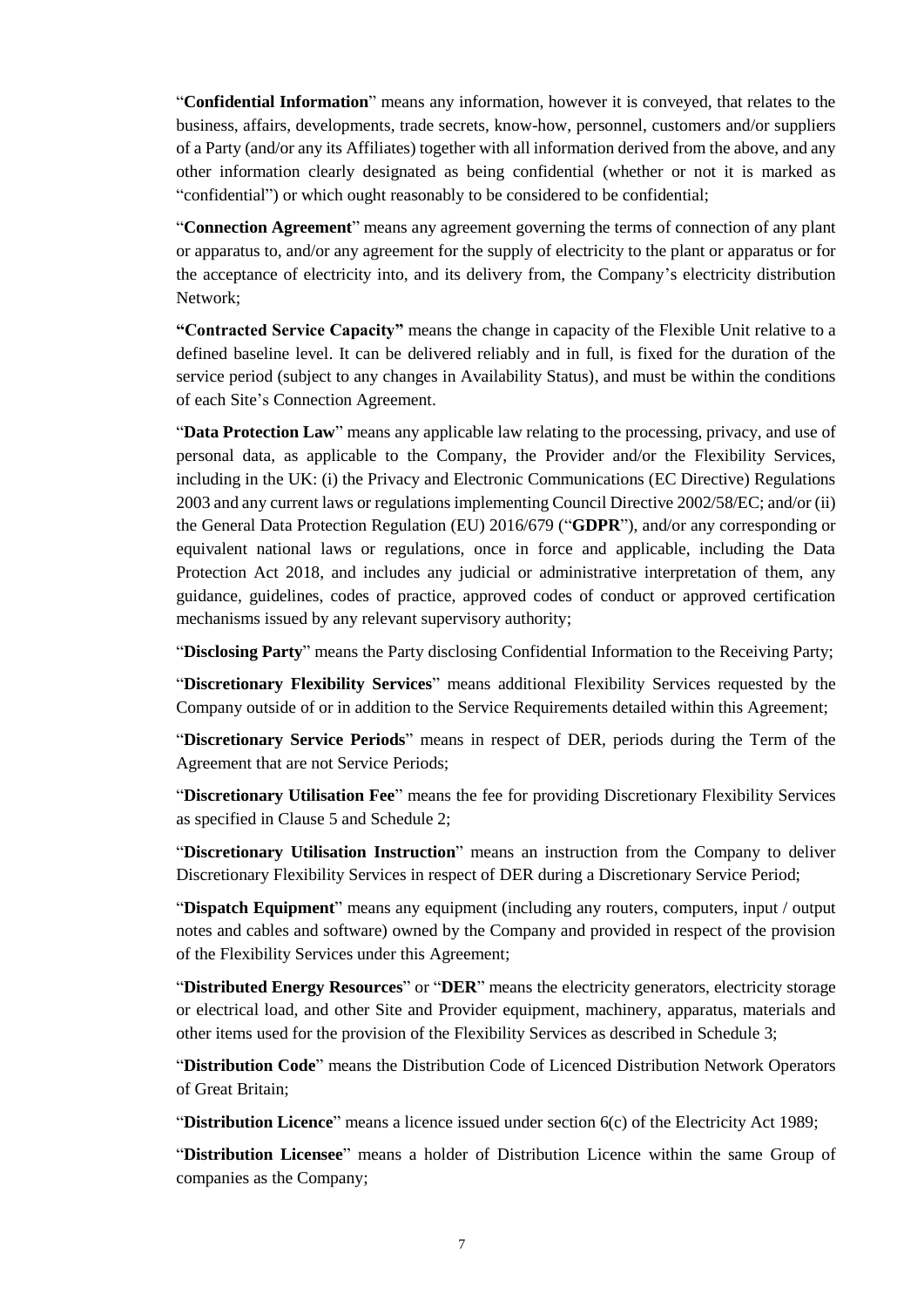"**Due Date for Payment**" has the meaning given to it in Clause 11.7;

"**Electricity Regulations**" means the Electricity Act 1989, the Utilities Act 2000, the Energy Acts 2008 – 2016, the National Terms of Connection and any other licences, codes or industry agreements related to such legislation;

"**Expiry Date**" means the date this Agreement expires, as defined in the Agreement and as can be extended pursuant to Clause 2;

"**Flexibility Provider**" means the provider set out in Part 1 of this Agreement;

"**Flexibility Services**" means, and more particularly described in Schedule 1, the services to be provided by the Provider to the Company under and in accordance with this Agreement which give the Company the ability to manage the load at a specific point of the Network at certain points in time;

"**Force Majeure**" means any event or circumstance which is beyond either the Company's or the Provider's (as the case may be) reasonable control or its employees and which results in or causes its failure to perform any of its obligations under the Agreement, provided that: (a) lack of funds; or (b) any failure or fault in the DER, including insufficient fuel, shall not constitute Force Majeure;

"**Good Industry Practice**" means the exercise of the degree of care, skill and diligence, which would reasonably be expected from an experienced and competent person carrying out services of a similar nature, scope and complexity as the Flexibility Services;

"**Grid Code**" means the technical code for connection and development of the National Electricity Transmission System (available at www.nationalgrid.com/uk/electricity/codes/gridcode?code-documents);

"**Group**" means in relation to a company, that company, any subsidiary or holding company of that company, and any subsidiary of a holding company of that company. For the purposes of this definition the terms "holding company" and "subsidiary" shall have the meanings assigned to them by section 1159 of the Companies Act 2006;

"**Intellectual Property Rights**" means patents, rights in or to inventions, copyright and related rights, trademarks, service marks, business names, rights in get-up goodwill and the right to sue for passing off, rights in designs, rights in domain names and website addresses, rights in computer software, database rights, rights to use and protect the confidentiality of, confidential information (including know-how) and all other intellectual property rights, in each case whether registered or unregistered and including all applications and rights to apply for and be granted, renewals or extensions of, and rights to claim priority from, such rights and all similar or equivalent rights or forms of protection which subsist or will subsist now or in the future in any part of the world;

"**Insolvency Event**" means a Party becoming insolvent or entering into liquidation or receivership or being the subject of an application for an administration order or suffering an administrative receiver or similar officer to be appointed in relation to the whole or any part of its assets or convening a meeting to make a composition or voluntary arrangement with its creditors or suffering any material judgement to be executed in relation to any of its property or assets or if an encumbrancer takes possession of or sells any Party's assets or if an application is made to a court of competent jurisdiction by a Party for protection from its creditors generally or if any other steps are taken for the winding up of that Party (otherwise than for the purpose of an amalgamation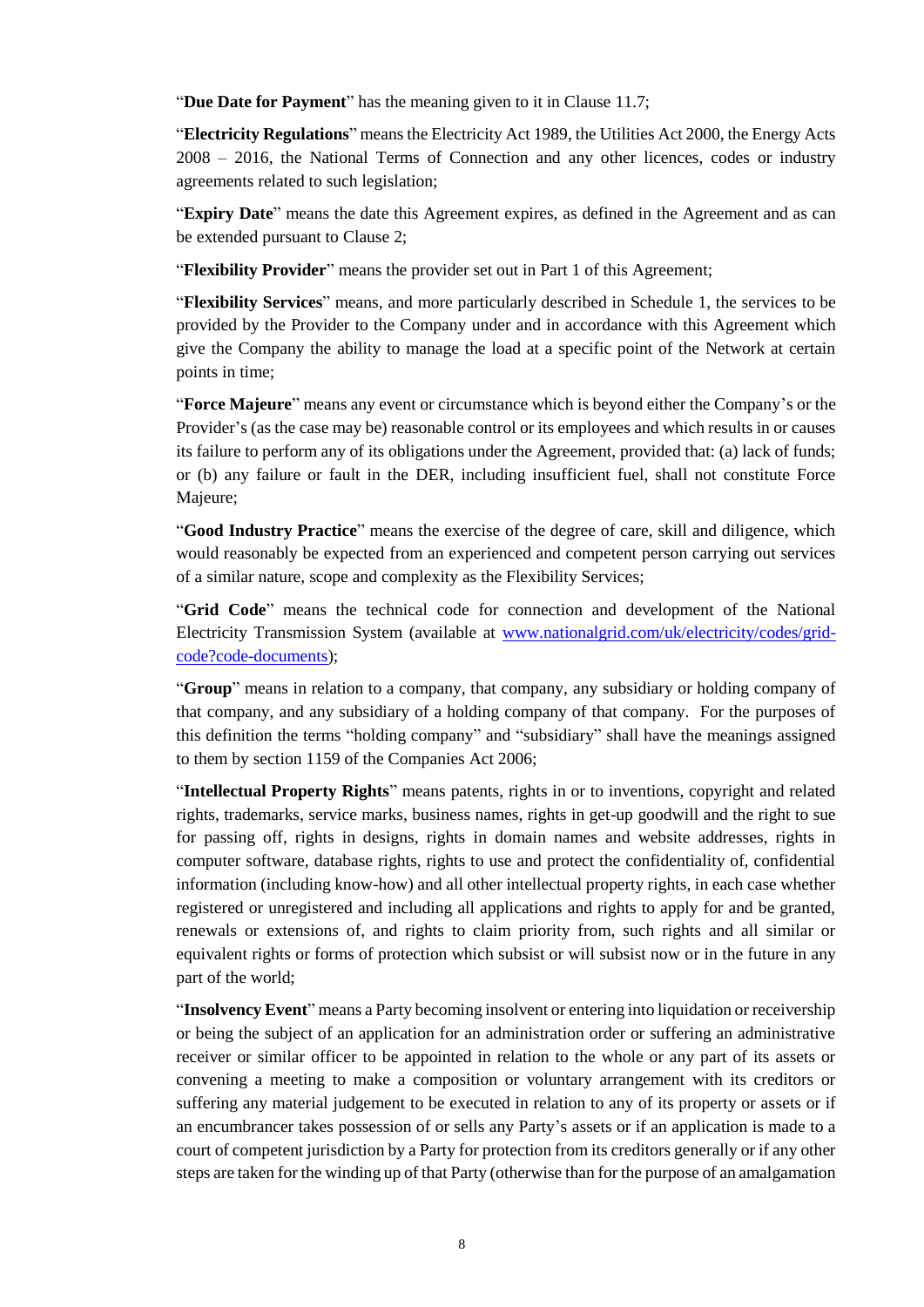or reconstruction) including the passing of a resolution for the Party's winding-up or the making by a court of competent jurisdiction of an order for the winding-up or the dissolution of that Party;

"**Loss**" means any direct loss, damage, cost or expense;

"**Material Adverse Effect**" means any event or circumstance which, in the opinion of the Company:

- c) is likely to materially and adversely affect the Provider's ability to perform or otherwise comply with all or any of its obligations under this Agreement; or
- d) is likely to materially and adversely affect the business, operations, property, condition (financial or otherwise) or prospects of the Company.

"**MPAN**" means a meter point administration number;

"**MSA Offence**" has the meaning given to it in Clause 21.1.1a);

"**MSID**" means a metering system identifier;

"**Network**" means the electricity network operated by the Company to which the DER is connected;

"**Nominated Person**" means the persons appointed by the Provider and the Company to be responsible for ensuring the performance of this Agreement;

"**Non-Operational Notice**" means a formal notice as described in Clause 22;

"**Performance Report**" means a report in relation to the Flexibility Services provided by a DER, or groups of DER responding to Utilisation Instructions and Discretionary Utilisation Instructions in accordance with Schedule 5;

"**Proving Test**" means the tests, more particularly described in Schedule 5, undertaken in accordance with Clause 6.4;]

"**Receiving Party**" means the Party receiving Confidential Information from the Disclosing Party;

"Service **Recovery Time**" means the minimum time required between the end of a Flexibility Service delivery and the commencement of the next Flexibility Service delivery, as defined in Schedule 1;

"**Requested End Time**" means the date and time (to the nearest minute) as notified in accordance with Clause 3 and/or 5 at which the Requested KW is no longer required to be delivered;

"**Requested KW**" means the KW requested in accordance with Clause 3 and/or 5;

"**Requested Start Time**" means the date and time (to the nearest minute) as notified in accordance with Clause 3 and/or 5 at which the Requested KW shall be delivered;

"**Schedules**" means the Schedules annexed to and forming part of this Agreement;

"**Service Failure**" meaning is defined in Schedule 1;

"**Service Meter**" means the measuring equipment, as defined by the Company in Schedule 5 of this Agreement, that shall be used to determine delivery of the Service;

"**Service Meter Data**" means the meter data recorded at the Service Meter for the DER listed in Schedule 5;

"**Service Period**" means the period as specified in Schedule 1;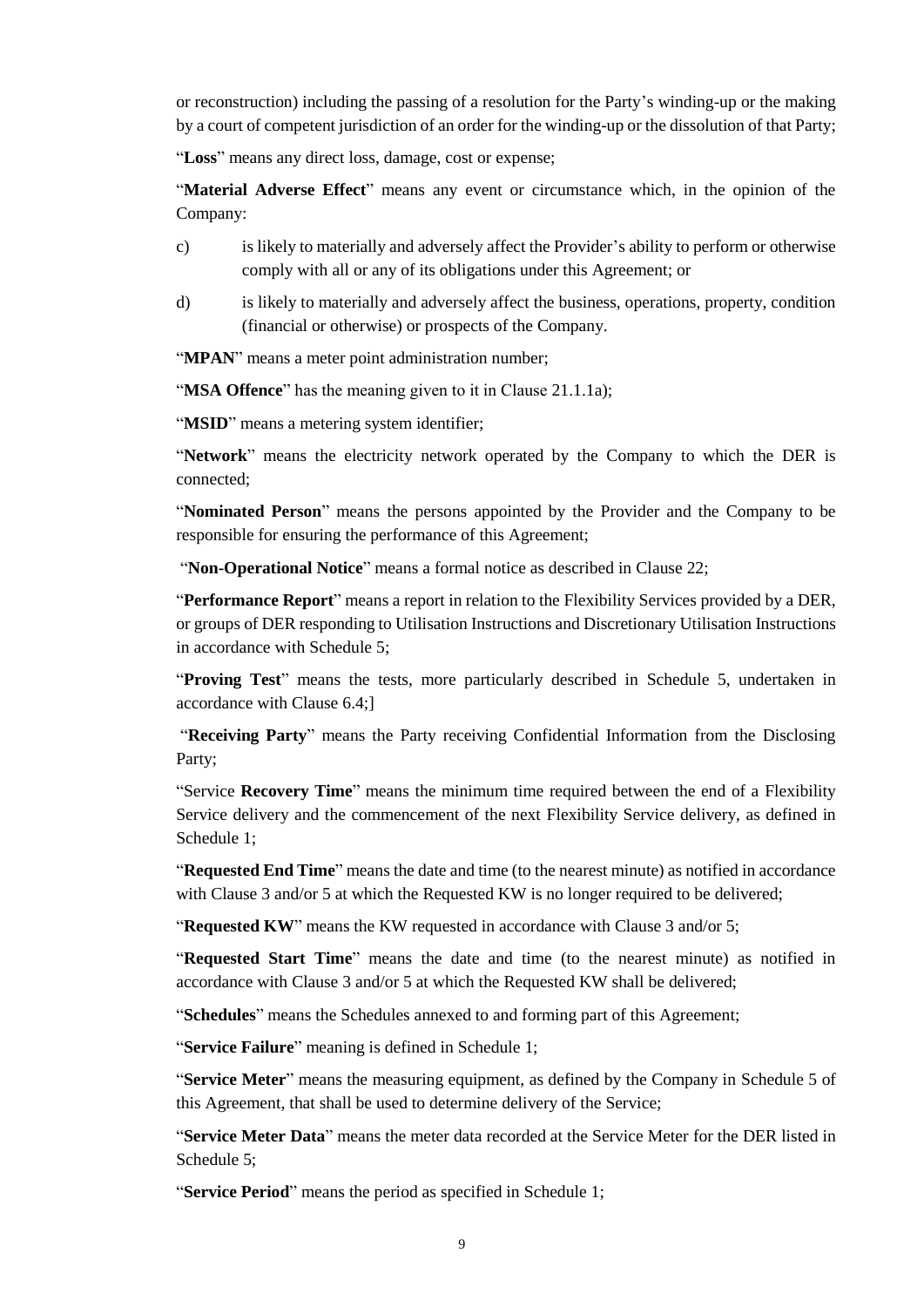"**Service Requirements**" means the specification that the Flexibility Services must be capable of meeting, as defined in Schedules 1 and 6;

"**Service Window**" means the time periods during the Service Period during which the Provider agrees to make Available, and provide in accordance with this Agreement, the Flexibility Services to the Company, as defined in Schedule 1;

"**Sites**" means the location of the DER detailed in Schedule 3;

"**Statutory Requirements**" means the requirements placed on the Company and/or the Provider or affecting or governing the provision and/or use of the Flexibility Services by Applicable Law and/or the Distribution Licence and/or a Regulator and/or any relevant codes of practice issued by any government agency or body including in relation to health, safety and environmental matters;

"**Stop Instruction**" means an instruction from the Company to the Provider, instructing the Provider to cease delivery of the Flexibility Services, as more particularly described in Schedule 4;

"**Term**" has the meaning given to it in Clause 2;

"**Testing and Commissioning Test**" means the tests, more particularly described in Schedule 5, undertaken to determine whether the Flexibility Services can be delivered in accordance with the Service Requirements and an Instruction;

"**Transmission Licensee**" means a holder of a licence issued under section 6(b) of the Electricity Act 1989;

"**Unavailable**" means that the Flexibility Services, in accordance with the Service Requirements, are not available to be delivered to the Company;

"**Utilisation Fee**" means the amount payable by the Company to the Provider for the utilisation of any Flexibility Service, as defined in Schedules 2;

"**Utilisation Instructions**" means an instruction by the Company to the Provider to deliver Flexibility Services in accordance with Schedule 4;

"**VAT**" value added tax as provided for in the Value Added Tax Act 1994 and any other tax of a similar nature;

"**Zone**" means the feeding area of the DERs being managed or where the Flexibility Services will be provided and to which the Flexibility Services will be delivered.

- 1.2 In this Agreement, unless the context otherwise requires:
	- 1.2.1 the singular includes the plural and vice versa;
	- 1.2.2 reference to a gender includes the other gender and the neuter; and
	- 1.2.3 references to an act of Parliament, statutory provision or statutory instrument include a reference to that act of Parliament, statutory provision or statutory instrument as amended, extended or re-enacted from time to time and to any regulations made under it.
- 1.3 Any phrase introduced by the terms "**including**", "**include**", "**in particular**" or any similar expression shall be construed as illustrative and shall not limit the sense of the words preceding those terms.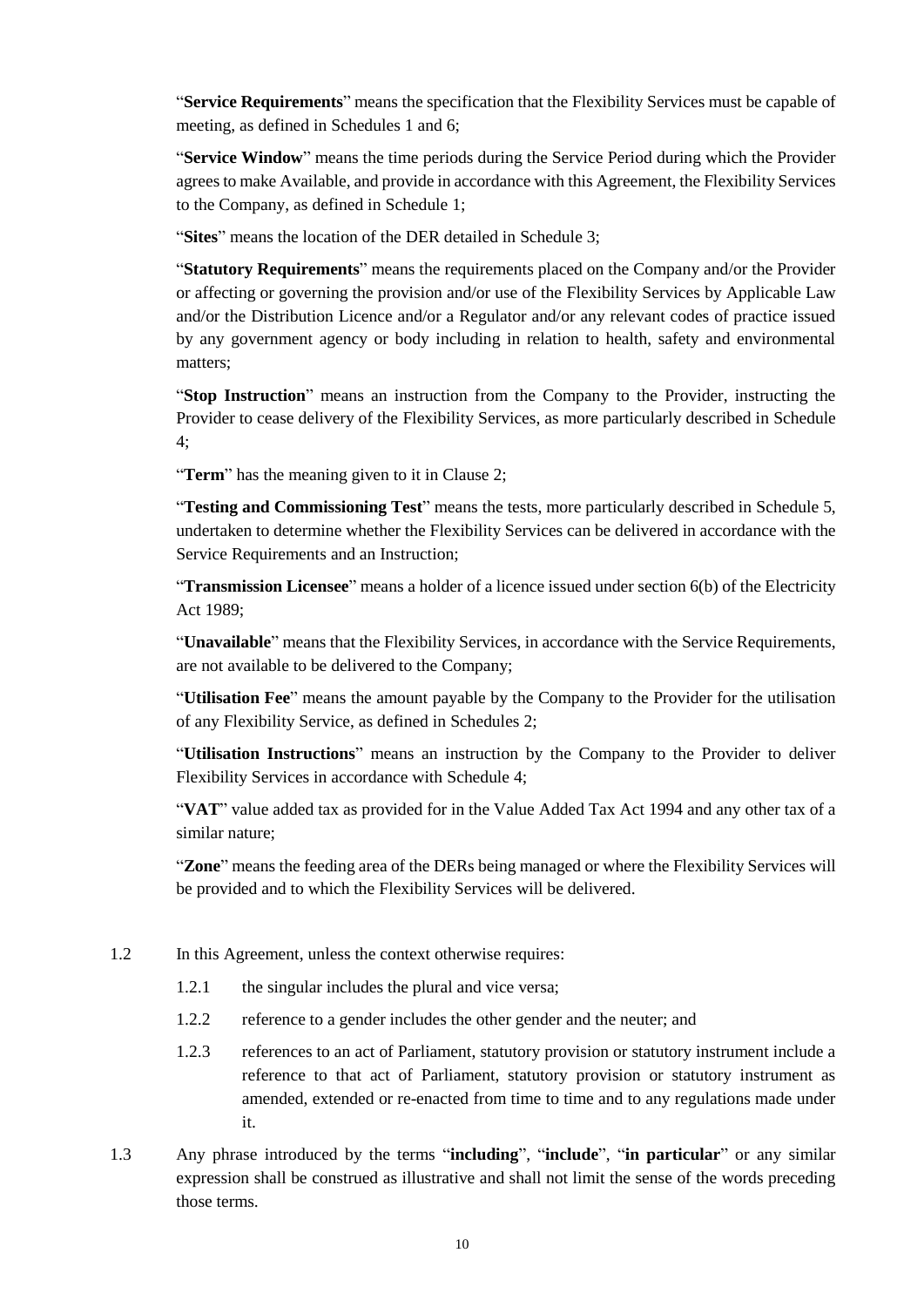- 1.4 If there is any conflict between the Flexibility Services Agreement and any part of the Schedules, subject to Clause 1.6, the former shall prevail.
- 1.5 If there is any conflict between the Schedules and the Conditions, subject to Clause 1.6, the former shall prevail.
- 1.6 To the extent that the terms of this Agreement conflict with any of the rights or obligation of the Parties under the Electricity Regulations, the terms of the Electricity Regulations shall prevail.

### **2. DURATION AND TERM**

- 2.1 This Agreement shall commence on the Commencement Date and, subject to earlier termination in accordance with Clause 12, shall continue until the Expiry Date, such period being the "**Term**".
- 2.2 This Agreement shall terminate automatically on the Expiry Date without notice, unless extended pursuant to Schedule 1.
- 2.3 The Company may give the Provider reasonable notice in writing prior to the Expiry Date that the Term is extended. Extensions of the Term pursuant to this Clause 2.2 shall be limited in number and duration as set out in Schedule 1.

### **3. SCOPE OF FLEXIBILITY SERVICES**

- 3.1 The Provider shall make its DER Available for provision of the Flexibility Services in accordance with Schedule 1 and in a manner agreed to by the Parties and shall provide written notice of any Unavailability of the pool in accordance with Schedule 4. In the event of any emergency or unplanned Unavailability, the Provider shall notify the Company as soon as reasonably practicable by using 'form of unavailability notification / remedy notification' provided in schedule 4.
- 3.2 The Company may request from the Provider, subject to the Provider's Availability Status, the provision of the Flexibility Services for Service Periods by issuing a Utilisation Instruction in accordance with Clause 3.4.
- 3.3 This Agreement is not a guarantee of Utilisation Instructions and does not constitute a contract for the exclusive provision of Flexibility Services. The Company reserves the right to contract with other providers for the type of services covered by this Agreement.
- 3.4 The provisions of Schedule 4 shall apply in respect of all communications between the Company and the Provider in respect of the Flexibility Services.

### *Requesting and accepting instructions for Flexibility Services*

- 3.5 Where, and to the extent that a Provider is Available, the Company may request Flexibility Services from the Provider in accordance with the provisions set out in Schedule 4.
- <span id="page-10-0"></span>3.6 The Provider must respond, in accordance with the provisions set out in [Schedule 4,](#page-37-0) to a request issued by the Company pursuant to Clause 3.5.

### *Provision of Flexibility Services*

- 3.7 Where the Provider receives a Utilisation Instruction, the Provider shall provide the Flexibility Services to the Company using the DER in accordance with the Accepted Start Time, Accepted End Time and Accepted [KW/KVAR].
- 3.8 In performing the Flexibility Services pursuant to this Agreement, the Provider must comply with the technical requirements set out in Schedule 6.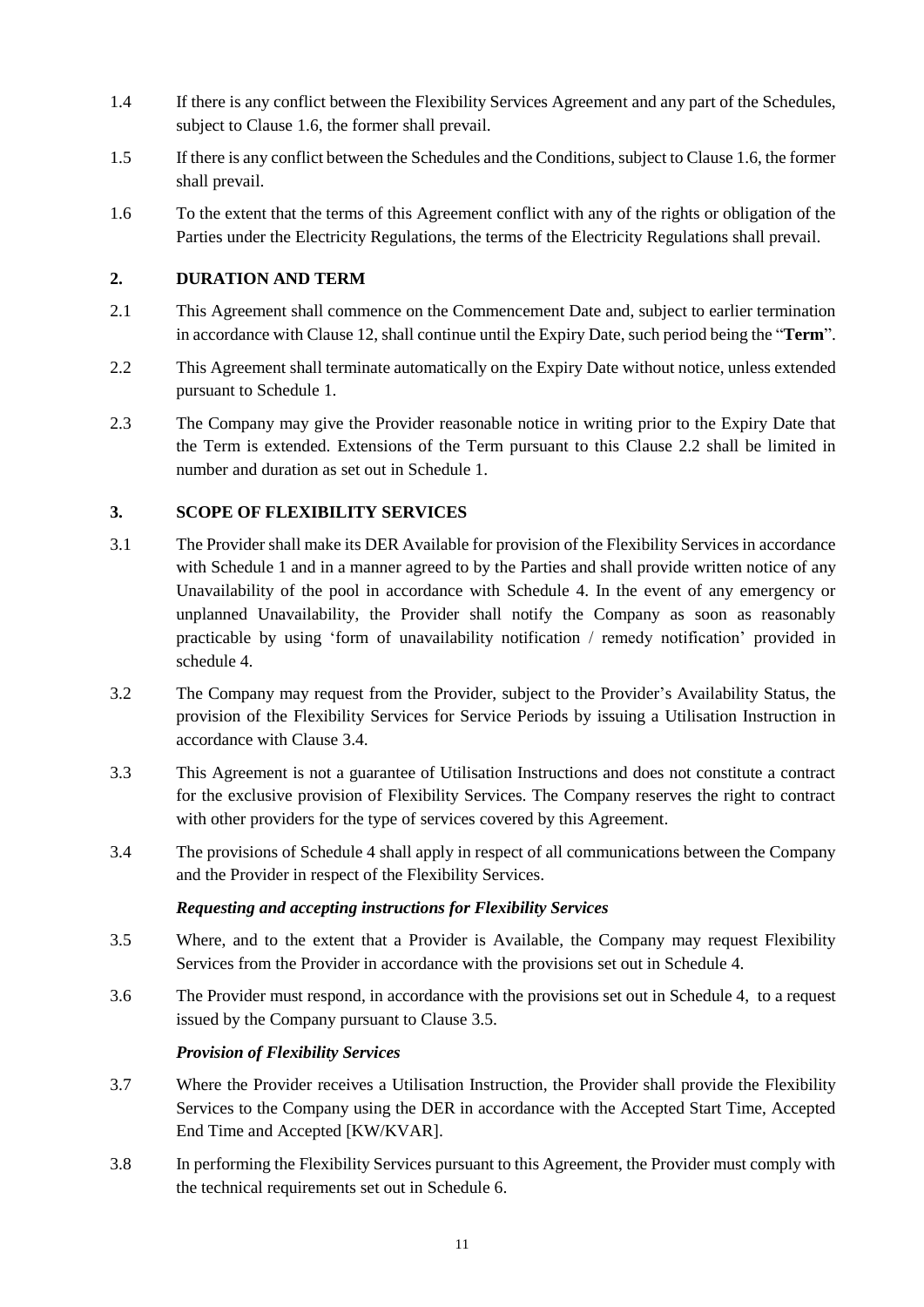- 3.9 No Utilisation Fees shall be due to the Provider by the Company for any Flexibility Services delivered in excess of the Accepted [KW/KVAR].
- 3.10 Where the Provider fails to deliver the Flexibility Services as agreed in Clause [3.6,](#page-10-0) the Charges shall be reduced in accordance with the performance factor table set out in Schedule 2.

# **4. VARIATION**

- 4.1 Subject to Clause 4.3, no variation of this Agreement shall be effective unless it is in writing and signed by the Parties (or their authorised representatives).
- 4.2 The Provider may, with prior approval of the Company (in its sole discretion), change the DER providing the service(s) detailed in Schedule 3 by providing a minimum of thirty (30) days notice of the change and specifying that the new DER meets the technical, functional and non-functional requirements of the specified service.

### *Variation to Service Windows*

- 4.3 The Company may, with prior written agreement from the Provider, make single or marginal variations to individual Service Windows or power injection requirements within the following boundaries:
	- 4.3.1 a Service Window may change by up to one (1) hour inclusive of extension, early instruction or delayed instruction.
	- 4.3.2 a power requirement (demand reduction, power injection or other) may be increased or lowered no more than ten per cent (10%) of the contracted requirement.
	- 4.3.3 The Company may seek to make service variations of this nature on no more than two (2) occasions in any contractual year, and no more than four (4) times in any contractual term.
	- 4.3.4 Any required changes greater than those above must be the subject of either a Discretionary Flexibility Service or procurement of a new service.

### **5. DISCRETIONARY FLEXIBILITY SERVICES**

- 5.1 From time to time, the Company may at its discretion request from the Provider, and subject to the Provider's Availability Status, Discretionary Flexibility Services in accordance with the provisions in Schedule 4.
- <span id="page-11-0"></span>5.2 The Provider may accept the Discretionary Utilisation Instruction, provided it does so in accordance with the provisions set out i[n Schedule 4](#page-37-0) The Provider's acceptance of a Discretionary Utilisation Instruction shall be final and binding.
- 5.3 Where the Provider fulfils the conditions set out in Clause [5.2](#page-11-0) the Provider shall provide the Discretionary Flexibility Services to the Company using the DER in accordance with the Accepted Start Time, Accepted End Time and Accepted [KW/KVAR].
- 5.4 In performing the Discretionary Flexibility Services pursuant to this Agreement, the Provider must comply with the technical requirements set out in Schedule 6.
- 5.5 No Discretionary Utilisation Fee shall be due to the Provider by the Company for any Discretionary Flexibility Services delivered in excess of the Accepted [KW/KVAR].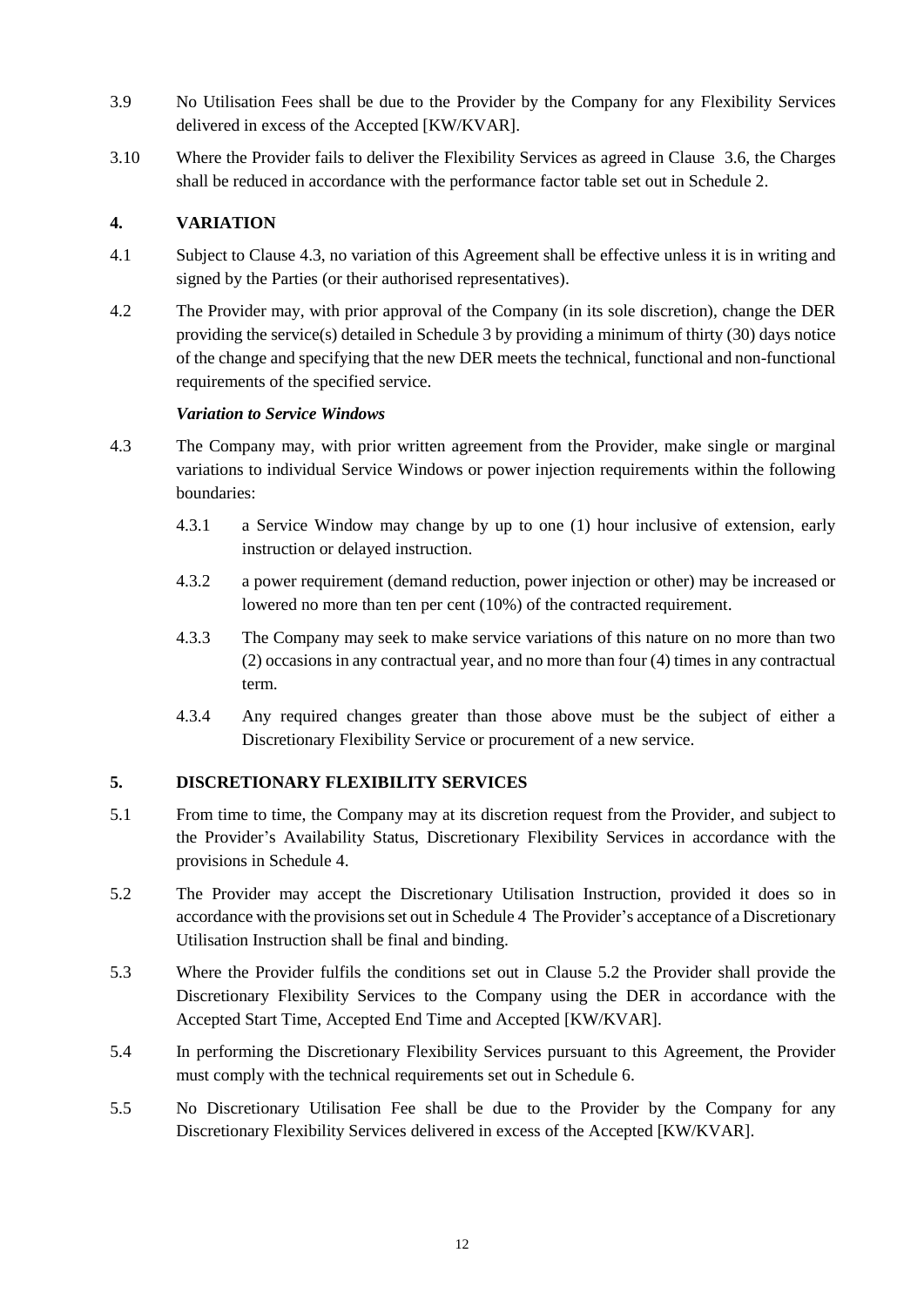# **6. MONITORING AND EQUIPMENT**

- 6.1 Subject to Schedule 5, the Company shall be entitled to, at its sole discretion, monitor, meter and determine the Provider's provision of the Flexibility Services using such data collection and systems as the Company deems appropriate and which may, without limitation, utilise minute by minute metering data analysis techniques for each active DER. The default monitoring and metering provision shall be the meter at the MPAN. The Company reserves the right to request minute by minute metering for a Flexibility Unit in which case the Company will be liable for all costs that it has approved prior to the installation of such monitoring and metering system.
- 6.2 The Company reserves the right to collect any meter data that it reasonably requires for the purpose of this Agreement from a third party, including but not limited to an electricity supplier, and the Provider undertakes to secure all necessary consents on behalf of the owner or user of the DER, and to perform any action that the Company considers reasonably necessary to facilitate such collection and use of meter data.
- 6.3 The Company reserves the right to require the Provider to send meter data as specified in Schedule 5 of relevant meters that are monitored by the Provider, and the Provider undertakes to secure all necessary consents on behalf of the owner or user of the DER, and to perform any action that the Company considers reasonably necessary to facilitate such provision of meter data.
- 6.4 The Company shall assess the availability of Flexibility Services and the amount of Flexibility Services delivered by the Provider and may complete this by reference to a Performance Report. The detail and expected timing of these reports is specified in Schedule 5.
- 6.5 Should the either Party identify a failure affecting the communications or Dispatch Equipment the identifying Party may notify the other Party that it requires a Proving Test in accordance with the requirements set out in Schedule 5.

### **7. RECORDS AND AUDIT**

- 7.1 The Provider shall keep or cause to be kept proper and accurate records of all matters relating to the performance of its obligations under this Agreement. The records shall be maintained in a form suitable for audit purposes, shall be kept separate from any other records of the Provider and shall be retained for the period required by any applicable statutory provision and in any event during the Term of this Agreement and for a period of not less than seven (7) years thereafter.
- 7.2 The Company or a reputable independent third-party auditor nominated by it may, on reasonable notice to the Provider and during normal working hours, inspect and review the records for the purposes of verifying the Provider's compliance with its obligations under this Agreement and/or to meet any other audit or information requirement that may be required by applicable law and/or any regulatory body or the Authority.
- 7.3 The Provider shall co-operate fully and promptly with any such audit and/or inspection conducted by the Company and whatever reasonable assistance may be required by the Company in relation to any audit.
- 7.4 The Provider shall take or procure to be taken such steps as may be necessary to ensure that all paperwork issued by or on behalf of the Provider to the Company (including, without limitation, invoices, correspondence and delivery notes), is complete, accurate and clearly references the relevant purchase order date and number and/or contract number.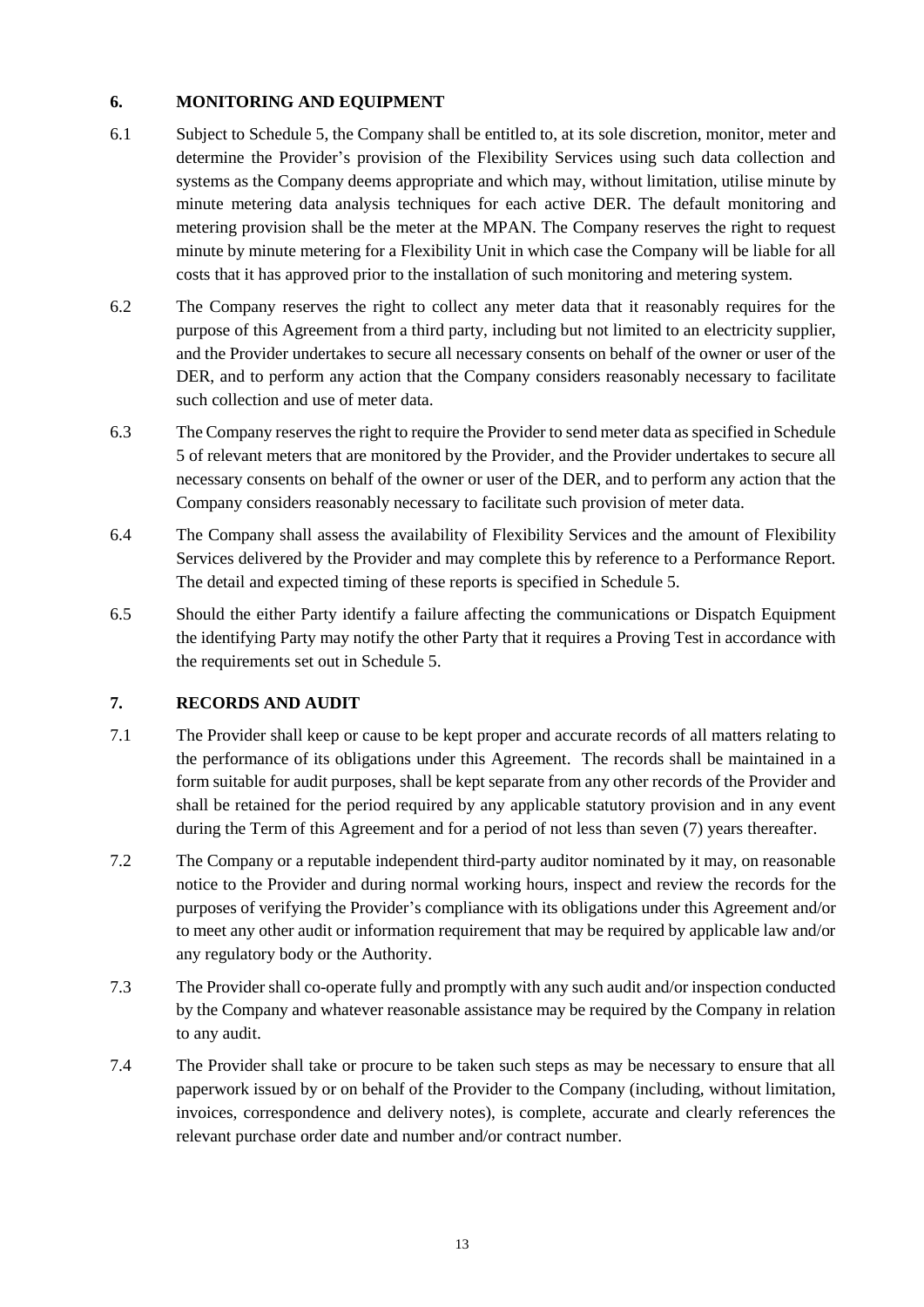### **8. INSURANCE**

- 8.1 The Provider shall procure appropriate insurances as required by law and necessary for the safe and efficient performance of this Agreement with a reputable insurance company, including employer's liability insurance and public liability insurance. Where possible the Provider shall add the Company as a named party on its insurance policies.
- 8.2 The Provider's insurance shall include an indemnity to the Company as principal only to the extent of its liability under this Agreement.
- 8.3 If the Provider appoints a sub-contractor in connection with the provision of the Flexibility Services, the Provider shall ensure that the sub-contractor maintains appropriate insurance.
- 8.4 The Provider shall provide the Company with evidence of the insurance it has in place (and where relevant that of its sub-contractor) when requested to do so by the Company. Where the Company deems the insurance to be inappropriate the Company shall notify the Provider of its concerns and where appropriate insurance is not obtained by the Provider (or its sub-contractor) within three (3) months of that notice, the Company may treat that failure as a material breach for the purposes of Clause 12.1.
- 8.5 The Provider shall give immediate notice to the Company where any claim under the Provider or its sub-contractor's insurance policy(ies) may impact on the Company and shall provide full details of that claim to the Company.
- 8.6 The Provider and any relevant sub-contractor shall not negotiate any payment, settlement or admit or repudiate any claim which may impact on the Company, without the written consent of the Company. The Provider shall permit the Company to take proceedings in the name of the Provider (or its Sub-contractor) to recover compensation or secure an indemnity from any third party in respect of matters covered by the insurance, provided that the Company's performance of the same does not put the Provider in breach of the terms and conditions of the insurance. In the event that the Provider's insurers are also entitled to take proceedings in the name of the Provider against any third party in respect of a matter which may impact of the Company, the Provider shall use its best endeavours to facilitate agreement between the Company and the Provider's insurers as to the conduct of those proceedings and the allocation of recoveries.
- 8.7 The Provider's liabilities under this Agreement shall not be deemed to be released or limited by the Provider taking out the insurance policies referred to in this Clause 8.

### **9. PROVIDER'S OBLIGATIONS**

- 9.1 The Provider shall:
	- 9.1.1 Ensure or procure the Availability of the DERs and perform the Flexibility Services in compliance with this Agreement and all Applicable Laws, Statutory Requirements and Good Industry Practice;
	- 9.1.2 own and/or manage the DER (directly or through partners) during the Term and shall ensure that all technical, communication and data provision requirements set out in Schedule 4 and Schedule 6 are complied with at all times;
	- 9.1.3 provide the Flexibility Services in accordance with all UK health, safety and environment legislation and approved codes of practice;
	- 9.1.4 remedy any defect of the Flexibility Services with Good Industry Practice and to the satisfaction of the Company;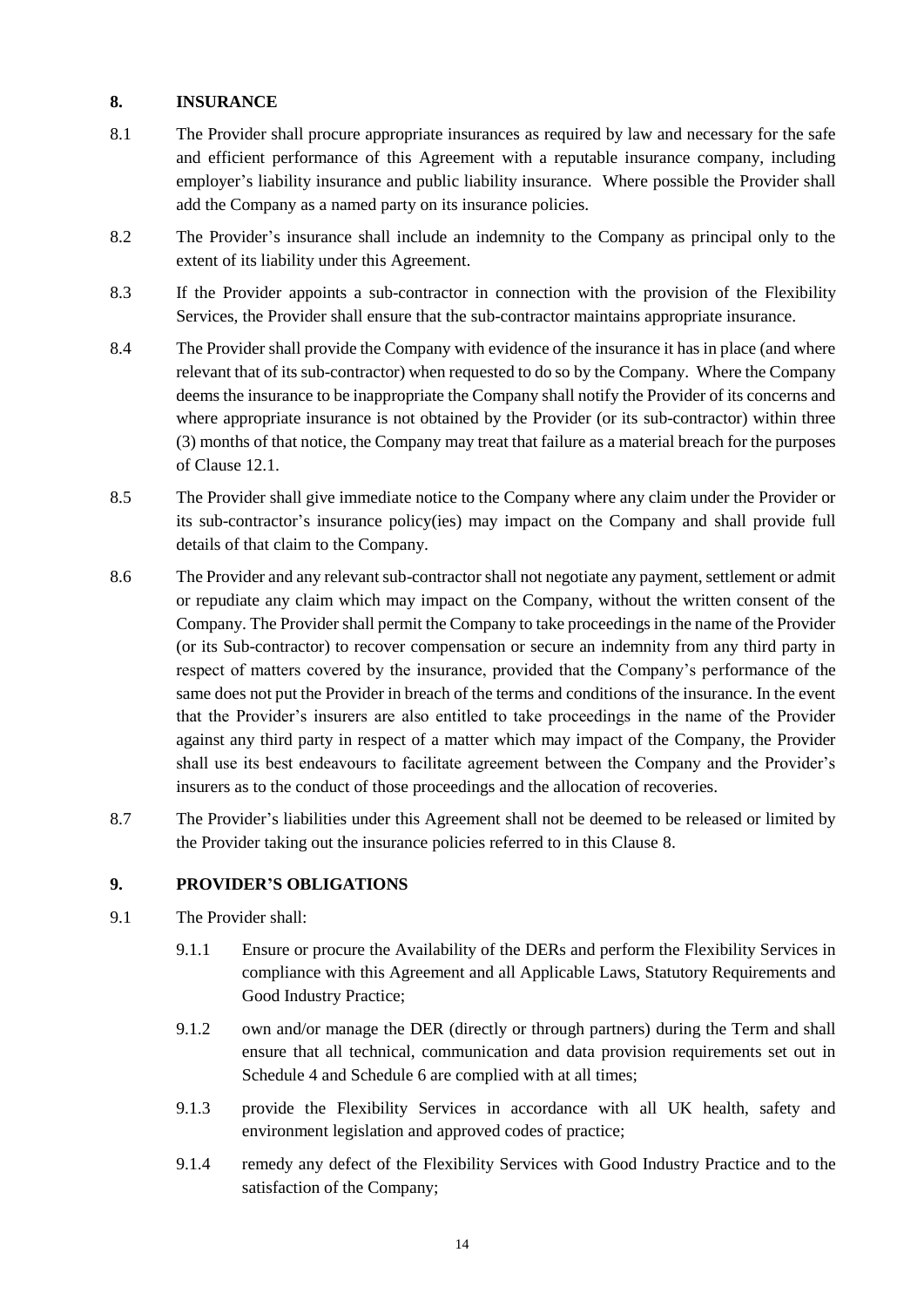- 9.1.5 act diligently and in good faith in all of its dealings with the Company;
- 9.1.6 ensure that it is available at all times on reasonable notice to provide such assistance or information as the Company may reasonably require in connection with the Flexibility Services;
- 9.1.7 disclose the existence of any agreement or arrangement the Provider may have in respect of the DER that provides Flexibility Services under this Agreement that could reasonably impact Availability of the DERs or the ability of the Provider to perform its obligations under this Agreement;
- 9.1.8 at the request of the Company, make available to the Company information in relation to the metering equipment at the DER, including but not limited to a manufacturers test certificate, single line diagram, and technical information from the manufacturer of the meter, which sets out the typical errors of the meter;
- 9.1.9 permit and grant (or procure) free and unrestricted rights of access to and over and egress from the Site to the Company and/or its agents or sub-contractors (upon reasonable notice) as the Company may reasonably require in order to inspect and test the DER, or to install, maintain, replace or remove communication equipment belonging to the Company in relation to the provision of Flexibility Services.

### **10. REPRESENTATIONS AND WARRANTIES**

- 10.1 Without prejudice to its other obligations under and/or pursuant to this Agreement, each Party warrants and undertakes to the other Party at all times that:
	- 10.1.1 it is a duly incorporated company validly existing under the law of its jurisdiction of incorporation;
	- 10.1.2 it has the right, power, capacity and authority to enter into and perform its obligations under this Agreement;
	- 10.1.3 the entry into and performance by it of this Agreement does not and will not contravene or conflict with any law or regulation or judicial or official order applicable to it;
	- 10.1.4 it will not be in material breach of any other agreement or arrangement of whatever nature with any person which could or may affect the performance of its obligations under this Agreement;
	- 10.1.5 all information it provides to the other Party will be complete and accurate;
	- 10.1.6 no Insolvency Event is continuing or might reasonably be anticipated; and
	- 10.1.7 no litigation, arbitration or administrative proceedings are taking place, pending, or to the Party's knowledge threatened against it, any of its directors or any of its assets, which, if adversely determined might reasonably be expected to have a Material Adverse Effect.
- 10.2 Without prejudice to its other obligations under and/or pursuant to this Agreement and in addition to the foregoing, the Provider warrants and undertakes to the Company at all times that:
	- 10.2.1 All connections in the DER that the Provider uses to deliver this service, either have a live connection to the Company's electricity Network at a location behind the Zone, and an associated MPAN or MSID and Connection Agreement, or a connection offer pursuant to live connection at a location behind the Zone, and that the connection can be completed in time to meet the Service Requirements as specified in Schedule 1;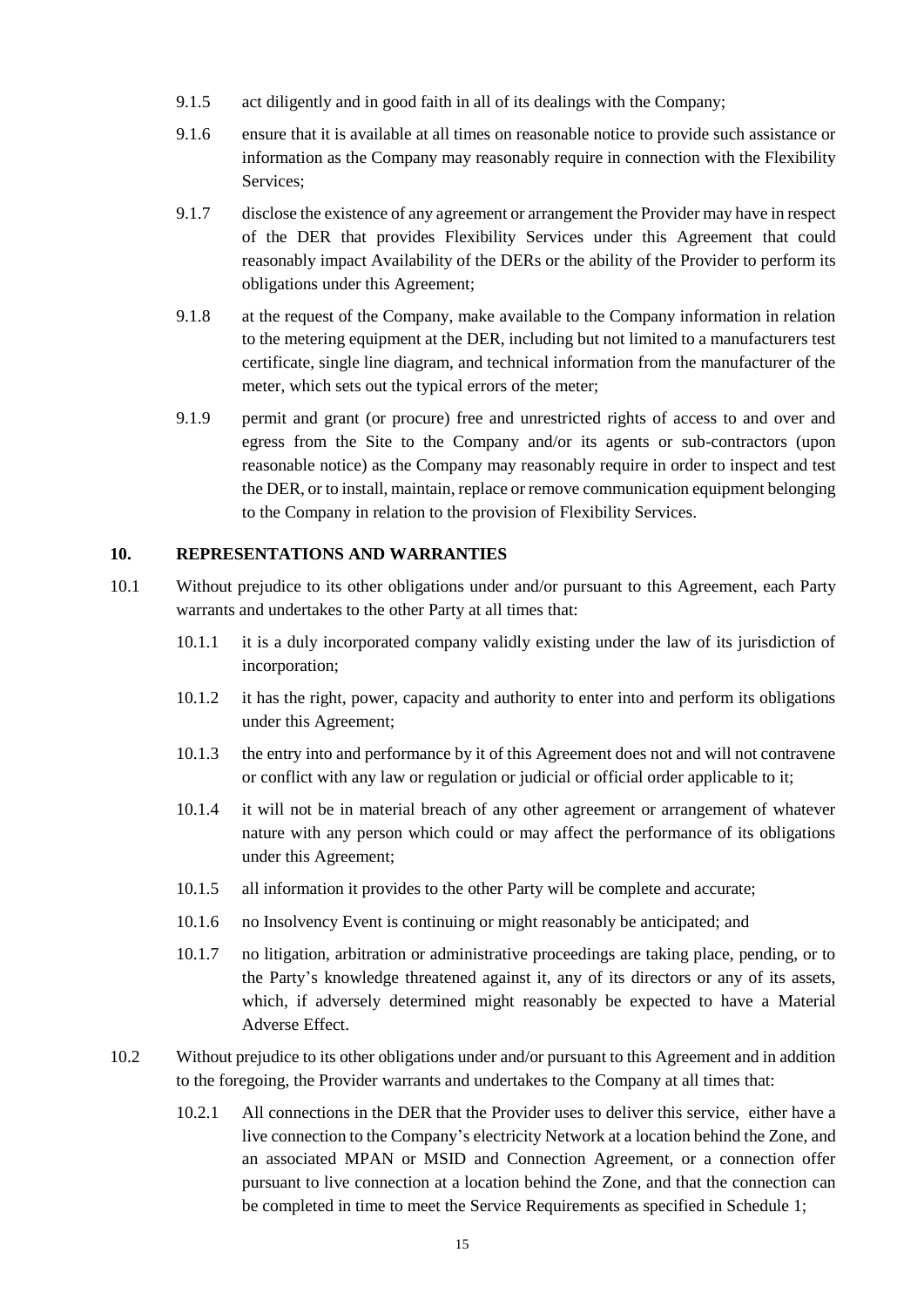- 10.2.2 it has obtained and maintains in force for the Term all licences, permissions, authorisations, consents and permits needed to supply the Flexibility Services in accordance with the terms of this Agreement;
- 10.2.3 it has neither fixed nor adjusted any Charge under or in accordance with any agreement or arrangement with any other person, and that it has neither communicated to a person (other than its professional advisers) the amount or approximate amount of any Charge (other than in confidence in order to obtain quotations necessary for insurance purposes) nor entered into any agreement or arrangement with any other person to restrain that other person from entering into an agreement for Flexibility Services with the Company;
- 10.2.4 it shall disclose any change of circumstances which could affect the delivery of the Flexibility Services;
- 10.2.5 in respect of DER projects in development, the Provider has in place a defined schedule of design, build and commissioning which shall promptly be made available to the Company on request for its review of the same;
- 10.2.6 if, at any time during the Term, the provision of Flexibility Services would cause the Provider to be in breach or non-compliance as described in Clauses 10.1.3 or 10.1.4, the Provider will not accept any Utilisation Instruction and will provide notification to the Company as required by Schedule 4;
- 10.2.7 it is and remains responsible for (where relevant, procuring) health and safety compliance at the Sites and shall use best endeavours to ensure that all Personnel, when working at the Sites, comply with all UK health, safety and environment legislation and approved codes of practice; and
- 10.2.8 insofar as any Site is occupied by an Affiliate of the Provider or any other third party from time to time, the Provider shall be responsible for ensuring that where any provision in this Agreement imposes an obligation on the Provider to do or refrain from doing a particular thing in relation to a Site or any DER at such Site, the relevant Affiliate or third party complies with that obligation as if it were the named "Provider" party to this Agreement.
- 10.2.9 it shall take all reasonable steps to achieve commissioning of the DER project on time and in accordance with the construction schedule.
- 10.3 Without prejudice to any right or remedy, each Party will be entitled to claim damages from the other Party for any breach of warranty set out herein.

### **11. CHARGES AND PAYMENT**

Unless any alternative provision is explicitly stated in Schedule 2 the provisions in this Clause 11 shall be adhered to.

- 11.1 The Company agrees to pay the Charges to the Provider as full remuneration for the satisfactory performance by the Provider of the Flexibility Services in accordance with this Agreement.
- 11.2 The Charges shall be calculated by the Provider in accordance with Schedule 2.
- 11.3 The Provider will supply to the Company an invoice, or where applicable, a confirmation of acceptance against an invoice issued by the Company for the Charges within thirty (30) Business Days of the end of the month to which such invoice refers.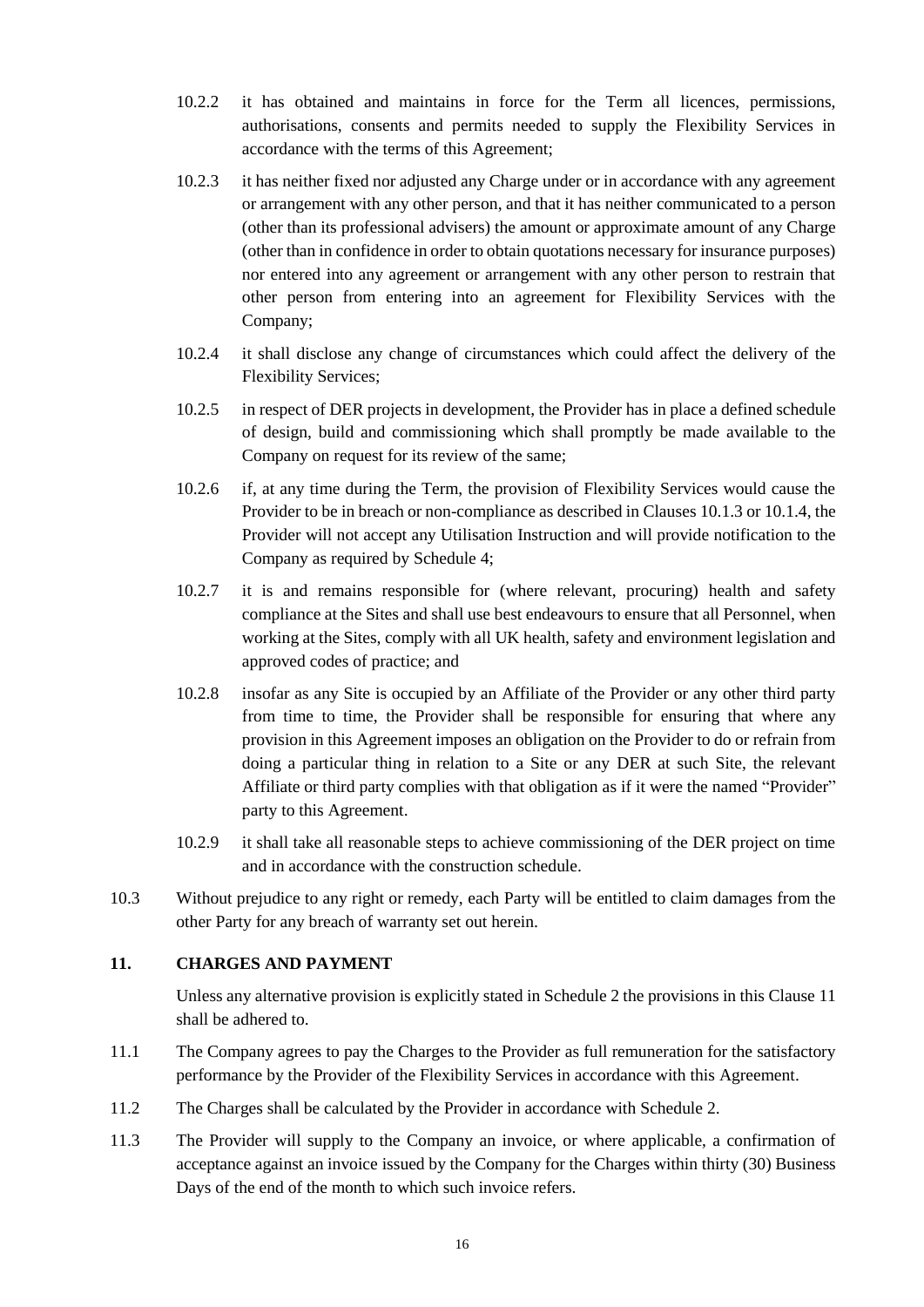- 11.4 In the event that the Company requires the Provider to perform any Discretionary Flexibility Services, the Provider shall issue invoices on a monthly basis for any such services completed in the preceding month.
- 11.5 The Provider agrees that each invoice issued or accepted by it will include details of, as regards the Flexibility Services to which the invoice relates:
	- a) the date on and time at which the Flexibility Services were provided;
	- b) the relevant Availability Fee details (if any); and
	- c) the relevant Utilisation Fee details (if any).
- 11.6 The Company shall not be held responsible for late payment of any invoices where the foregoing provisions relating to submission are not followed by the Provider.
- 11.7 The Company shall pay the Charges within thirty (30) days of receipt of the relevant invoice (the "**Due Date for Payment**").
- 11.8 Unless otherwise agreed in writing between the Company and the Provider, payment of invoices shall be made by the Company either (at the Company's option) by BACS payment to a bank account nominated in writing by the Provider or by cheque sent to an address nominated in writing by the Provider (or, where no such address is nominated in writing by the Provider then to the Provider's registered office).
- 11.9 If the Company intends to pay less than the sum stated as due by the Company in the invoice it shall, not later than five (5) Business Days before the Due Date for Payment, give the Provider notice of that intention by issuing a notice which shall specify both the sum that it considers to be due to the Provider at the date the notice is given, or the sum which it considers is due from the Provider to the Company, and the basis on which that sum is calculated.
- 11.10 If either Party fails to make any payment due to the other under this Agreement by the Due Date for Payment, then the Party failing to pay shall pay interest on the overdue amount at a rate of two per cent (2%) per annum above the Bank of England base rate from time to time. Such interest shall accrue on a daily basis from the due date until actual payment of the overdue amount, whether before or after judgment. The relevant Party shall pay the interest together with the overdue amount. The Parties acknowledge that their liability under this Clause 11.10 is a substantial remedy for the purposes of section 9(1) of the Late Payment of Commercial Debts (Interest) Act 1998.
- 11.11 Where the either Party disputes any invoice (or any part of any invoice) then, upon receipt by the Provider of notification from the Company of any such disputed amounts, the provisions of Clause 23 shall apply in resolving the disputed amounts.
- 11.12 In the event that the Company disputes whether certain amounts contained in an invoice are properly due but does not dispute all sums contained in the invoice, the Company shall pay the sums not in dispute in accordance with the terms of this Agreement notwithstanding that the Company is disputing the other sums contained in the invoice.
- 11.13 Where either Party disputes any invoice (whether in whole or in part), interest under Clause 11.10 is payable only after the dispute is resolved, and only on those sums found or agreed to be due following resolution of the dispute, from the due date until payment.
- 11.14 All payments and all other sums referred to in this Agreement are stated exclusive of VAT. Where applicable, VAT shall be payable by the payer to the payee only upon receipt of a valid VAT invoice.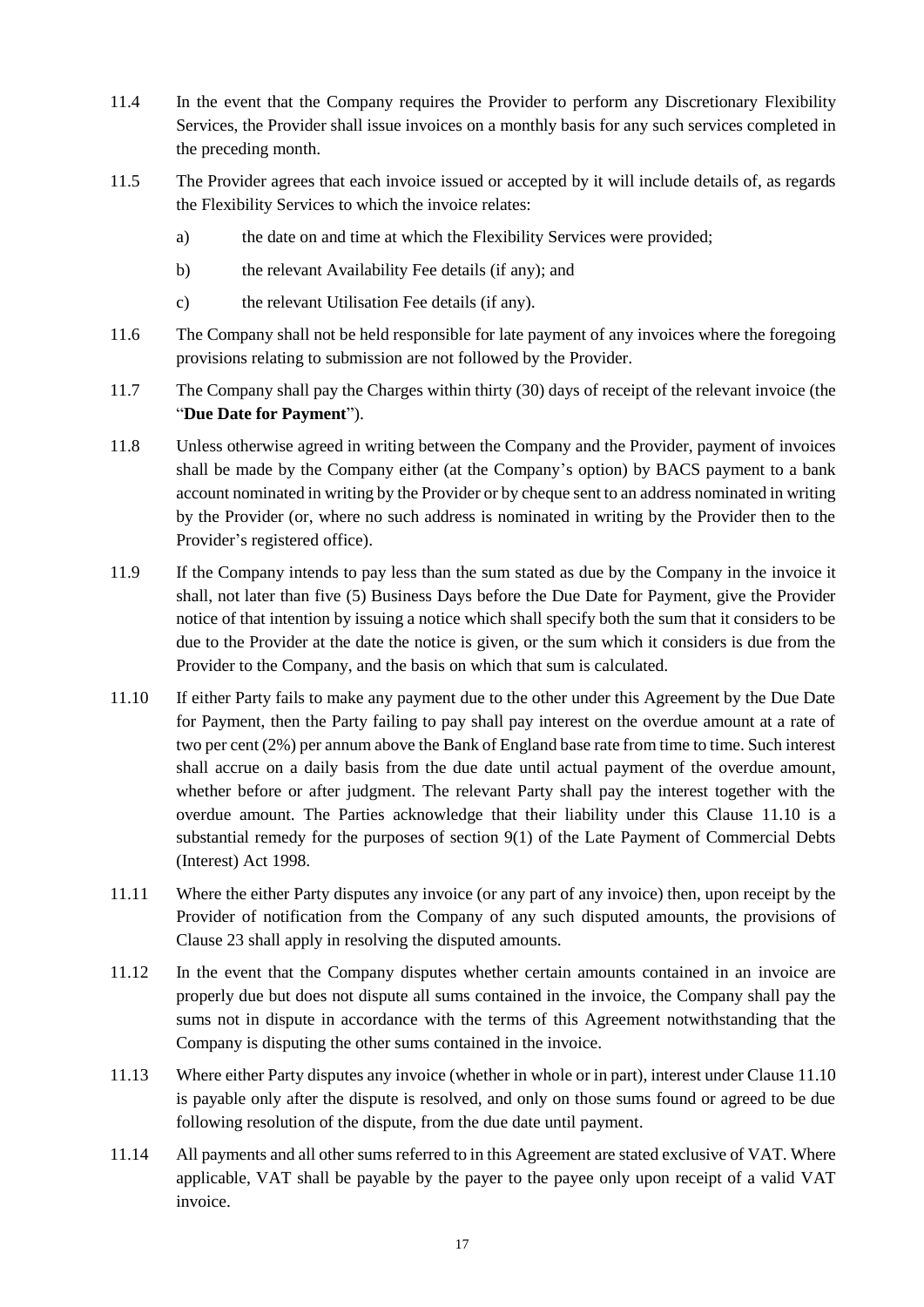11.15 Where, during the Term, the Provider wishes to change its bank details or address for payment, then the Provider must follow the provisions set out in Clause 21.

# **12. TERMINATION**

- <span id="page-17-0"></span>12.1 Each of the Parties shall have the right, if it is not the Party in breach or in relation to which any of the events concerned occurs, to immediately terminate this Agreement on giving written notice of termination to the other if at any time during the Term of this Agreement:
	- 12.1.1 a Party is in material and/or persistent breach of this Agreement;
	- 12.1.2 in relation to the Party to which the notice is addressed:
	- a) a notice is issued to convene a meeting for the purpose of passing a resolution, or any written resolution is circulated, to wind it up, or such a resolution is passed other than a resolution for its solvent reconstruction or reorganisation;
	- b) a resolution is passed by its directors to seek a winding up, or a petition for a winding up order is presented against it, or such an order is made;
	- c) a receiver, administrative receiver, receiver and manager, interim receiver, custodian, sequestrator, administrator or similar officer is appointed in respect of that Party or over a substantial part of its assets, or any steps are taken to appoint such an officer in respect of that Party, or an encumbrancer takes steps to enforce or enforces its security, or any distress, attachment, sequestration or execution or other similar process affects any of its assets and is not discharged within fourteen (14) days;
	- d) a proposal for a voluntary arrangement is made in relation to it under Part I of the Insolvency Act 1986;
	- e) it takes any step (including starting negotiations) with a view to readjusting, rescheduling or deferring any part of its indebtedness, or it proposes or makes any general [assignment, *Note: if English*] [assignation, *Note: if Scottish*] composition or arrangement with or for the benefit of all or some of its creditors (other than for the sole purpose of a solvent amalgamation or solvent reconstruction), or it makes or suspends or threatens to suspend making payments to all or some of its creditors or it submits to any type of voluntary arrangement;
	- f) it is deemed to be unable to pay its debts within the meaning of section 123 of the Insolvency Act 1986;
	- g) any step or event is taken or arises outside the United Kingdom which is similar or analogous to any of the steps or events listed at 12.1.2a) to 12.1.2f) above;
	- h) it suspends or ceases, or threatens to suspend or cease, to carry on all or a substantial part of its business;
	- i) any of the events in  $12.1.2b$  to  $12.1.2j$  above occurs in relation to any of its Affiliates; and
	- j) Clause 16.4 of this Agreement applies.
- 12.2 Either Party may terminate this Agreement at any time by providing ninety (90) days written notice to the other Party.

### *Accrued liabilities*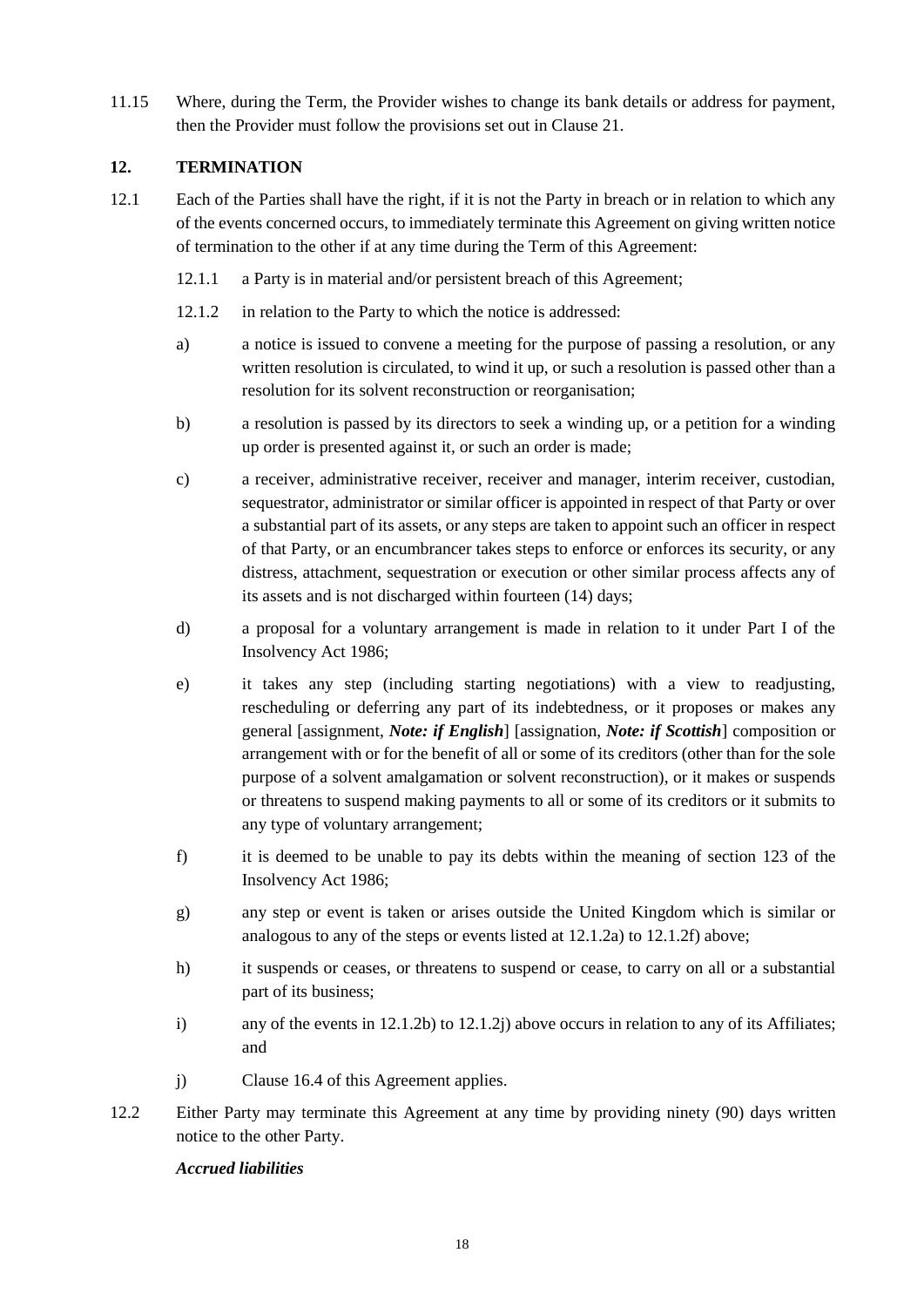12.3 On termination, the rights and liabilities of the Parties that have accrued before termination shall subsist.

### *Surviving provisions*

- 12.4 This Clause and the following provisions of this Agreement shall survive termination or expiry, without limit of time:
	- 12.4.1 Clause 1 (*Definitions and interpretation*);
	- 12.4.2 Clause 7 (*Records and Audit*);
	- 12.4.3 Clause 11 (*Charges and Payment*);
	- 12.4.4 Clause 12.5 *(Consequences of Termination or Expiry);*
	- 12.4.5 Clause 13.4*(Service Failure and Material Breach);*
	- 12.4.6 Clause 15 *(Indemnity & Liability);*
	- 12.4.7 Clause 17 (*Confidentiality*);
	- 12.4.8 Clause 18 (*Intellectual Property Rights*);
	- 12.4.9 Clause 20 (*Data Protection*);
	- 12.4.10 Clause 23 (*Dispute Resolution*);
	- 12.4.11 Clause 27 (*Waiver*); and

12.4.12 Clause 30 (*Governing Law and Jurisdiction*).

### *Consequences of termination or expiry*

- 12.5 Unless otherwise agreed, on expiry or termination of this Agreement each Party shall within two (2) months remove and return to the other Party any equipment at its Site(s) provided by the other Party for the purpose of the Agreement. Should the Provider fail to return such equipment the Company may enter the Provider's Site and recover the same and the Provider shall allow the Company reasonable access to do so, in which case the Provider shall reimburse to the Company the reasonable costs incurred by the Company.
- 12.6 Where requested by the other Party, on termination or expiry of this Agreement each Party shall delete or return Confidential Information provided by the other Party for the purpose of the Agreement.
- 12.7 Following termination or expiry of this Agreement, the Provider shall promptly at the Provider's cost:
	- 12.7.1 deliver to the Company for approval a final invoice detailing all monies due to it under the Agreement;
	- 12.7.2 submit to the Company within thirty (30) Business Days all invoices with supporting documents for payment of all outstanding sums in connection with the provision of the Flexibility Services.

### **13. SERVICE FAILURE AND MATERIAL BREACH**

13.1 Notwithstanding its obligations under Clause 13.2, the Provider shall notify the Company as soon as reasonably practicable upon becoming aware of the inability (howsoever caused) of the Provider to provide the Flexibility Services in all or any part of any Service Window.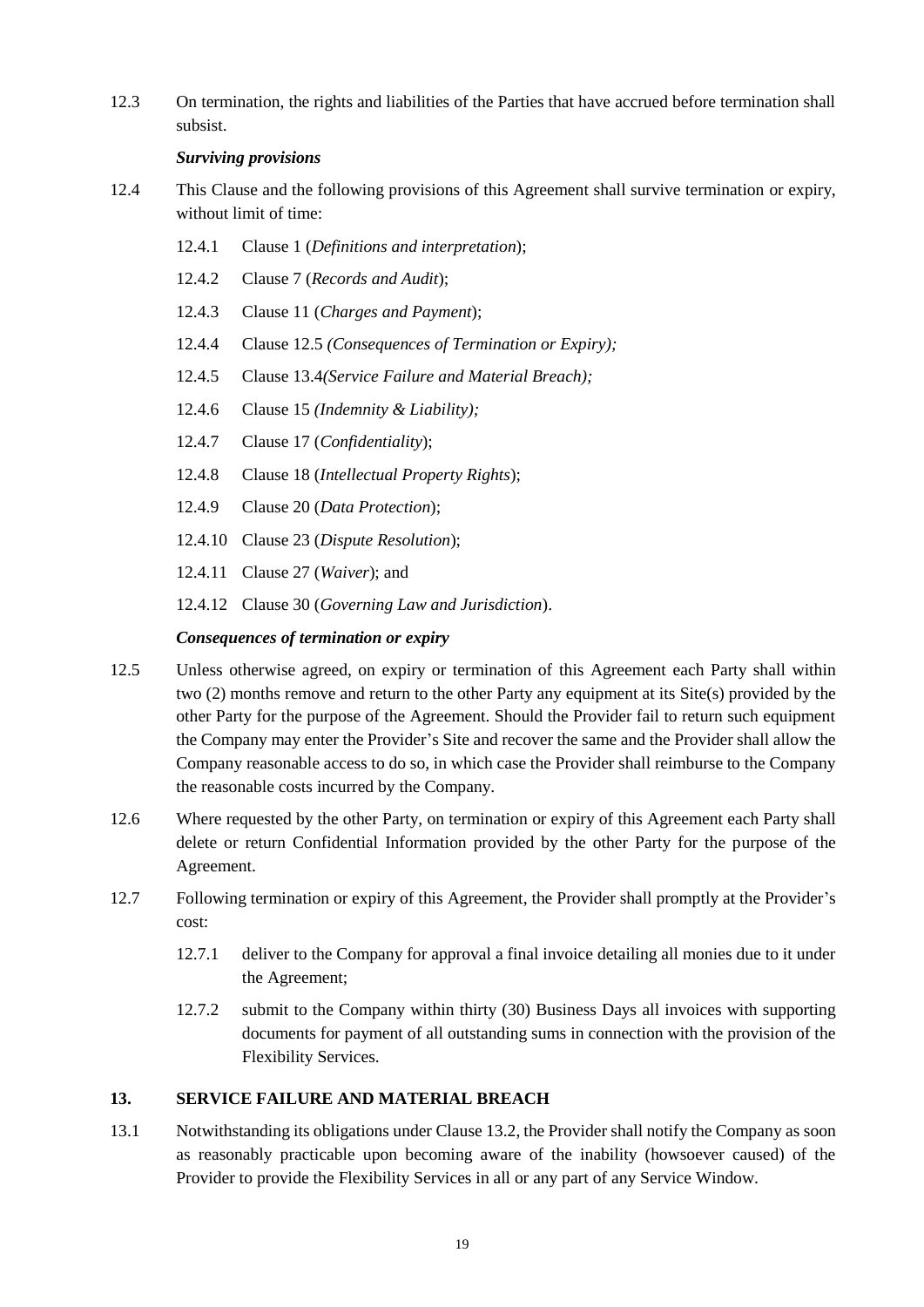- 13.2 In the event of a Service Failure by the Provider, the Company may require the Provider to:
	- a) provide the Company with a written explanation as to the cause of the failure of service delivery;
	- b) implement a rectification plan for improving performance and/or reducing the number of occurrences of Unavailability, which may include at the Company's discretion, a repeat of any commissioning tests undertaken on initial installation and commissioning of the DER;
	- c) propose a variation to the Service Requirements as specified in Schedule 1; or
	- d) take any other action that may be specified by the Company in order to alleviate a Service Failure (as reasonably required in the circumstances).
- 13.3 If the Provider fails to comply with the terms of Clause 13.2, or the Provider's performance in respect of the Service Failure notified by the Company does not significantly improve within thirty (30) days of the date of the notice, such failure will be deemed a material breach of this Agreement for the purposes of Clause 12.1.
- 13.4 Where the Company terminates this Agreement as a result of a material and/or persistent breach by the Provider under Clause 12.1, the Company shall be entitled to recover from Provider the additional cost, Loss and expense reasonably incurred by the Company as a result of the termination, including where relevant appointing a replacement Provider, the amount of this, Loss shall be a debt due and immediately payable by the Provider to the Company.

### **14. FORCE MAJEURE**

- 14.1 A Party is not in breach or default of this Agreement to the extent that it is prevented, hindered or delayed in performing any of its obligations under this Agreement as a result of a Force Majeure Event.
- 14.2 If a Force Majeure Event occurs, the following process will apply:
	- (a) The affected Party will notify the other Party as soon as reasonably practicable of:
		- (i) The occurrence and description of the Force Majeure Event;
		- (ii) The date on which the Force Majeure Event commenced and its likely duration (if known);
		- (iii) The effect of the Force Majeure Event on the Party's ability to perform its obligations under the Agreement.
	- (b) The affected Party will use reasonable endeavours to mitigate the impact of the Force Majeure Event on its ability to perform its obligations under the Agreement.
- 14.3 If a Force Majeure Event prevents, hinders or delays a Party in performing its obligations under the Agreement for a continuous period of at least eight (8) weeks, either Party may terminate the Agreement on giving ninety (90) days written notice.

### **15. INDEMNITY & LIABILITY**

15.1 The Company relies upon the Provider exercising the standard of care set out in Clause 9 in the performance of the Flexibility Services and their obligations hereunder and upon the accuracy of all representations and statements made and advice given by the Provider in connection with this Agreement.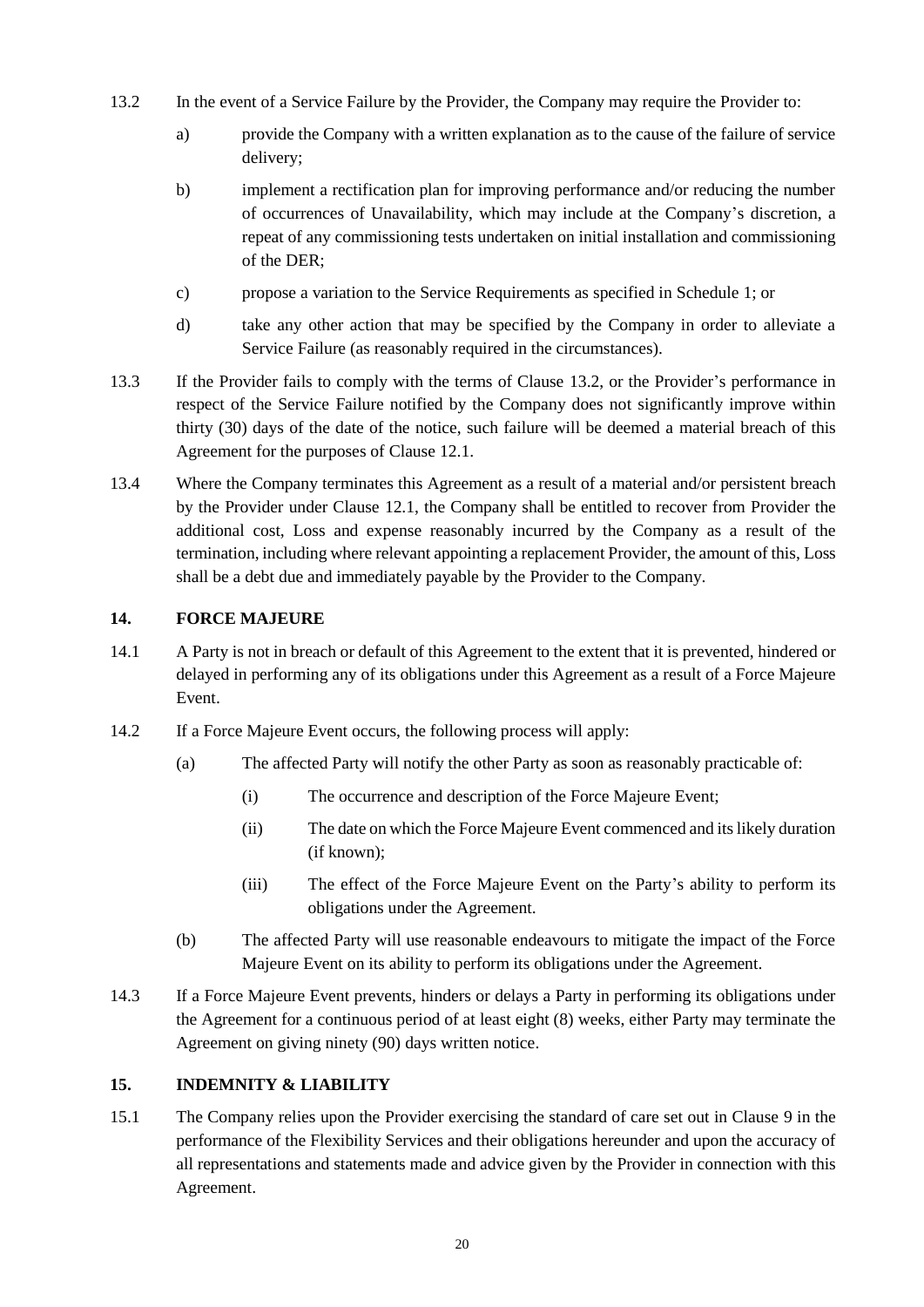- 15.2 Subject to Clause 15.4 the Provider shall indemnify the Company against all Loss, damage, costs, legal costs, professional and other expenses of any nature whatsoever incurred or suffered by the Company as a result of:
	- 15.2.1 the Provider's breach of this Agreement;
	- 15.2.2 any negligence or reckless act or omission committed by the Provider in the course of providing the Flexibility Services;
	- 15.2.3 Loss or damage to any property (including property of the Company); or
	- 15.2.4 all related actions, suits, claims, demands, costs, charges or expenses to the extent that the same is caused by any negligent act or omission or breach of statutory duty, regulation or by-law by the Provider, its sub-consultants or their respective servants or agents in connection with this Agreement.
- 15.3 Subject to Clause 15.4 the Company shall be responsible for the Provider in respect of liability for personal injury to or death of any person to the extent that the same is caused by any negligent act or omission or breach of statutory duty by the Company, his employees or their respective agents in connection with this Agreement.
- 15.4 Notwithstanding any other provision in this Agreement, the aggregate total liability of either Party to the other Party under or in connection with this Agreement whether in contract tort or delict or howsoever arising shall from time to time be limited to the aggregate total charges payable or paid to the Provider under this Agreement. This Clause shall not limit or exclude either Party's liability:
	- 15.4.1 in the case of fraud, misrepresentation or wilful misconduct;
	- 15.4.2 in the case of death or personal injury;
	- 15.4.3 in the case of breach of statutory duty; or
	- 15.4.4 where the Provider has invalidated such insurance referred to in Clause 8 or has not complied with such insurance policies.
- 15.5 Notwithstanding anything to the contrary neither Party shall have any liability to the other Party under this Agreement for any indirect or consequential loss of any kind howsoever caused.

# **16. [ASSIGNMENT,** *NOTE: IF ENGLISH***] [ASSIGNATION,** *NOTE: IF SCOTTISH***] SUB-CONTRACTING AND CHANGE IN OWNERSHIP**

- 16.1 This Agreement is personal to the Parties and neither Party shall assign, transfer, mortgage, charge, sub-contract or deal in any other manner with any or all of its rights and obligations under this Agreement without the prior written consent of the other Party (such consent not to be unreasonably withheld, conditioned or delayed).
- 16.2 If either Party sub-contracts any part of the provision or obligations of Flexibility Services, then the responsible Party shall be fully responsible for the acts, omissions or defaults of any subcontractor (and its employees) as if they were the acts, omissions or defaults of the responsible Party.
- 16.3 If ownership, occupancy or use (for the purpose of providing the Flexibility Services) of any Provider Site changes, or may change, during the Term, the Provider shall immediately notify the Company of the same. The Company and the Provider shall promptly meet (via phone or in person, at the reasonable request of the Company) to discuss the implications of the change and the options available to minimise any disruption that may be caused by the change.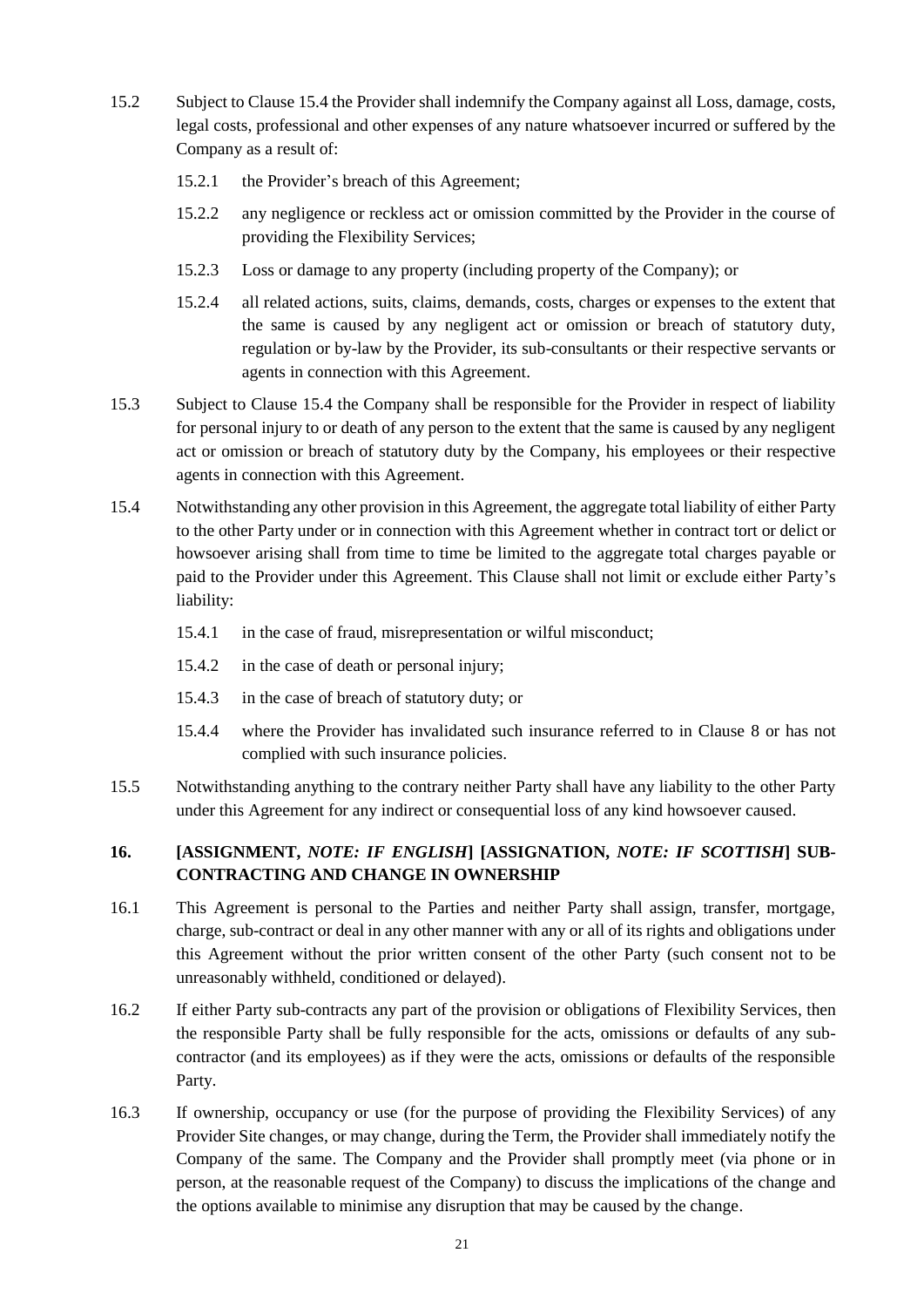16.4 The Company reserves the right to terminate this Agreement if a Change in Ownership of the Provider occurs and may treat a Change of Ownership as a material breach for the purposes of Clause [12.1.](#page-17-0)

### **17. CONFIDENTIALITY**

- 17.1 In application of this Clause 17, the words "Company" and "Provider" shall include not only the Parties themselves, but also their respective employees as well as all other natural or legal persons and any subcontractor commissioned by either one of the Parties.
- 17.2 Subject to Clause 17.6, any information disclosed by either Party in connection with this Agreement shall be treated as confidential ("**Confidential Information**"). The recipient Party agrees:
	- 17.2.1 to treat such Confidential Information as confidential and not disclose it to third parties;
	- 17.2.2 to restrict the use of such Confidential Information to matters relating to the recipient Party's performance under this Agreement; and
	- 17.2.3 to restrict access to such information to employees of the recipient Parties whose access is necessary in the implementation of this Agreement.
- 17.3 Neither Party shall use the name, brands and/or logos of the other Party for any purpose without the other Party's prior written approval. In the event that the other Party grants its approval to any use of its name, brand and/or logo, it may make such approval subject to such conditions and restrictions on use as it considers appropriate. Written approval should not be unreasonably withheld.
- 17.4 No Party shall have any liability to the other Party in connection with any information:
	- 17.4.1 that was in the possession of the Receiving Party free of any obligation of confidentiality, or was in the public domain, at the time the Disclosing Party communicated it to the Receiving Party;
	- 17.4.2 that is disclosed to a third party with the prior written approval of the Disclosing Party, provided that such approval shall permit only a specified disclosure and may not be relied upon as authority for any other disclosures;
	- 17.4.3 that is independently developed by personnel, or agents of the Receiving Party without reliance on or recourse to the Disclosing Party's Confidential Information;
	- 17.4.4 that must be disclosed pursuant to requirements of law or valid legal process, provided that the Party intending to make disclosure in response to such requirements or process shall promptly notify the Disclosing Party in advance of any such disclosure and reasonably cooperate in attempts to maintain the confidentiality of the Confidential Information; or
	- 17.4.5 that is disclosed to insurers and/or insurance brokers.
- 17.5 The Provider shall treat this Agreement as private and confidential and shall not make any written or verbal statement to any press, news or media, publish alone or in conjunction with any other person any information concerning this Agreement without the prior written consent of the Company.
- 17.6 Notwithstanding the foregoing, the Provider acknowledges and agrees that: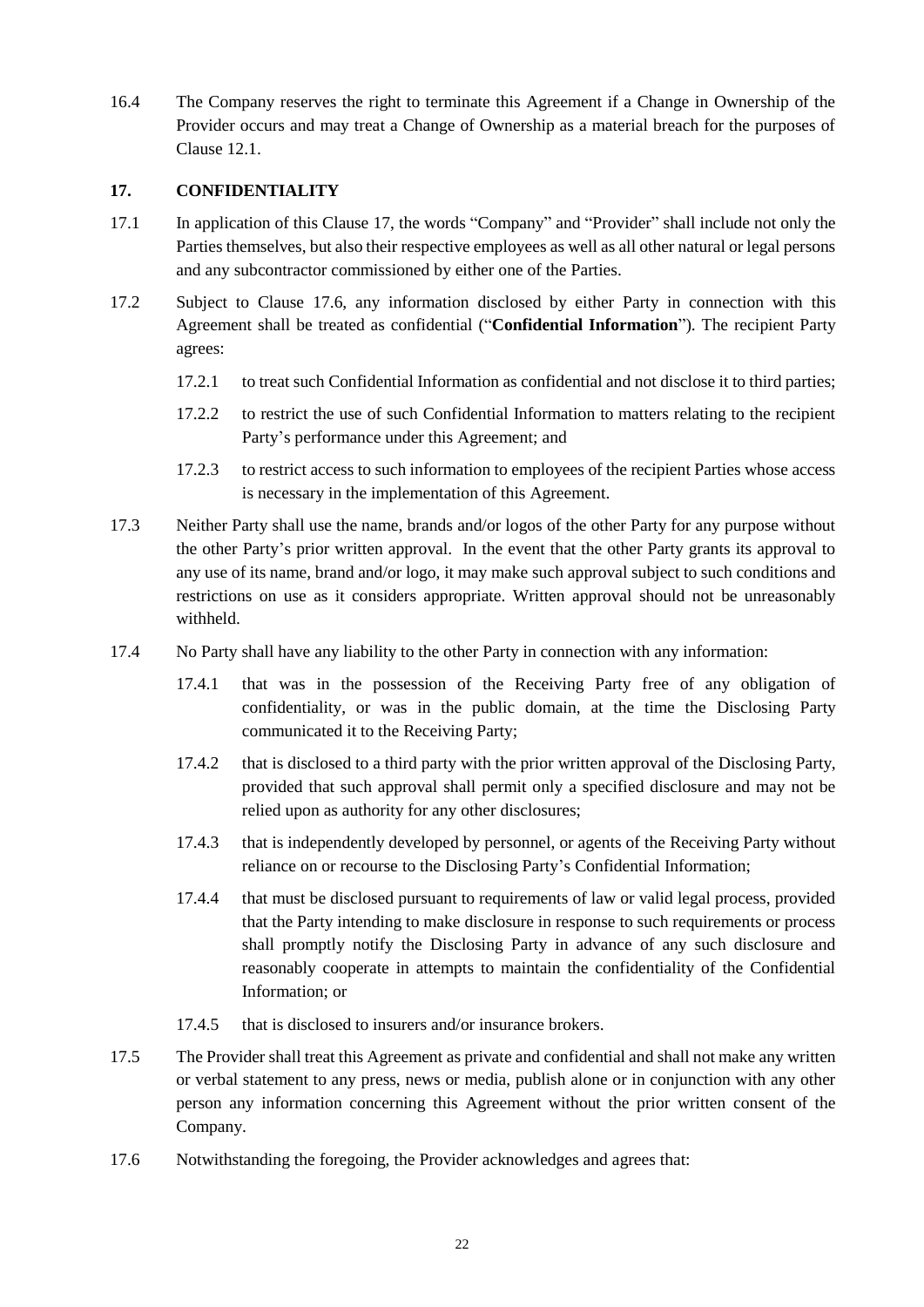- 17.6.1 that the Company may be involved in industry initiatives, commitments and data accessibility obligations in relation to network constraint management and electricity network optimisation. It shall not be a breach of this Clause 17 for the Company to share information for such industry initiatives in relation to Flexibility Services in the Zone, provided the information is suitably anonymised; and
- 17.6.2 the Company shall be entitled to make publicity releases and/or announcements regarding either this Agreement and/or the Company's activities under this Agreement.
- 17.7 The Parties intend that all information exchanged or obtained by the Parties shall be treated as confidential and held in strict confidence during the Term of this Agreement and for a period of seven (7) years thereafter.

### **18. INTELLECTUAL PROPERTY RIGHTS**

- 18.1 This Agreement does not transfer any interest in Intellectual Property Rights.
- 18.2 All Intellectual Property Rights owned by or licensed to either Party shall at all times both during the Term of the Agreement and after its termination or expiry, belong to or be licensed to the Party providing that intellectual property and neither Party shall make any use of the other Party's Intellectual Property other than to the extent reasonably necessary in performing its obligations pursuant to this Agreement, provided that nothing in this Clause 18 shall operate so as to exclude any non-excludable rights of either Party.

### **19. COMPANY PROPERTY**

- 19.1 Each Party shall retain its rights in its own physical property used for the purposes of this Agreement. Any equipment, tools, drawings, specifications, data and other materials supplied by or on behalf of the Company to the Provider:
	- 19.1.1 shall at all times be and shall remain the exclusive property of the Company;
	- 19.1.2 shall be held by the Provider in safe custody at its own risk and maintained and kept in good condition by the Provider until returned by the Company;
	- 19.1.3 shall be marked visibly by the Provider as the property of the Company; and
	- 19.1.4 shall not be disposed of other than in accordance with the written instructions of the Company nor used otherwise than as authorised by the Company in writing.

### **20. DATA PROTECTION**

- 20.1 Each Party shall, at its own expense, ensure that it complies with all applicable Data Protection Law.
- 20.2 The Parties acknowledge that as at the date of this Agreement, neither Party acts as a processor on behalf of the other. If at any point during the term, either Party considers that one Party is acting as processor on behalf of the other, then the Parties shall promptly meet to negotiate in good faith a separate data processing agreement to cover the matters required by the Data Protection Law.

### **21. MODERN SLAVERY, ANTI-BRIBERY AND LIVING WAGE**

- 21.1 The Provider undertakes, warrants and represents that it shall comply with the provisions set out in schedule 7.
- 21.2 The Provider represents and warrants to the Company that: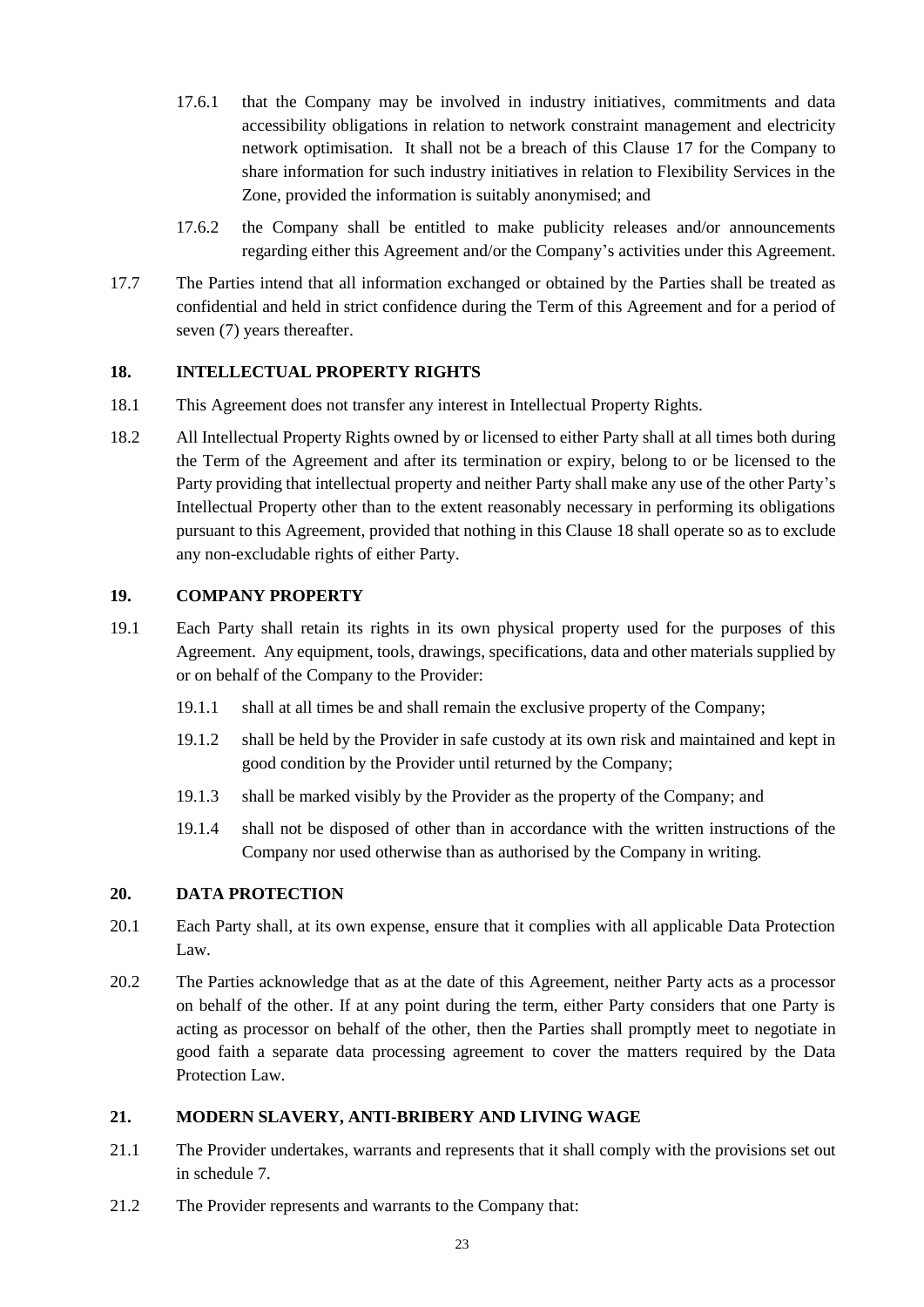- 21.2.1 it has not been and is not engaged in any practices involving the use of child labour, forced labour, the exploitation of vulnerable people, or human trafficking, including any activity or practice that would constitute an offence under s.1, s.2 and s.4 of the Modern Slavery Act 2015, if carried out in the UK ("slavery and human trafficking");
- 21.2.2 the Provider's Personnel and all other employees and agency workers of the Provider are paid in compliance with all applicable employment laws and minimum wage requirements;
- 21.2.3 it will take reasonable steps to prevent slavery and human trafficking in connection with the Provider's business;
- 21.2.4 it will include in its contracts with its subcontractors and suppliers in connection with this Agreement slavery and human trafficking provisions that are at least as onerous to the subcontractor or supplier as those set out in this Agreement; and
- 21.2.5 it will respond to all reasonable requests for information required by the Company for the purposes of completing the Company's annual anti-slavery and human trafficking statement.
- 21.3 The Provider will permit the Company and its third party representatives, on reasonable notice during normal business hours, but without notice if there are reasonable grounds to suspect an instance of slavery and human trafficking, to access and take copies of records and any other information held at the premises and to meet with personnel and more generally to audit compliance with its obligations under this Clause 21. The Provider shall give all necessary assistance to the conduct of such audits.
- 21.4 The Provider agrees to:
	- 21.4.1 pay all of its personnel who are directly employed by it in respect of the provision of the Services; and
	- 21.4.2 ensure all employees of its contractors and subcontractors performing the provision of the Services are paid not less than the living wage for the Term of this Agreement.
- 21.5 The Provider shall indemnify the Company against any Losses, incurred by or awarded against the Company as a result of any breach of anti-slavery and human trafficking laws, statutes, regulations and codes or the Modern Slavery Act 2015.
- 21.6 Any breach of this Clause 21 by the Provider shall be deemed a material breach of the Agreement for the purposes of Clause 12.1.

### **22. NOTICES**

- 22.1 The processes for notices and communications in respect of operational matters are set out in Schedule 4.
- 22.2 All formal notices or other communications to be served under this Agreement ("**Non-Operational Notice**") shall be given in writing and shall be delivered or sent to the addresses for notice set out in Part 1 of the Flexibility Services Agreement or to such other address as each Party may have notified in writing to the other Party.
- 22.3 A Non-Operational Notice shall be delivered by hand, sent by pre-paid first-class post, or by recorded delivery post (or equivalent recorded postal delivery service).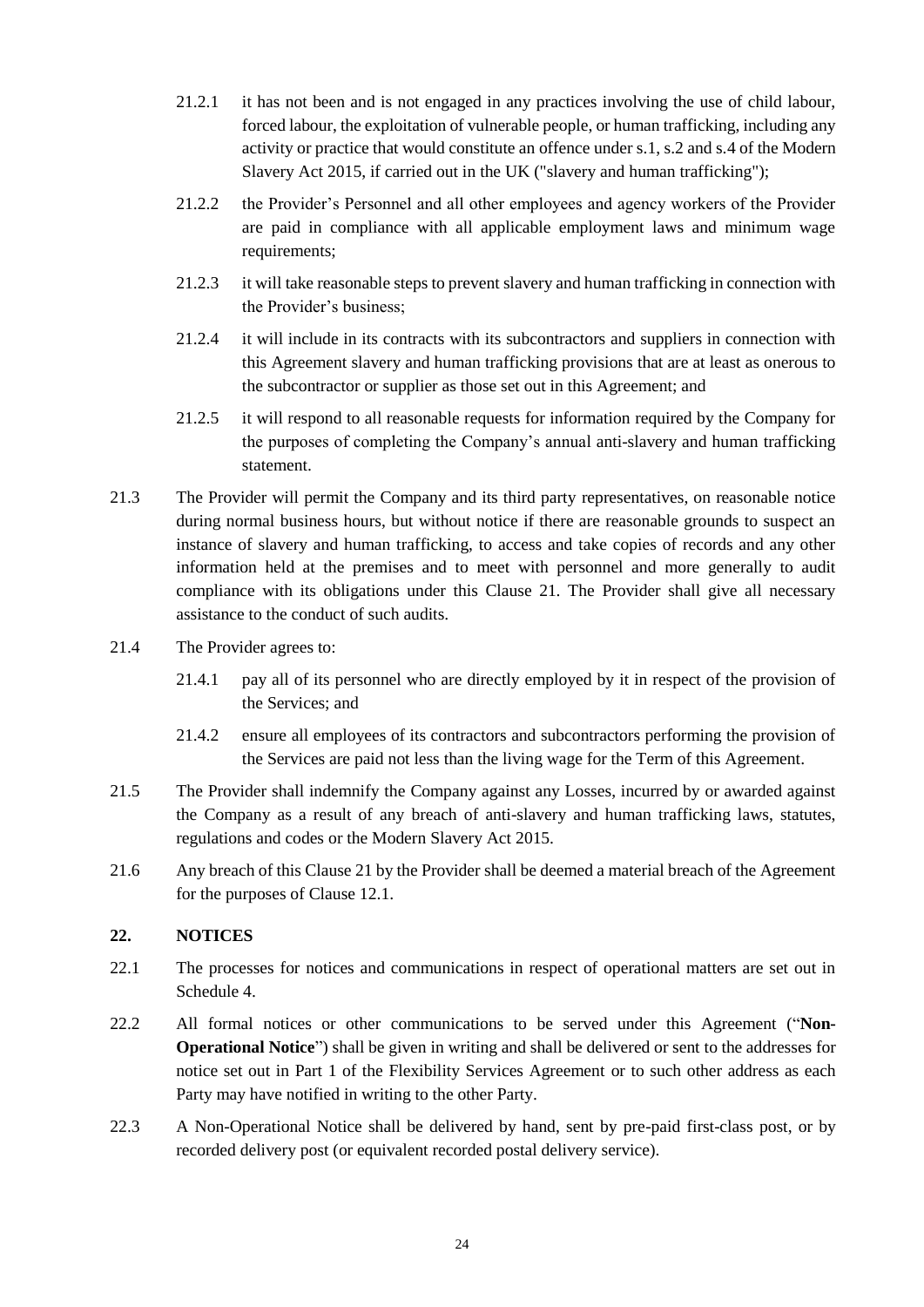- 22.4 A Non-Operational Notice or other communication shall be deemed to have been received:
	- 22.4.1 if delivered by hand or recorded delivery post within Business Hours at the time of delivery or, if delivered by hand outside Business Hours, at the next start of Business Hours;
	- 22.4.2 if sent by first class post, at 9.00 a.m. on the second Business Day after posting.
- 22.5 E-mail communications may be valid for Non-Operational Notices the purposes of this Agreement, where agreed between the Parties. Such email notices shall be deemed to have been received on the day of sending, or where outside of Business Hours on the first Business Day thereafter.
- 22.6 In verifying service of a Non-Operational Notice, it shall be sufficient to prove that delivery was made or that the envelope containing the notice was properly addressed and posted.
- 22.7 This Clause does not apply to the service of any legal proceedings, or other documents in any legal action or other method of dispute resolution.

### **23. DISPUTE RESOLUTION**

- 23.1 The Parties shall use good faith efforts to resolve any operational issue, dispute, claim or proceeding arising out of or relating to this Agreement. In the event that a dispute cannot be resolved within thirty (30) days of written notice of the dispute, the dispute shall be escalated to the Parties' senior representatives (named in Schedule 4, or as otherwise notified by either Party to the other) who have authority to settle the same.
- 23.2 If thirty (30) days following such an escalation the Parties have still not resolved the dispute, then either Party shall have the right to refer the dispute to mediation or to commence proceedings.
- 23.3 Nothing in this Agreement shall prevent either Party from raising Court proceedings in order to preserve or enforce its proprietary or other rights.

### **24. SEVERANCE**

- 24.1 If any provision of this Agreement is declared by a judicial or other competent authority to be wholly or partly void, voidable, illegal or otherwise unenforceable in whole or in part, that provision (or part provision) shall be deemed severed from this Agreement and the other provisions of this Agreement and the remainder of the relevant provision shall continue in full force and effect.
- 24.2 If any provision of this Agreement is so found to be wholly or partly invalid or unenforceable, but would be valid or enforceable if some part of the provision were deleted, restricted or limited in a particular manner, the provision in question shall apply with the minimum deletions, restrictions or limitations as may be necessary to make it valid or enforceable.
- 24.3 The Company and the Provider each acknowledge that it has entered into this Agreement on an arm's length basis and that it has taken independent legal advice in so doing.

### **25. THIRD PARTY RIGHTS**

25.1 For the purposes of the Contracts (Rights of Third Parties) Act 1999 or where appropriate the Contracts (Third Party Rights) (Scotland) Act 2017, this Agreement are not intended to, and do not, give any person who is not a party to it any right to enforce any of its provisions other than the Distribution and Transmission Licensees (the Company) who shall be entitled to independently enforce all of the terms of this Agreement.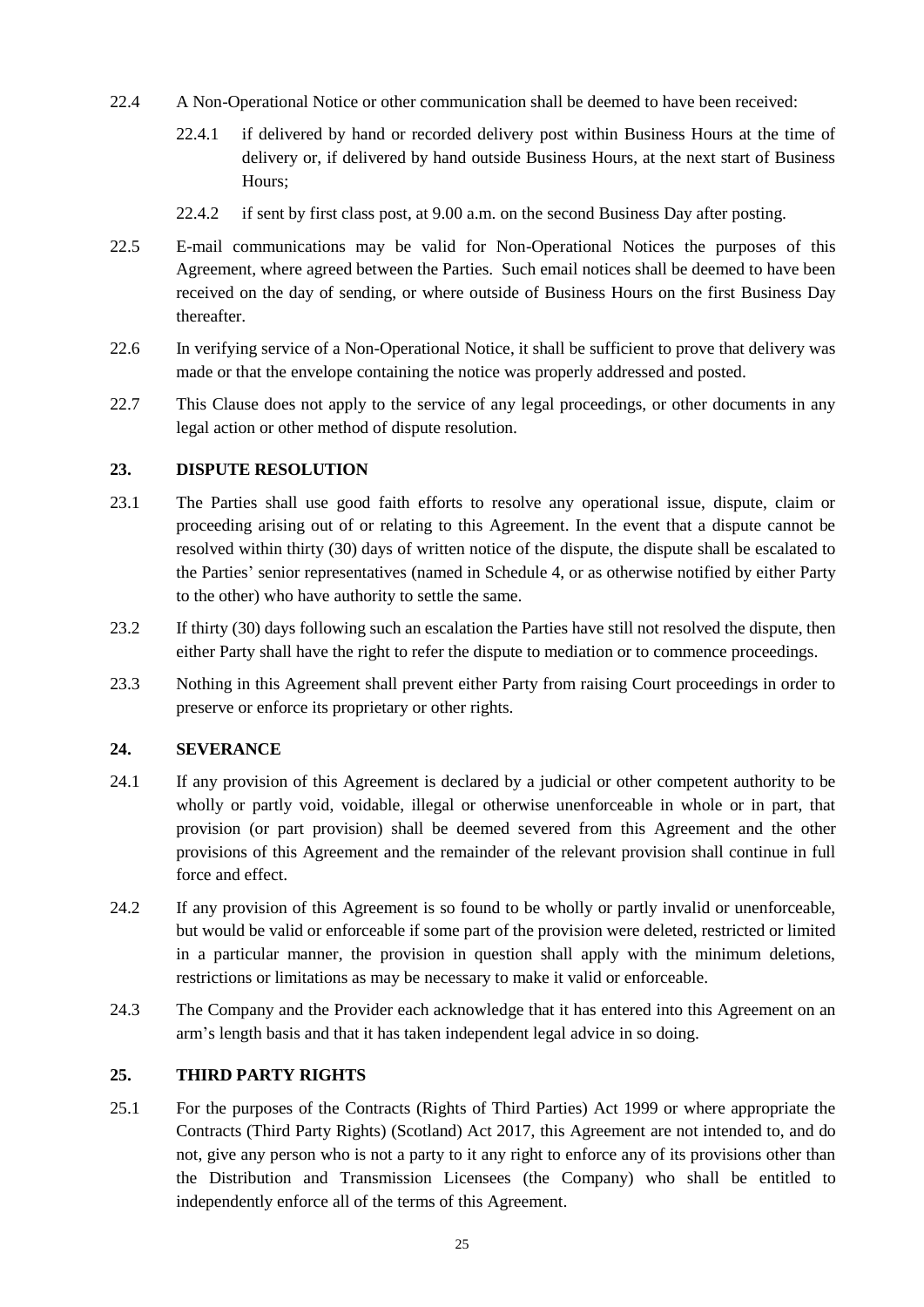25.2 The Provider agrees that it shall not enter into any arrangements with third parties that conflict or are inconsistent with the provision of the Flexibility Services under this Agreement without the prior written consent of the Company.

### **26. NO AGENCY OR PARTNERSHIP**

- 26.1 Nothing in this Agreement shall be deemed to constitute a partnership or joint venture or contract of employment between the Parties nor constitute either Party the agent of the other.
- 26.2 Neither Party shall act or describe itself as the agent of the other, nor shall it make or represent that it has authority to make any commitments on the other's behalf, including but not limited to the making of any representations or warranty and the exercise of any right or power.

### **27. WAIVER**

- 27.1 If a Party delays or fails to exercise (in whole or part) any right, claim or remedy conferred by or arising under or in connection with this Agreement or by law, this will not operate as a waiver of, or as preventing the further exercise or the enforcement of, that right, claim or remedy. Any single or partial exercise or waiver of any such right, claim or remedy shall not preclude its further exercise or the exercise of any other right, claim or remedy.
- 27.2 A waiver of any right, claim or remedy conferred by or arising under or otherwise in connection with this Agreement or by law shall be effective only if it is given in writing and is signed by or on behalf of the Party giving it.

### **28. ENTIRE AGREEMENT**

28.1 This Agreement and the documents referred to in it together constitute the entire agreement and understanding of the Parties relating to the matters contemplated by this Agreement and those documents, and supersede any previous drafts, agreements, understandings or arrangements between any of the parties relating to the subject matter of this Agreement and those documents, which shall cease to have any further effect.

### **29. COUNTERPARTS**

- 29.1 Where executed in counterparts:
	- 29.1.1 This Agreement shall not take effect until all of the counterparts have been delivered; and
	- 29.1.2 delivery will take place when the date of delivery is agreed between the Parties after execution of this Agreement as evidenced by the date inserted at the start of this Agreement.
- 29.2 Where not executed in counterparts, this Agreement shall take effect after its execution upon the date agreed between the Parties as evidenced by the date inserted at the start of this Agreement.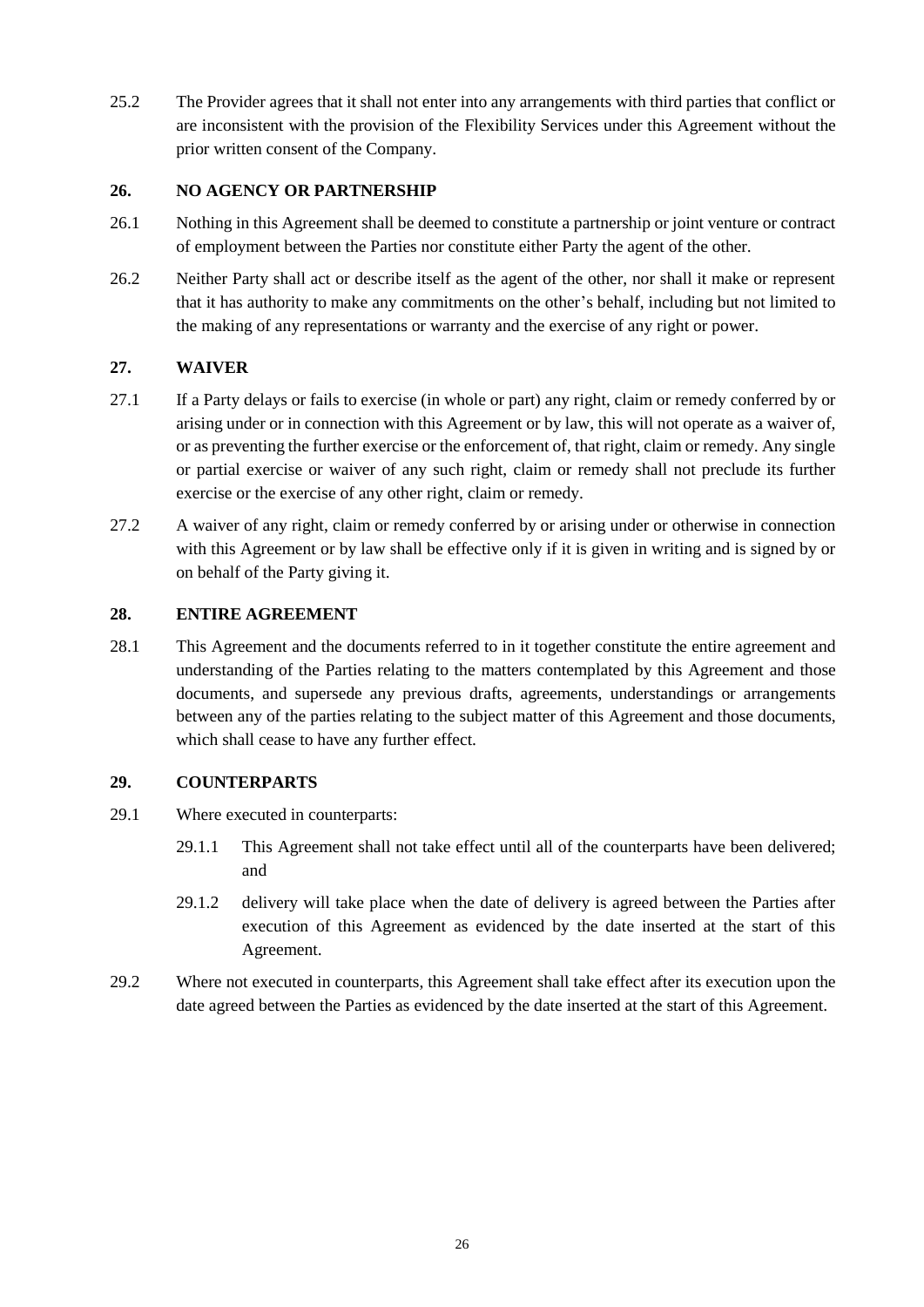### **30. GOVERNING LAW AND JURISDICTION**

- 30.1 The validity, construction and performance of this Agreement and any claim, dispute or matter (whether contractual or non-contractual) arising under or in connection with this Agreement or its enforceability shall be governed by and construed: (i) in accordance with English law if the Company is incorporated in England and Wales; and (ii) in accordance with Scots law if the Company is incorporated in Scotland.
- 30.2 Each Party irrevocably submits to the exclusive jurisdiction of the courts of: (i) England and Wales if the Company is incorporated in England and Wales; and (ii) Scotland if the Company is incorporated in Scotland, over any claim, dispute or matter arising under or in connection with this Agreement or its enforceability or the legal relationships established by this Agreement (including non-contractual disputes or claims) and waives any objection to proceedings being brought in such courts or on the grounds that proceedings have been brought in an inconvenient forum.

### *[Note: the following signature blocks should be used if the Agreement is to be governed by Scottish law]*

*IN WITNESS WHEREOF this Agreement has been duly executed by the Parties as follows:*

### *THE COMPANY*

*EXECUTED by [COMPANY] acting by*

*………………………………………….. Director ………………………………………….. (Full Name) Signature*

*In the presence of:*

*………………………………………….. Witness Full Name ………………………………………….. Witness Signature ………………………………………….. Witness Address …………………………………………..* 

# *THE PROVIDER*

*EXECUTED by [PROVIDER] acting by:* 

*………………………………………….. Director ………………………………………….. (Full Name) Signature In the presence of:*

*………………………………………….. Witness Full Name ………………………………………….. Witness Signature ………………………………………….. Witness Address …………………………………………..*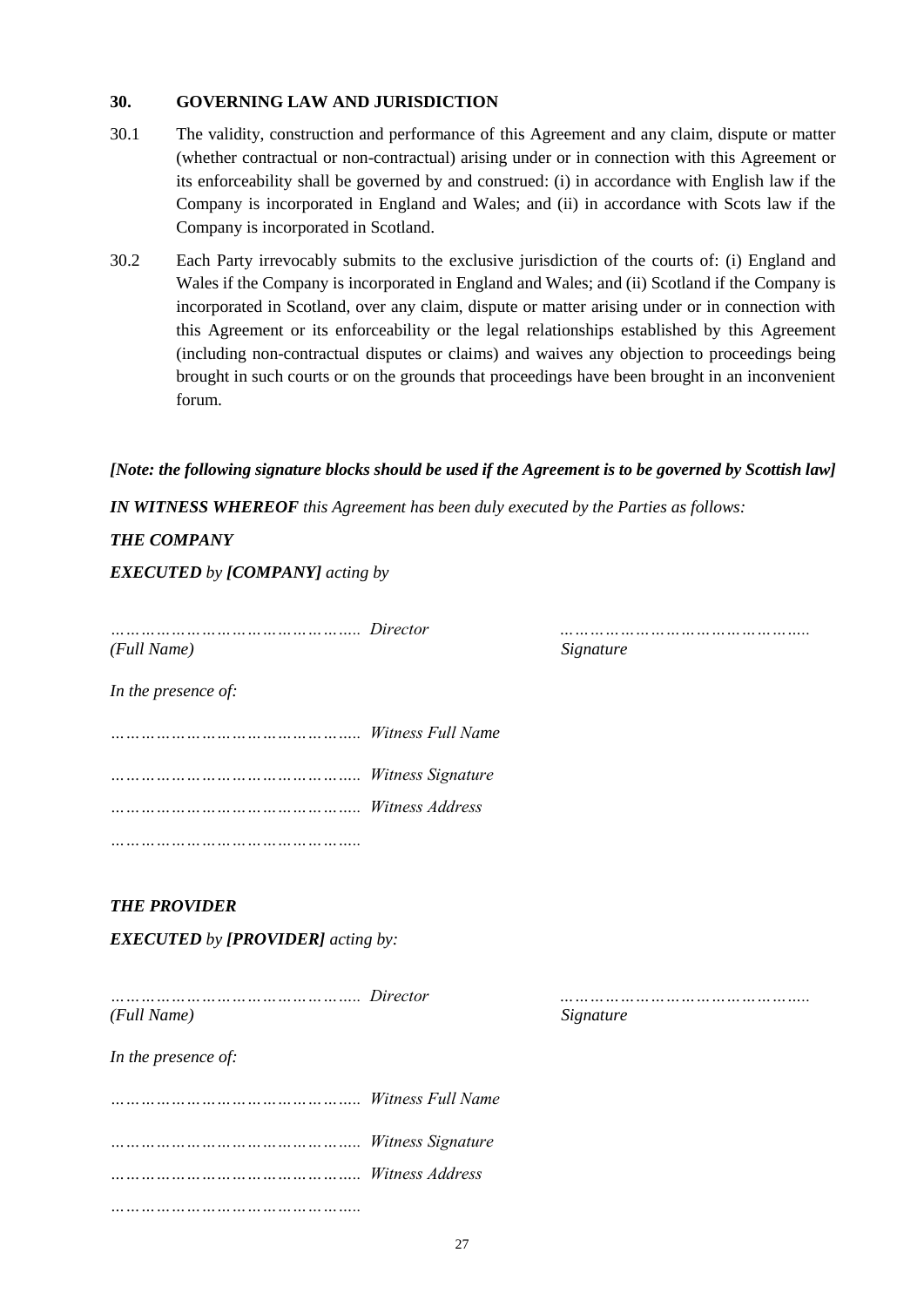# **SCHEDULE 1 SERVICE DESCRIPTION**

# *[Note: All Schedules to be updated by host Company with service specific details, Requirements as needed]*

**Permitted Extensions:** *[Note: Insert no.]* **Extension Periods:** *[Note: Insert duration]*

### *[Service Details]*

# **Secure DSO Constraint Management (Pre-Fault)**

| Purpose of Flexibility Service                                                                        | To provide the Company with an immediate reduction in demand or increase in generation during a planned outage of one or more critical assets or in the<br>event of network disturbances to maintain security standards and avoid any customer minutes lost.     |  |
|-------------------------------------------------------------------------------------------------------|------------------------------------------------------------------------------------------------------------------------------------------------------------------------------------------------------------------------------------------------------------------|--|
| Location of DER                                                                                       | [Location of the DER]<br>DER located within the area supplied from the Zone.                                                                                                                                                                                     |  |
| Zone<br>The location where the Flexibility Service is required to mitigate the identified constraint. |                                                                                                                                                                                                                                                                  |  |
| <b>Contract Start Date</b>                                                                            | [Day] [Month] [Year]                                                                                                                                                                                                                                             |  |
| <b>Contract End Date</b>                                                                              | [Day] [Month] [Year]                                                                                                                                                                                                                                             |  |
| Service Window                                                                                        | [Hours in Day] [Days in Week] during the Service Period.                                                                                                                                                                                                         |  |
| Service Period                                                                                        | [Months in Year]                                                                                                                                                                                                                                                 |  |
| <b>Contracted Service Capacity</b>                                                                    | The capacity in [XXXX] kW that the Provider commits to provide to the Company during the Service Window (subject to the Availability Status).                                                                                                                    |  |
| <b>Baseline Methodology</b>                                                                           | The baseline methodology used in respect of each Settlement Period will be the metered data compared to the Baseline.                                                                                                                                            |  |
| <b>Baseline</b>                                                                                       | The forecast of the Contracted Service Capacity submitted to the Company by the Provider prior to the Settlement Period of delivery of the Flexibility Service,<br>allowing for any changes to the Availability Status and / or the Contracted Service Capacity. |  |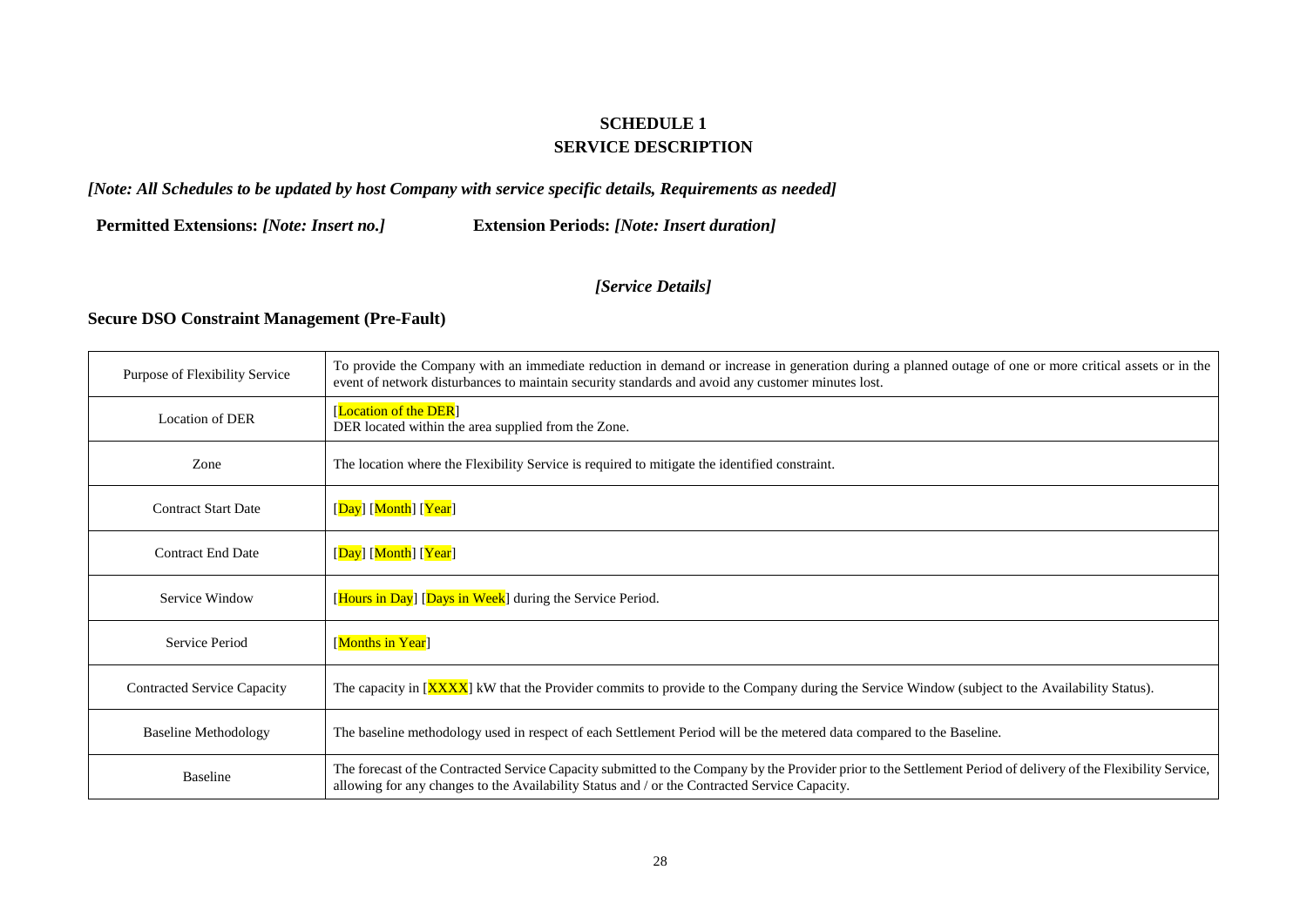| Settlement Period                             | A period of 30 minutes beginning on the hour or the half-hour.                                                                                                                                                                                                                        |
|-----------------------------------------------|---------------------------------------------------------------------------------------------------------------------------------------------------------------------------------------------------------------------------------------------------------------------------------------|
| Service Stacking                              | The ability of the Provider to use a DER to deliver more than one flexibility services within the same Settlement Period, provided it does not interfere with<br>the delivery of the Flexibility Service.<br>[Service stacking is allowed / not allowed under this service agreement] |
| Aggregation                                   | Aggregation of DERs to provide the Contracted Service Capacity.                                                                                                                                                                                                                       |
| <b>Availability Status</b>                    | The status of the DER (Available or Unavailable).                                                                                                                                                                                                                                     |
| <b>Contracted Response Time</b>               | The flexibility service required activation within $\sqrt{\text{XXX}}$ minutes                                                                                                                                                                                                        |
| <b>Contracted Service Minimum Run</b><br>Time | [XXXX] minutes duration, being the minimum time between the Accepted Start Time and Accepted End Time, within the Service Window.                                                                                                                                                     |
| Contracted Service Maximum Run<br>Time        | [XXXX] minutes duration, being the maximum time between the Accepted Start Time and Accepted End Time, within the Service Window.                                                                                                                                                     |
| Ramp Down Time                                | [XXXX] being the time for the DER to remove the Contracted Service Capacity at the end of the service run time.                                                                                                                                                                       |
| Ramp Up Time                                  | [XXXX] being the time for the DER to deliver the Contracted Service Capacity at the start of the service run time                                                                                                                                                                     |
| Contracted Service Recovery Time              | The period after the Ramp Down Time before the DER can be used to deliver the Flexibility Service. For the avoidance of doubt, delivery of the Flexibility<br>Service includes the Contracted Response Time.                                                                          |
| <b>Maximum Utilisations</b>                   | Maximum of [XXXX] per [XXXX]-hour period for this Flexibility Service.                                                                                                                                                                                                                |
| Re-dispatch                                   | The mechanism used to neutralise the impact on the overall system balance which may occur when the Company issues a Utilisation Instruction and can occur<br>outside the Zone.                                                                                                        |
| Re-Bound Effect                               | A load reduction (or increase) triggered by a demand response event, that is compensated partly or fully outside the period between the Requested Start Time<br>and Requested End Time of a Utilisation Instruction or by other resources within the Zone.                            |
| Pre-qualification Requirements                | The Provider certifies that the DER has passed (or is capable of passing) all Proving Tests and Testing and Commissioning Tests.                                                                                                                                                      |
| <b>Scaling Factor</b>                         | The <i>[increase or reduction]</i> of the Service Meter Data based on the location of the DER relative to the Zone.                                                                                                                                                                   |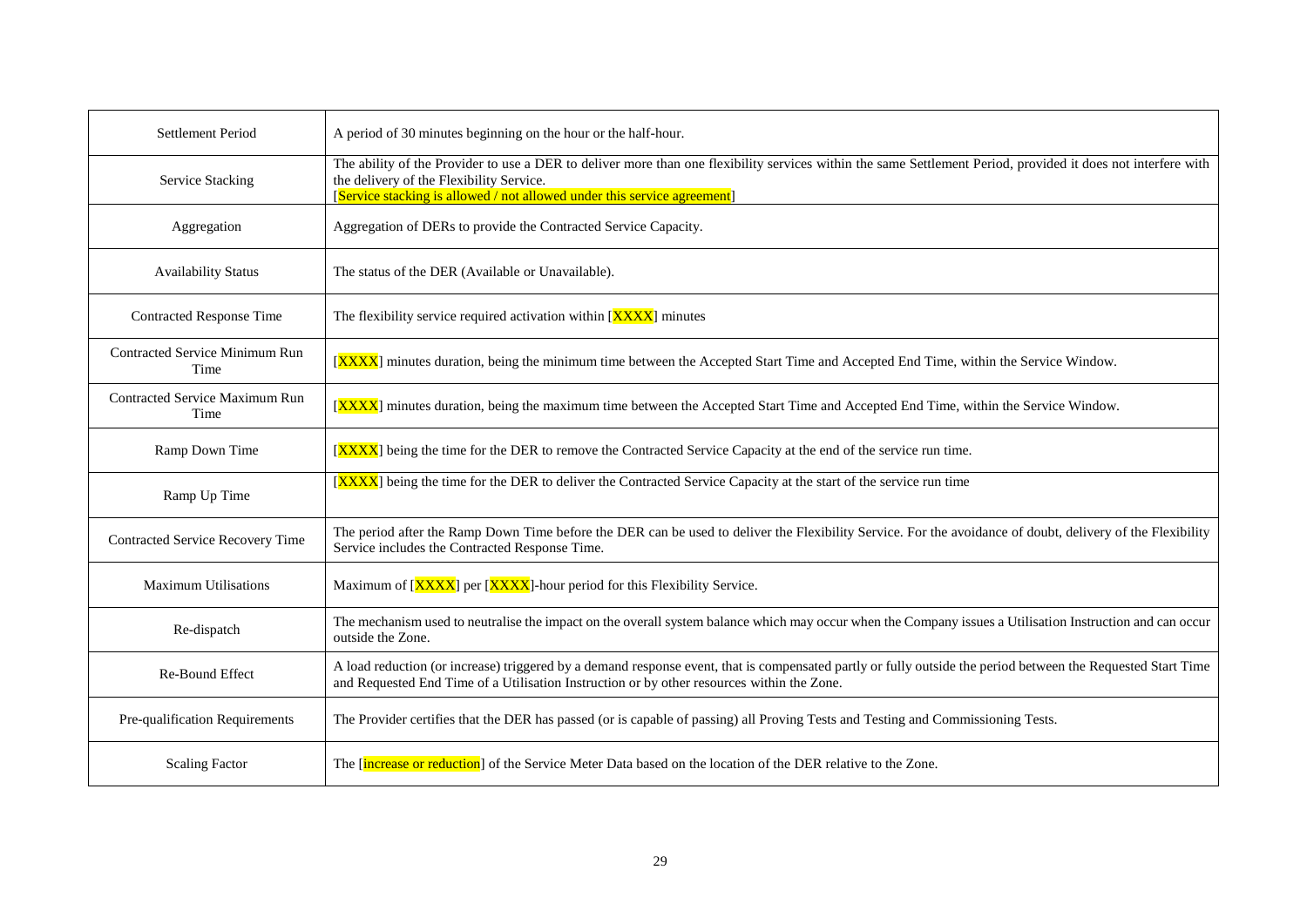# **Dynamic DSO Constraint Management (Post-Fault)**

| Purpose of Flexibility Service                                             | To provide the Company with an immediate reduction in demand or increase in generation following an unplanned outage of one or more critical assets to<br>maintain security standards and avoid any customer minutes lost.                                                            |  |  |
|----------------------------------------------------------------------------|---------------------------------------------------------------------------------------------------------------------------------------------------------------------------------------------------------------------------------------------------------------------------------------|--|--|
| Location of DER                                                            | [Location of the DER]<br>DER located within the area supplied from the Zone.                                                                                                                                                                                                          |  |  |
| Zone                                                                       | The location where the Flexibility Service is required to mitigate the identified constraint.                                                                                                                                                                                         |  |  |
| <b>Contract Start Date</b>                                                 | [Day] [Month] [Year]                                                                                                                                                                                                                                                                  |  |  |
| <b>Contract End Date</b>                                                   | [Day] [Month] [Year]                                                                                                                                                                                                                                                                  |  |  |
| [Hours in Day] [Days in Week] during the Service Period.<br>Service Window |                                                                                                                                                                                                                                                                                       |  |  |
| [Months in Year]<br>Service Period                                         |                                                                                                                                                                                                                                                                                       |  |  |
| <b>Contracted Service Capacity</b>                                         | The capacity in [XXXX] kW that the Provider commits to provide to the Company during the Service Window (subject to the Availability Status).                                                                                                                                         |  |  |
| <b>Baseline Methodology</b>                                                | The baseline methodology used in respect of each Settlement Period will be the metered data compared to the Baseline.                                                                                                                                                                 |  |  |
| <b>Baseline</b>                                                            | The forecast of the Contracted Service Capacity submitted to the Company by the Provider prior to the Settlement Period of delivery of the Flexibility Service,<br>allowing for any changes to the Availability Status and / or the Contracted Service Capacity.                      |  |  |
| Settlement Period                                                          | A period of 30 minutes beginning on the hour or the half-hour.                                                                                                                                                                                                                        |  |  |
| Service Stacking                                                           | The ability of the Provider to use a DER to deliver more than one flexibility services within the same Settlement Period, provided it does not interfere with<br>the delivery of the Flexibility Service.<br>[Service stacking is allowed / not allowed under this service agreement] |  |  |
| Aggregation                                                                | Aggregation of DERs to provide the Contracted Service Capacity.                                                                                                                                                                                                                       |  |  |
| <b>Availability Status</b>                                                 | The status of the DER (Available or Unavailable).                                                                                                                                                                                                                                     |  |  |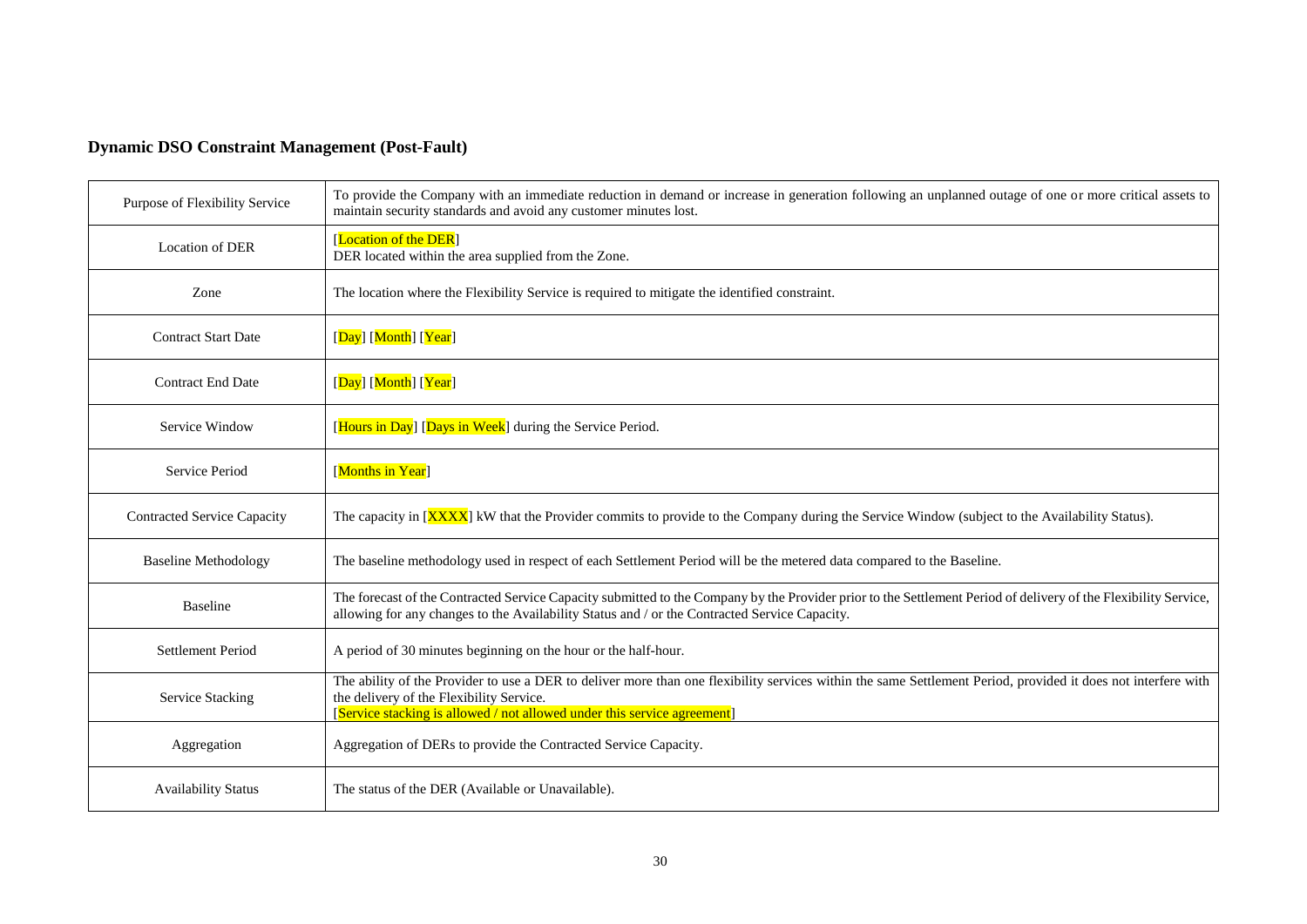| <b>Contracted Response Time</b>               | The flexibility service required activation within [30] minutes                                                                                                                                                                                            |  |  |
|-----------------------------------------------|------------------------------------------------------------------------------------------------------------------------------------------------------------------------------------------------------------------------------------------------------------|--|--|
| <b>Contracted Service Minimum Run</b><br>Time | [XXXX] minutes duration, being the minimum time between the Accepted Start Time and Accepted End Time, within the Service Window.                                                                                                                          |  |  |
| <b>Contracted Service Maximum Run</b><br>Time | [XXXX] minutes duration, being the maximum time between the Accepted Start Time and Accepted End Time, within the Service Window.                                                                                                                          |  |  |
| Ramp Down Time                                | [XXXX] being the time for the DER to remove the Contracted Service Capacity at the end of the service run time.                                                                                                                                            |  |  |
| Ramp Up Time                                  | [XXXX] being the time for the DER to deliver the Contracted Service Capacity at the start of the service run time                                                                                                                                          |  |  |
| Contracted Service Recovery Time              | The period after the Ramp Down Time before the DER can be used to deliver the Flexibility Service. For the avoidance of doubt, delivery of the Flexibility<br>Service includes the Contracted Response Time.                                               |  |  |
| <b>Maximum Utilisations</b>                   | Maximum of [XXXX] per [XXXX]-hour period for this Flexibility Service.                                                                                                                                                                                     |  |  |
| Re-dispatch                                   | The mechanism used to neutralise the impact on the overall system balance which may occur when the Company issues a Utilisation Instruction and can occur<br>outside the Zone.                                                                             |  |  |
| Re-Bound Effect                               | A load reduction (or increase) triggered by a demand response event, that is compensated partly or fully outside the period between the Requested Start Time<br>and Requested End Time of a Utilisation Instruction or by other resources within the Zone. |  |  |
| Pre-qualification Requirements                | The Provider certifies that the DER has passed (or is capable of passing) all Proving Tests and Testing and Commissioning Tests.                                                                                                                           |  |  |
| <b>Scaling Factor</b>                         | The <i>[increase or reduction]</i> of the Service Meter Data based on the location of the DER relative to the Zone.                                                                                                                                        |  |  |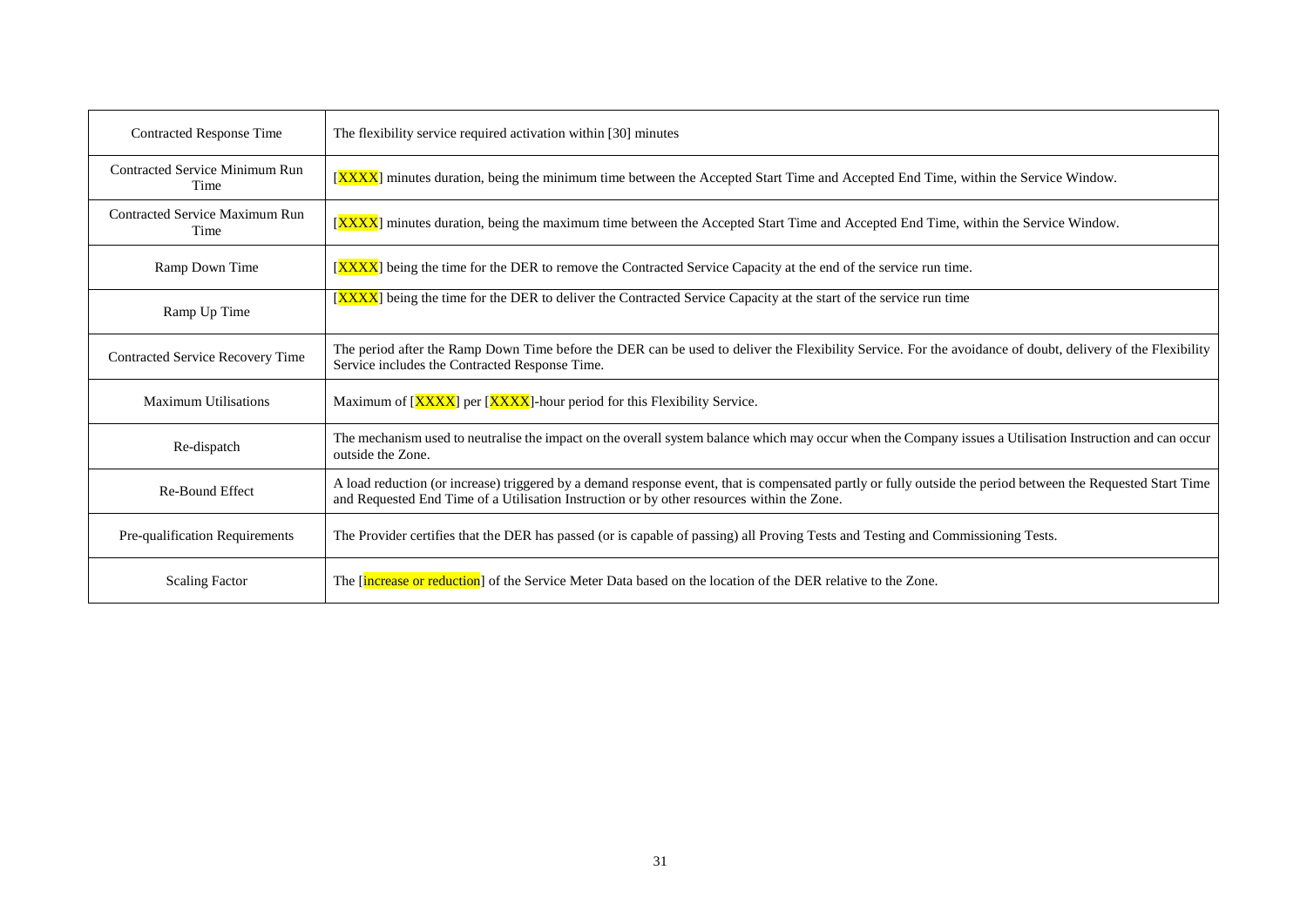# **Sustain Peak Management**

| Purpose of Flexibility Service     | To provide the Company with a planned reduction in demand or increase in generation in advance of a forecast capacity constraints at peak time, e.g. to reduce<br>the loading on a transformer during winter tea-time peak.                                                           |  |  |  |
|------------------------------------|---------------------------------------------------------------------------------------------------------------------------------------------------------------------------------------------------------------------------------------------------------------------------------------|--|--|--|
| <b>Location of DER</b>             | [Location of the DER]<br>DER located within the area supplied from the Zone.                                                                                                                                                                                                          |  |  |  |
| Zone                               | The location where the Flexibility Service is required to mitigate the identified constraint.                                                                                                                                                                                         |  |  |  |
| <b>Contract Start Date</b>         | [Day] [Month] [Year]                                                                                                                                                                                                                                                                  |  |  |  |
| <b>Contract End Date</b>           | [Day] [Month] [Year]                                                                                                                                                                                                                                                                  |  |  |  |
| Service Window                     | [Hours in Day] [Days in Week] during the Service Period.                                                                                                                                                                                                                              |  |  |  |
| Service Period                     | [Months in Year]                                                                                                                                                                                                                                                                      |  |  |  |
| <b>Contracted Service Capacity</b> | The capacity in [XXXX] kW that the Provider commits to provide to the Company during the Service Windows (subject to the Availability Status).                                                                                                                                        |  |  |  |
| <b>Baseline Methodology</b>        | The baseline methodology used in respect of each Settlement Period will be the metered data compared to the Baseline.                                                                                                                                                                 |  |  |  |
| <b>Baseline</b>                    | The forecast of the Contracted Service Capacity submitted to the Company by the Provider prior to the Settlement Period of delivery of the Flexibility Service,<br>allowing for any changes to the Availability Status and / or the Contracted Service Capacity.                      |  |  |  |
| Settlement Period                  | A period of 30 minutes beginning on the hour or the half-hour.                                                                                                                                                                                                                        |  |  |  |
| <b>Service Stacking</b>            | The ability of the Provider to use a DER to deliver more than one flexibility services within the same Settlement Period, provided it does not interfere with<br>the delivery of the Flexibility Service.<br>[Service stacking is allowed / not allowed under this service agreement] |  |  |  |
| Aggregation                        | Aggregation of DERs to provide the Contracted Service Capacity.                                                                                                                                                                                                                       |  |  |  |
| <b>Availability Status</b>         | The status of the DER (Available or Unavailable).                                                                                                                                                                                                                                     |  |  |  |
| <b>Contracted Response Time</b>    | The flexibility service required activation within [60] minutes                                                                                                                                                                                                                       |  |  |  |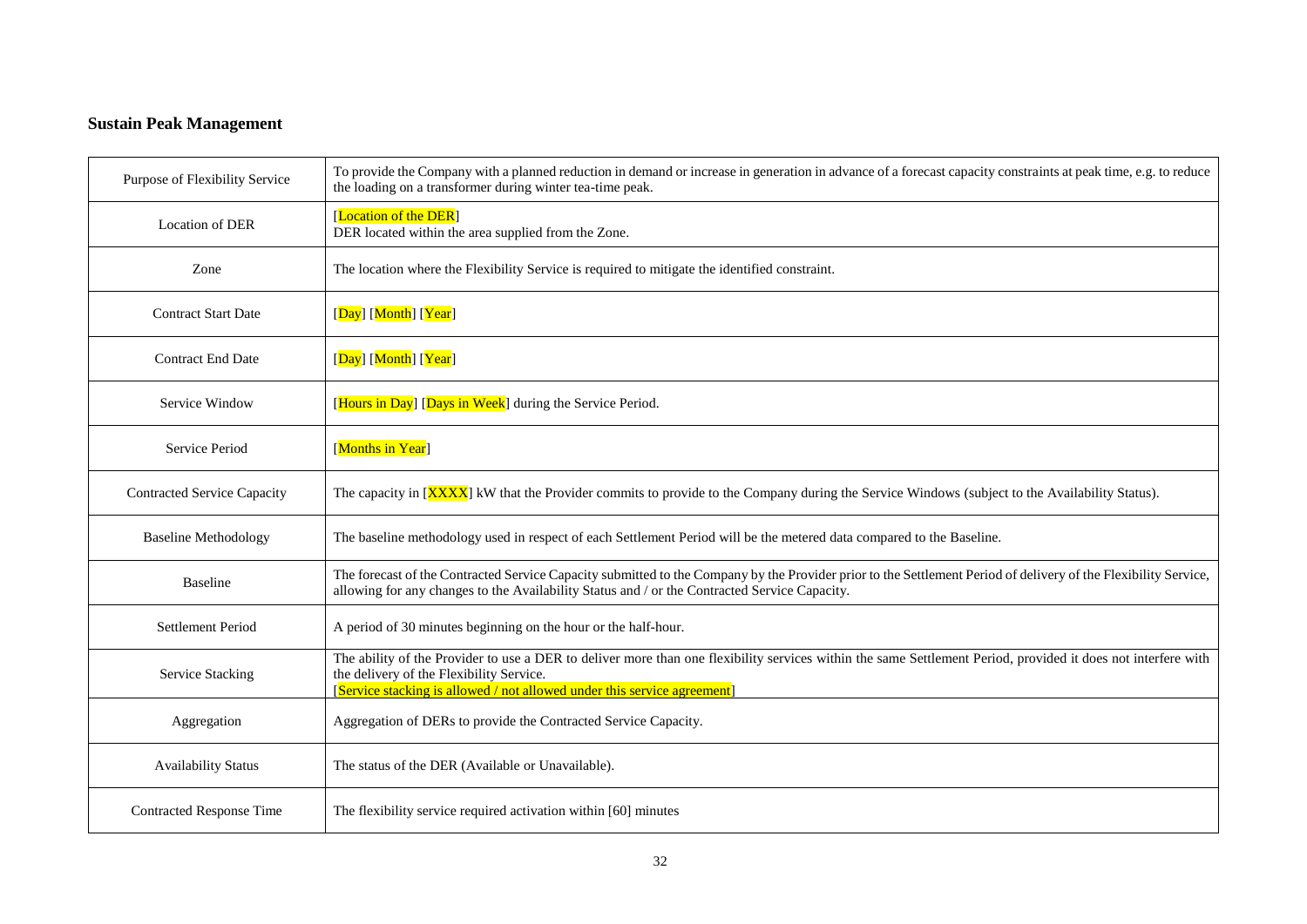| Contracted Service Minimum Run<br>Time        | <b>[XXXX]</b> minutes duration, being the minimum time between the Accepted Start Time and Accepted End Time, within the Service Window.                                                                                                                   |  |  |
|-----------------------------------------------|------------------------------------------------------------------------------------------------------------------------------------------------------------------------------------------------------------------------------------------------------------|--|--|
| <b>Contracted Service Maximum Run</b><br>Time | <b>[XXXX]</b> minutes duration, being the maximum time between the Accepted Start Time and Accepted End Time, within the Service Window.                                                                                                                   |  |  |
| Ramp Down Time                                | [XXXX] being the time for the DER to remove the Contracted Service Capacity at the end of the service run time.                                                                                                                                            |  |  |
| Ramp Up Time                                  | [XXXX] being the time for the DER to deliver the Contracted Service Capacity at the start of the service run time                                                                                                                                          |  |  |
| Contracted Service Recovery Time              | The period after the Ramp Down Time before the DER can be used to deliver the Flexibility Service. For the avoidance of doubt, delivery of the Flexibility<br>Service includes the Contracted Response Time.                                               |  |  |
|                                               |                                                                                                                                                                                                                                                            |  |  |
| <b>Maximum Utilisations</b>                   | Maximum of [XXXX] per [XXXX]-hour period for this Flexibility Service.                                                                                                                                                                                     |  |  |
| Re-dispatch                                   | The mechanism used to neutralise the impact on the overall system balance which may occur when the Company issues a Utilisation Instruction and can occur<br>outside the Zone.                                                                             |  |  |
| Re-Bound Effect                               | A load reduction (or increase) triggered by a demand response event, that is compensated partly or fully outside the period between the Requested Start Time<br>and Requested End Time of a Utilisation Instruction or by other resources within the Zone. |  |  |
| Pre-qualification Requirements                | The Provider certifies that the DER has passed (or is capable of passing) all Proving Tests and Testing and Commissioning Tests.                                                                                                                           |  |  |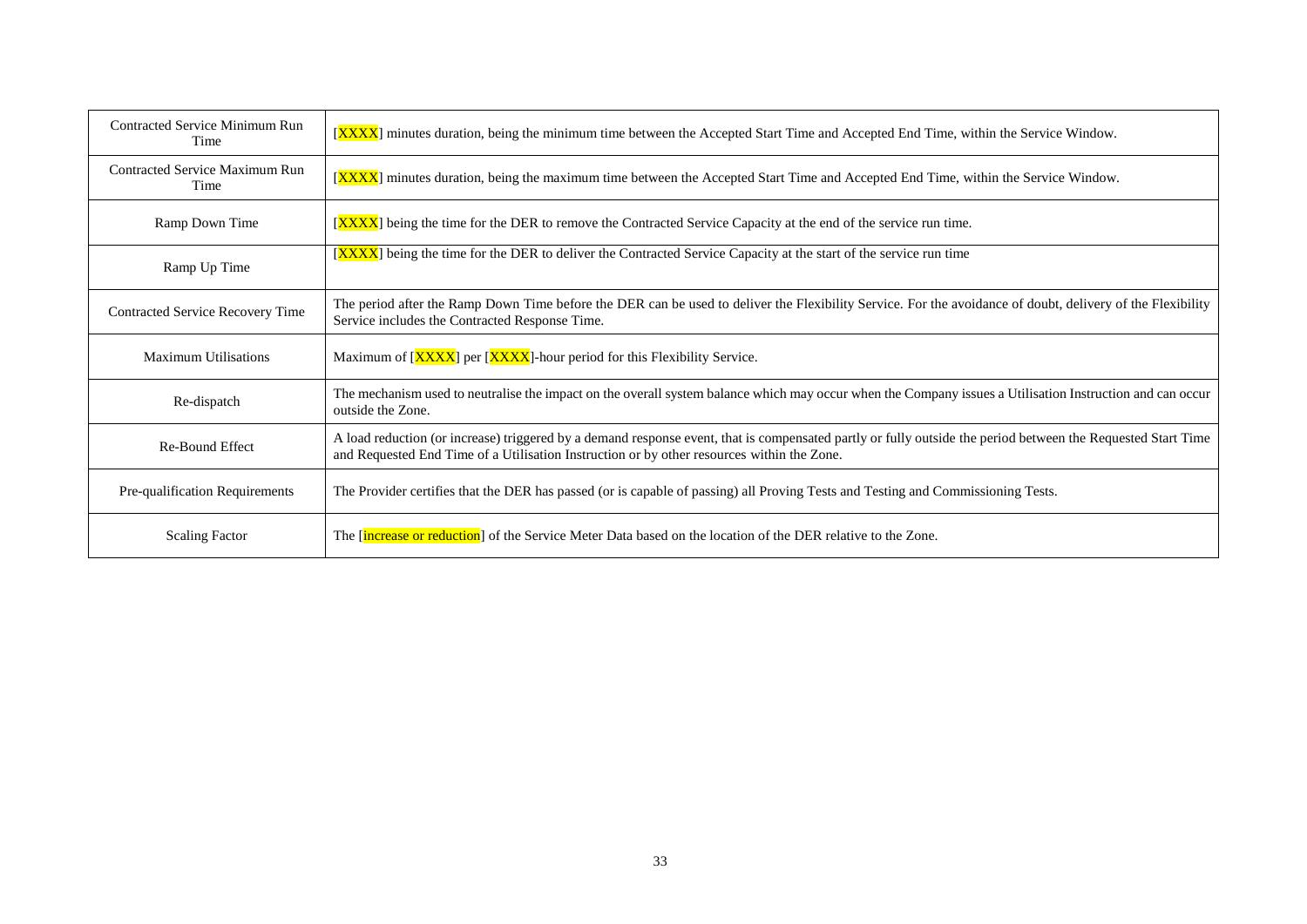# *[Service Requirements]*

|    | The flexible facilities making up the DER shall be connected and capable of exporting to or importing from the area of the Network asset(s) subject to<br>the limitation (represented by the zone) during intact and under first circuit outage of that network asset(s).                                                                                                                                                                                                                                                                                                             |
|----|---------------------------------------------------------------------------------------------------------------------------------------------------------------------------------------------------------------------------------------------------------------------------------------------------------------------------------------------------------------------------------------------------------------------------------------------------------------------------------------------------------------------------------------------------------------------------------------|
| 2. | Exporting generators and storage assets, greater than $\lceil \bullet \rceil$ per phase shall have a long-term parallel connection compliant with the requirements of<br>EREC G59 or G99. Flexible or timed connections are permissible, subject to the conditions of the connection. Those less than $\lceil \bullet \rceil$ per phase shall be<br>compliant with the requirements of EREC G83 or G98.                                                                                                                                                                               |
| 3. | The DER shall be able to deliver on instruction a reduction in imports or an increase in export, from or onto the Network.                                                                                                                                                                                                                                                                                                                                                                                                                                                            |
| 4. | The flexible KW is the capacity of additional consumption or generation that can be adjusted flexibly relative to a defined baseline level. It can be<br>delivered reliably and in full, is fixed for the duration of the service period, and must be within the conditions of each Facility's connection agreement.                                                                                                                                                                                                                                                                  |
| 5. | Each DER shall have a single set of capability parameters, and shall be a single point of communication and control.                                                                                                                                                                                                                                                                                                                                                                                                                                                                  |
| 6. | Each facility making up the DER shall have minute-by-minute metering of sufficient accuracy to enable the Company to monitor the provision of<br>Flexibility Services The data shall be made available to the Company on request and at the end of every month. The metering point shall be at the<br>boundary between the Site on which the DER is located and the [distribution] Network, or on the terminals of the facility if approved by the Company.<br>The Provider should be able to provide technical details of the meter and a single line diagram of the DER on request. |
|    | The DER can run for other purposes during the Service Window. It is the responsibility of the Provider to ensure that they can deliver the contracted<br>Flexibility Services on instruction.                                                                                                                                                                                                                                                                                                                                                                                         |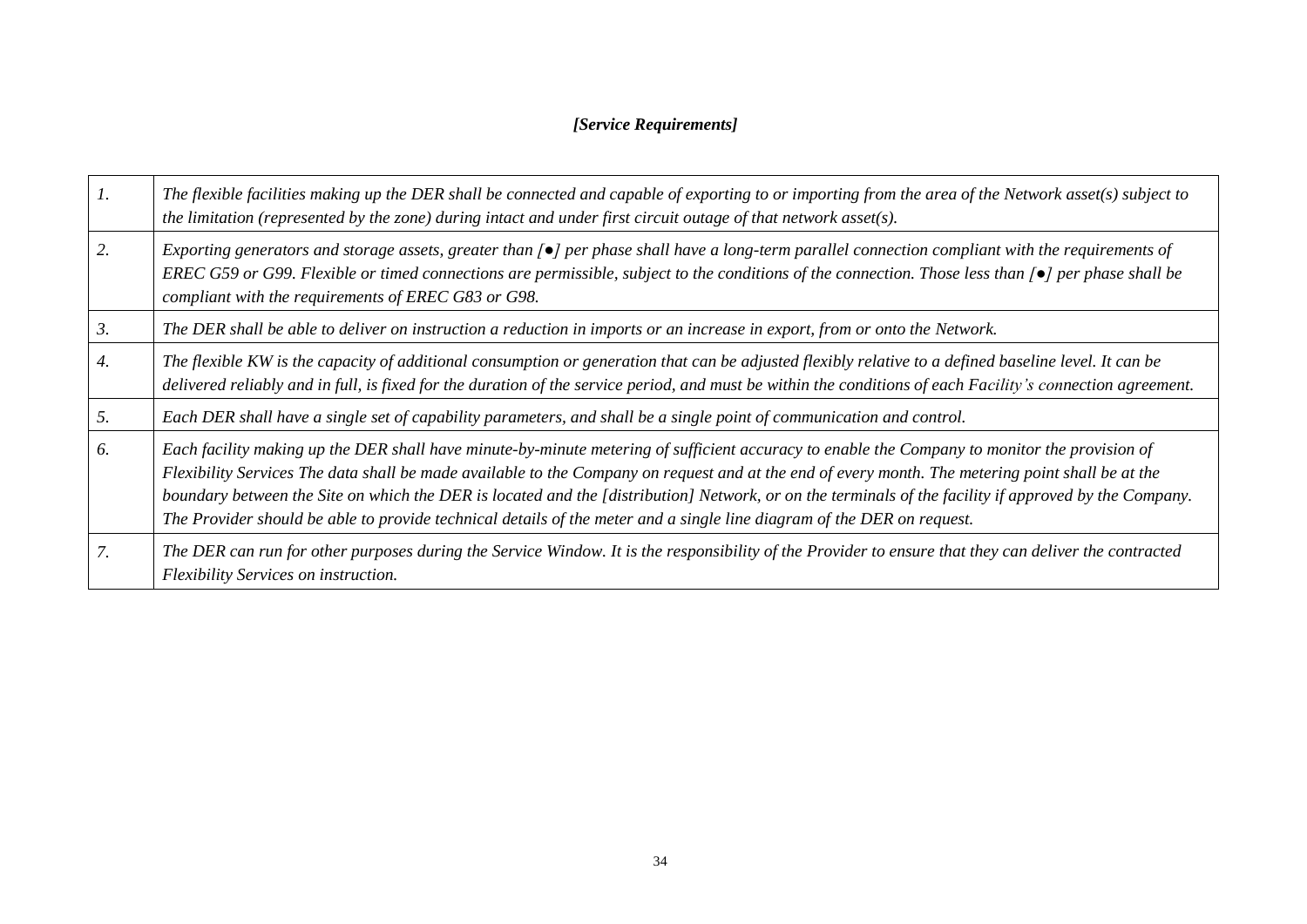# **SCHEDULE 2 FLEXIBILITY SERVICE CHARGES**

### *[Note: Schedule to be amended as appropriate]*

### **Invoicing**

All invoices should reference the statement number and be sent to the Nominated Person as identified in Part 1 of this Agreement.

*[Note: Provide any further commentary in respect of specific payment processes/invoices]*

# **Charges**

### **Definitions:**

"**Utilisation Fee Cap**" means the maximum amount payable by the Company to the Provider for the utilisation of any Flexibility Service;

"**Discretionary Utilisation Fee Cap**" means the maximum amount payable by the Company to the Provider for any the utilisation of any Discretionary Flexibility Service;

| <b>Utilisation Fee</b>                      | <b>Utilisation Fee</b><br>Cap                | <b>Availability Fee</b><br>(including discounts for<br>failure to respond) | <b>Values/prices</b>                           | <b>Discretionary</b><br><b>Utilisation Fee</b> | <b>Discretionary</b><br><b>Utilisation Fee Cap</b> |
|---------------------------------------------|----------------------------------------------|----------------------------------------------------------------------------|------------------------------------------------|------------------------------------------------|----------------------------------------------------|
| [Note: State the<br><b>Utilisation Feel</b> | [Note: State the<br><b>Utilisation Fee C</b> | [Note: State the<br>Availability Fee]                                      | [Note: Provide information]<br>as appropriate] | [Note: State the<br><i>Discretionary</i>       | [Note: State the<br><i>Discretionary</i>           |
|                                             | $ap$ ]                                       |                                                                            |                                                | <b>Utilisation Feel</b>                        | <b>Utilisation Fee Cap1</b>                        |

### **Calculation of Charges**

| <b>Calculation formula</b>                    | <b>Payment mechanism</b>                                     | <b>Values/prices</b>                                 | <b>Baseline for measuring</b><br>delivery                                      | <b>Timing of payments</b>                      |
|-----------------------------------------------|--------------------------------------------------------------|------------------------------------------------------|--------------------------------------------------------------------------------|------------------------------------------------|
| [Note: Provide information<br>as appropriate] | <i><b>[Note: Provide information]</b></i><br>as appropriate] | [Note: Provide information<br><i>as appropriate]</i> | The D-programme issued<br>before the Flexibility Offer is<br>used as baseline. | [Note: Provide information]<br>as appropriate] |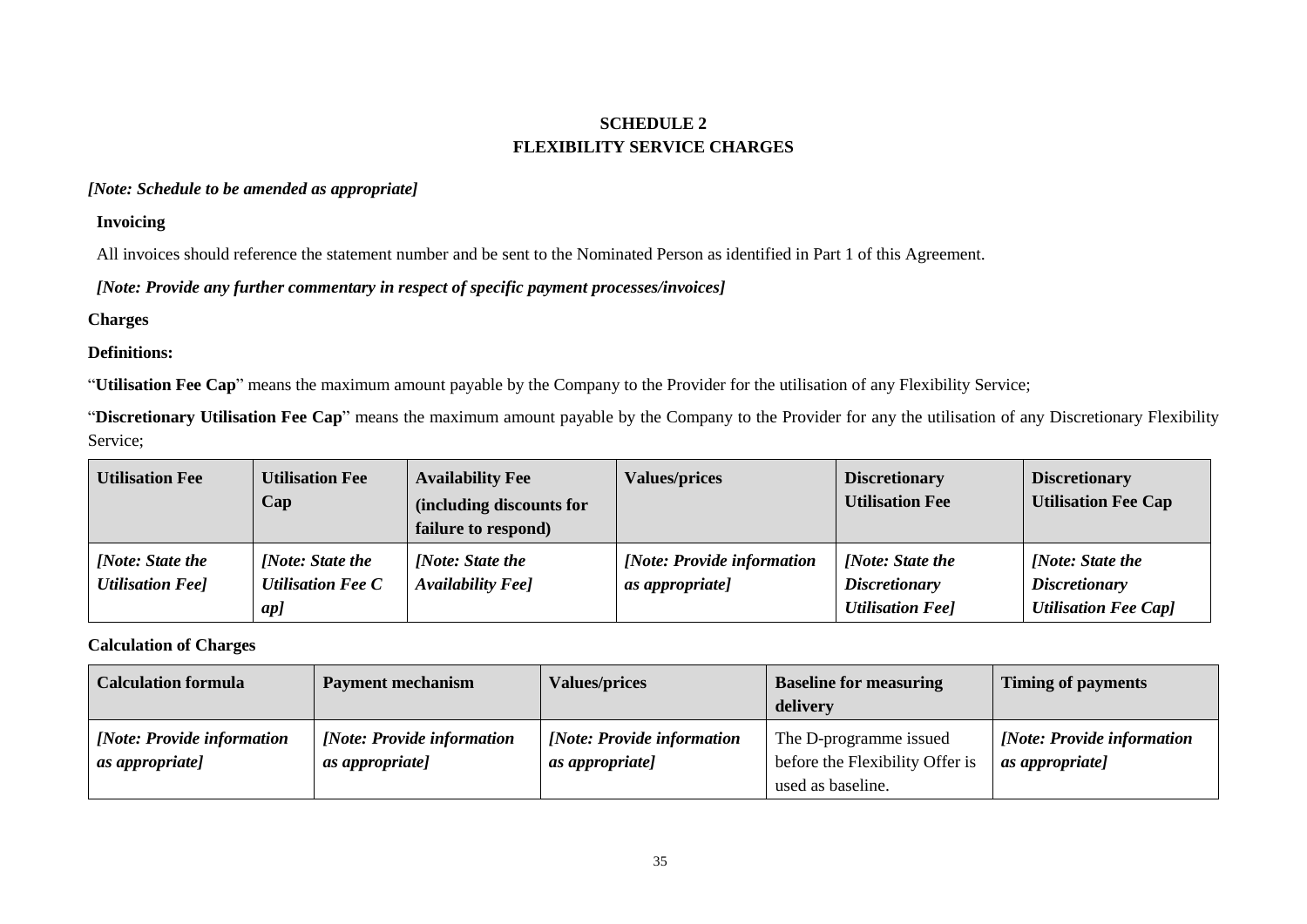|  | 'Note.<br><i>Provide information</i> |  |
|--|--------------------------------------|--|
|  | appropriate<br>$\alpha$<br>ur<br>. . |  |

# **Reduction of charges**

*[Note: Provide performance factor table for reduction of charges]*

# **Withholding and recovery of payments**

*[Note: Provide information in relation to recovery and withholding of payment]*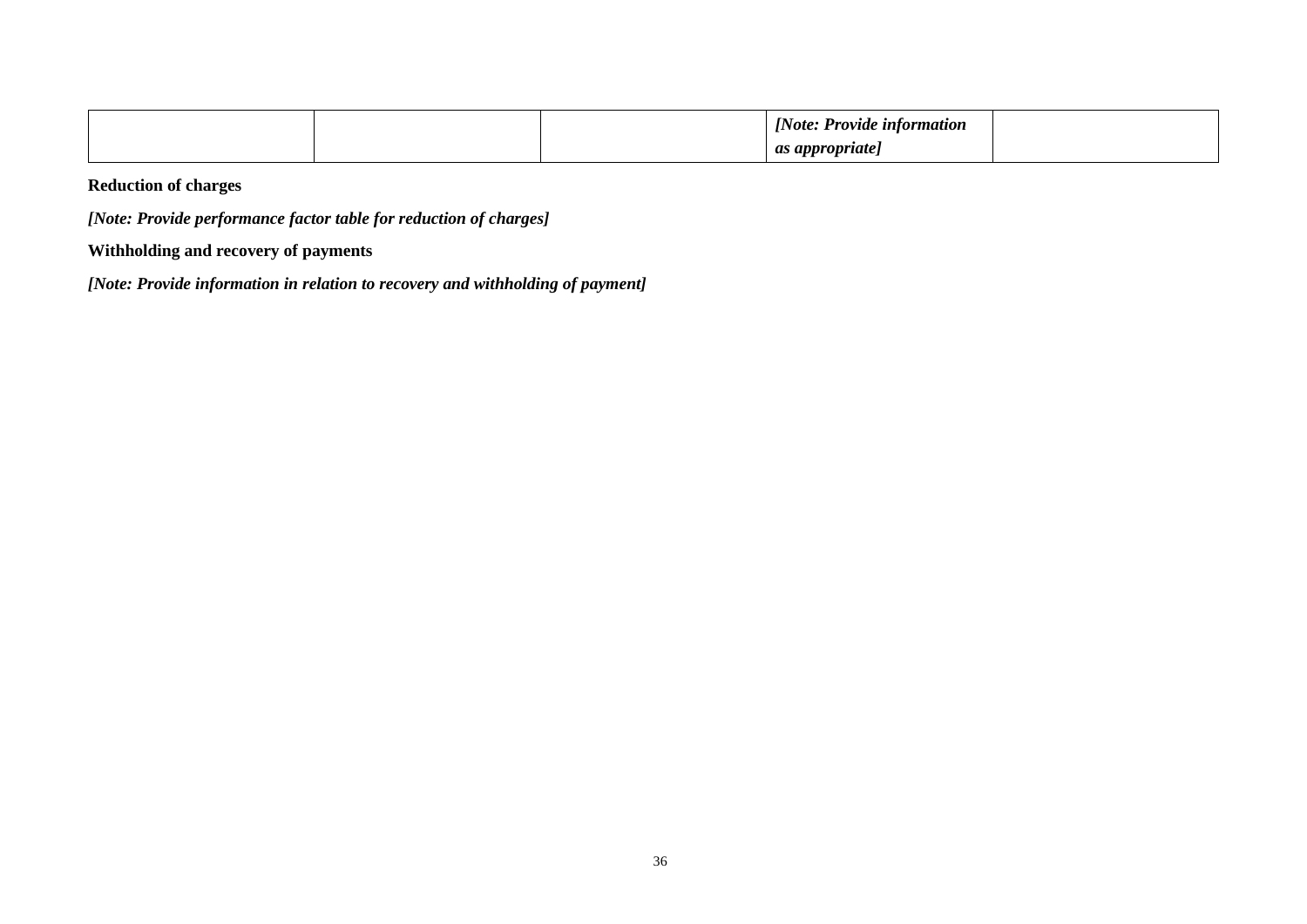# **SCHEDULE 3 DER**

# *[Note: Schedule to be amended as appropriate]*

*[Note: List Provider's DERs approved to deliver the service(s) per Flexibility Service]*

| [DER Name] | Type (Solar, Hydro, Battery Storage,<br>DSR, etc)                |  |
|------------|------------------------------------------------------------------|--|
|            | <b>Location</b> (address)                                        |  |
|            | <b>MPAN</b>                                                      |  |
|            | <b>Contact details for Site (Name,</b><br>number, email address) |  |
|            | Capacity (KW/KWh)                                                |  |
|            | <b>Planned maintenance periods</b>                               |  |
|            | Notice period required for access                                |  |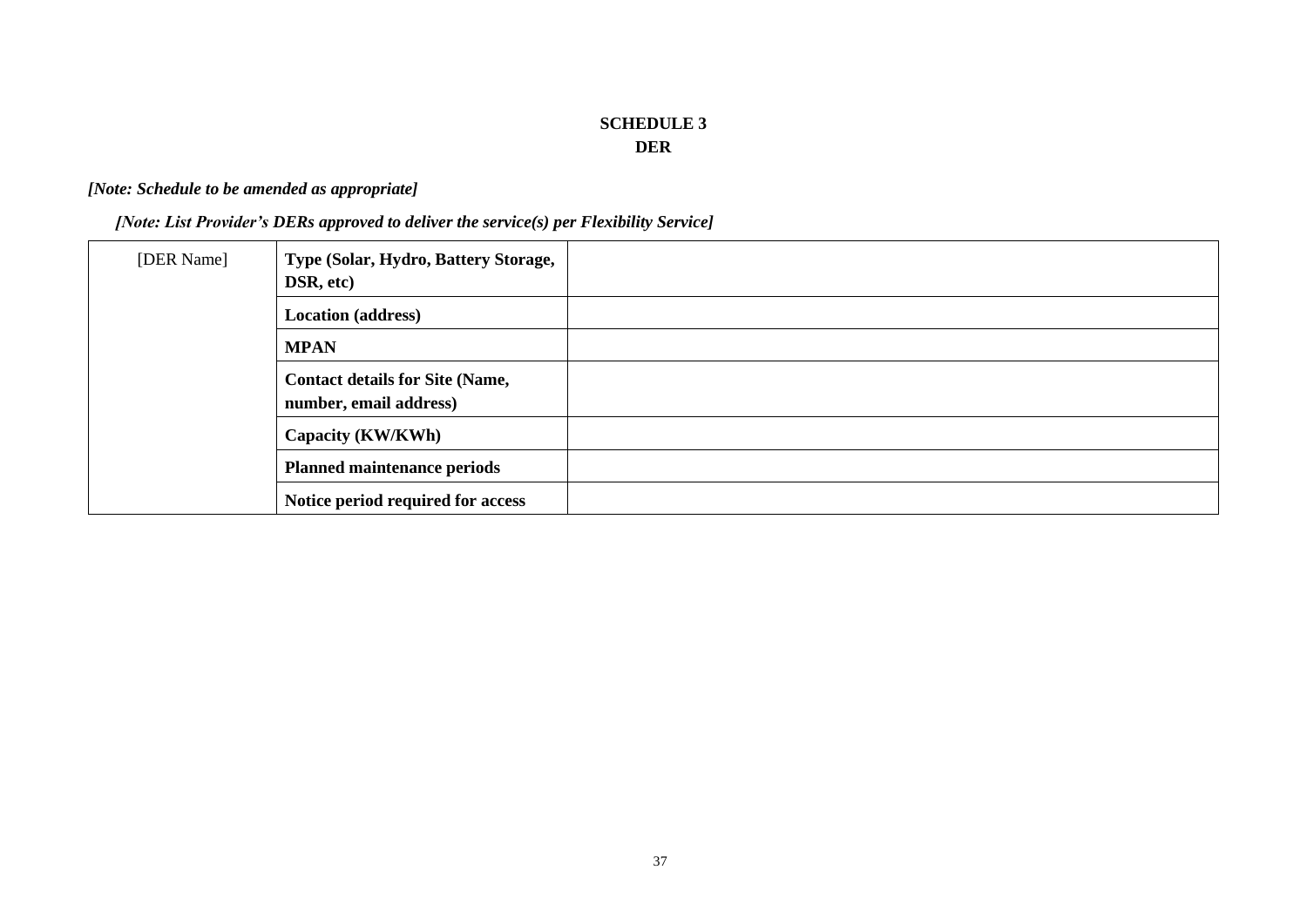# **SCHEDULE 4 COMMUNICATIONS**

*[Note: Schedule to be amended as appropriate]*

**Senior Representatives**: *[Note: Insert details of senior reps for each Party (see Clause 23)]*

**Process and systems for communications**

**Definitions**

"**Common Reference Operator**" or "**CRO**" means the USEF role responsible for operating the Common Reference;

"**Common Reference**" means a repository which contains detailed information on network congestion areas, their associated connections and active Providers in the electricity network;

**"Discretionary Flexibility Request"** means a request sent by the Company to the Provider detailing the Discretionary Flexibility Services it requires which shall, as a minimum, specify the information set out in the relevant column in Table 1 below;

**"Discretionary Flexibility Offer"** means a response to a Discretionary Flexibility Request sent by the Provider to the Company which shall, as a minimum, specify the information set out in the relevant column in Table 1 below;

<span id="page-37-0"></span>**"Meter Data Company"** means the USEF role designating a company responsible for the acquisition and validation of meter data and to facilitate the flexibility and balancing settlement processes by making accurate and valid data available to market agents;

**"D-Programme"** means the Provider's net generation (load) forecast of the amount of energy to be consumed or produced in Company's congested network areas rounded in Watts per Settlement Period (= per 30 min) per congested area;

**"USEF Flexibility Trading Protocol (UFTP)"** means the communication protocol that describes the interactions for the exchange of flexibility between the Provider (or other flexibility service providers) and the Company;

**"USEF"** means the Universal Smart Energy Framework;

**"Flexibility Request"** means a request sent by the Company to the Provider detailing the Flexibility Services it requires which shall, as a minimum, specify the information set out in the relevant column in Table 1 below;

**"Flexibility Offer"** means a response to a Flexibility Request sent by the Provider to the Company which shall, as a minimum, specify the information set out in the relevant column in Table 1 below;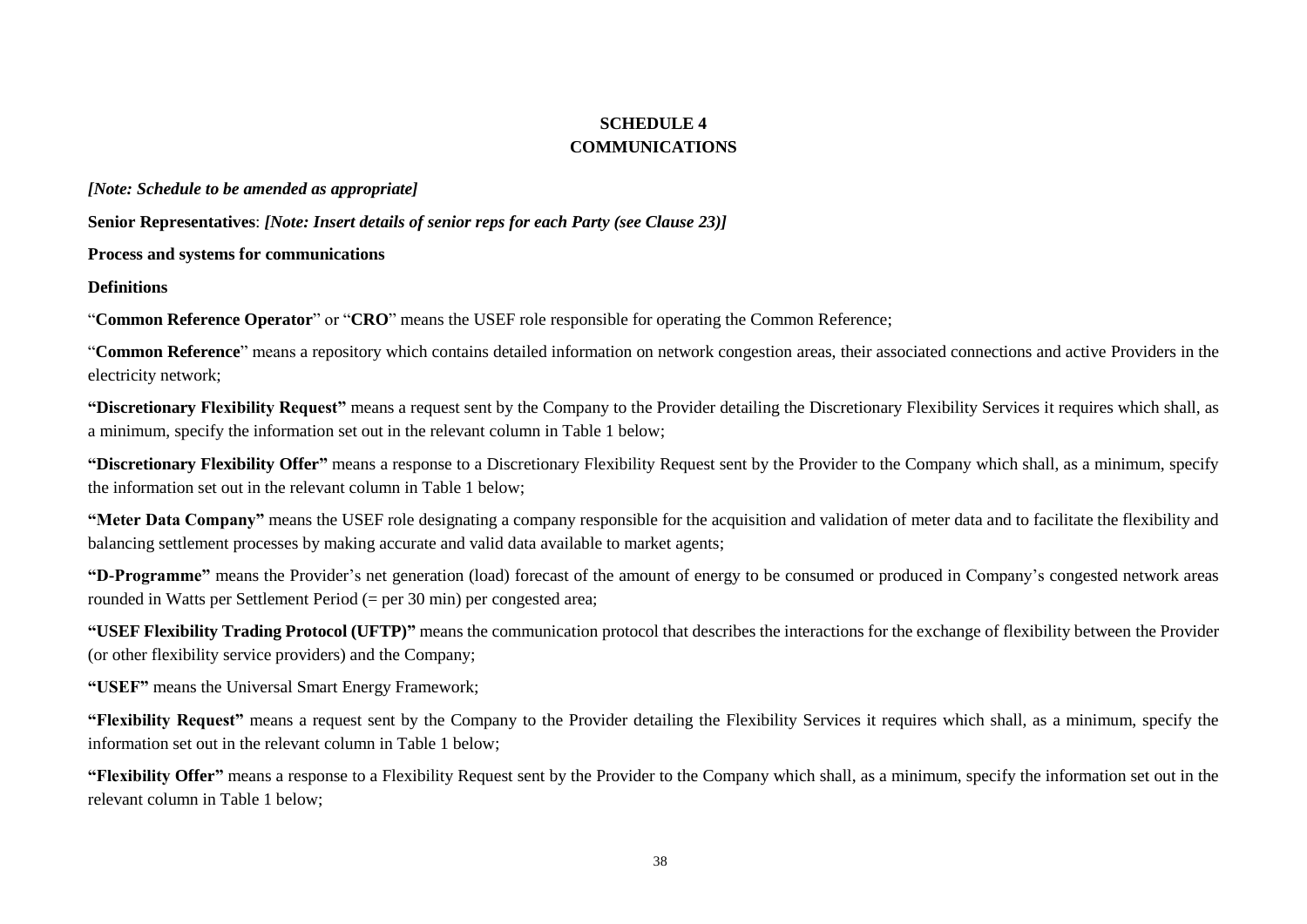### **Systems**

- The Company and the Provider will communicate in accordance with the latest version of the UFTP specification, as found in *[\[UFTP spec document\]](https://www.usef.energy/app/uploads/2020/01/USEF-Flex-Trading-Protocol-Specifications-1.01.pdf#popup__overlay1)*.

- The USEF roles Common Reference Operator (CRO) and Meter Data Company (MDC) are made available and hosted by the Company in FUSION DSO Flexibility platform.

### **Process for Flexibility Services**

- 1. The Company shall establish congested Zones and include these as a list of MPAN codes in the Common Reference Operator (CRO).
- 2. If and when the Company needs to make changes to any Zones, the Company shall send the changed Zones to the CRO no later than 10am*.*
- 3. The Provider may request the congested Zone list from the CRO at any time.
- 4. In the event of a change in the Provider's connections, the Provider shall send an update of its connections to the CRO.
- 5. If the Provider's connections are located in the congested Zones specified by the CRO, the Provider shall provide the Company with a D-programme for all days that fall inside the contracted Service Window. The deadline for submitting the daily D-programme is before 11am day-ahead.
- 6. New D-programmes shall be accepted by the Company up to *gate closure*, with the exception of D-programmes that must be adjusted by the Provider on the basis of any Utilisation Instructions and any Discretionary Utilisation Instructions.
- 7. If the Company identifies a congestion in its network on the basis of the D-programmes received from the Provider or on the basis of its own forecasts, the Company may send one or more Flexibility Requests (as appropriate) to the Provider.
- 8. If the Flexibility Request is for Flexibility Services to be delivered within the Service Period, the Provider shall send a Flexibility Offer in response to the Flexibility Request within 1 hour after receiving the Flexibility Request. The Flexibility Offer must include the Requested kW rounded off in Watts, the Requested Start Time and Requested End Time. It must also specify the Provider's proposed Utilisation Fee which should not be higher than the Utilisation Fee Cap described in Schedule 2.
- 9. If the Requested kW detailed in the Flexibility Request is lower than the Contracted Service Capacity (as such term is defined in Schedule 1 of this Agreement), the Provider must in any case send a Flexibility Offer equal to the Requested kW stated in the Flexibility Request.
- 10. If the Company deems the Flexibility Offer appropriate, the Company shall respond to the Flexibility Offer with a Utilisation Instruction. The Company will issue the Utilisation Instruction at a specified time (depending on the Contracted Service) before the Requested Start Time. This time will be at least the Contracted Response Time as specified in Schedule 1.
- 11. One day after the service delivery, the Provider must send the meter readings of the utilised connections on the natural day of delivery to the MDC.

### **Process for Discretionary Flexibility Services**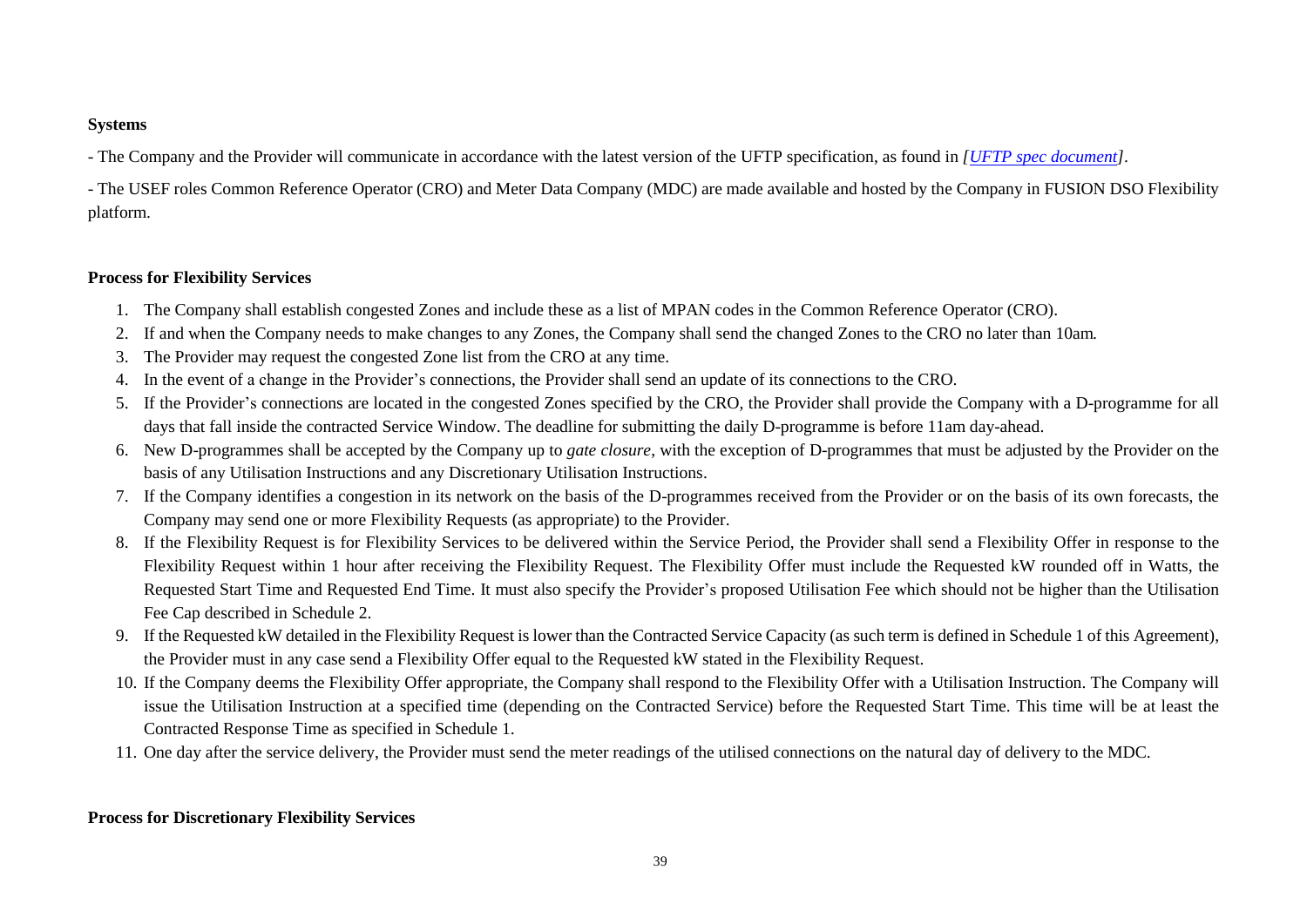- 1. At any time, the Company shall be entitled to send one or more Discretionary Flexibility Requests to the Provider.
- 2. The Provider is under no obligation to accept a Discretionary Flexibility Request but, if the Provider wishes to accept, the Provider shall send a Discretionary Flexibility Offer equal to the capacity stated in the Discretionary Flexibility Request. The Provider must respond to a Discretionary Flexibility Request with a Discretionary Flexibility Offer before 13:00 the day of delivery. The Flexibility Offer must include the Requested KW rounded off in Watts, the Requested Start Time and Requested End Time. It must also specify the Provider's proposed Discretionary Utilisation Fee which shall be no higher than the Discretionary Utilisation Fee Cap described in Schedule 2.
- 3. If the Provider fails to response to a Discretionary Flexibility Request in accordance with Paragraph [2] above, the Provider will be deemed to have declined the Discretionary Flexibility Request.
- 4. If the Company deems the Discretionary Flexibility Offer appropriate, the Company shall respond to the Discretionary Flexibility Offer with a Discretionary Utilisation Instruction.
- 5. A day after the service delivery, the Provider must send the meter readings of utilised connections on the natural day of delivery to the MDC.

| <b>Flexibility Request, Flexibility Offer and</b><br><b>Utilisation Instructions</b>                                                                                                                                                                                                                                                                                                                         | D-programmes                                                                                                                                                                                                      | <b>Unavailability notices</b>                                                                                                                                                                     | <b>Discretionary Flexibility Request, Discretionary</b><br><b>Flexibility Offer and Discretionary Utilisation</b><br><b>Instruction</b>                                                                                                                                                                                                                                                                                                                  |
|--------------------------------------------------------------------------------------------------------------------------------------------------------------------------------------------------------------------------------------------------------------------------------------------------------------------------------------------------------------------------------------------------------------|-------------------------------------------------------------------------------------------------------------------------------------------------------------------------------------------------------------------|---------------------------------------------------------------------------------------------------------------------------------------------------------------------------------------------------|----------------------------------------------------------------------------------------------------------------------------------------------------------------------------------------------------------------------------------------------------------------------------------------------------------------------------------------------------------------------------------------------------------------------------------------------------------|
| The process for issuing Flexibility Requests,<br>Flexibility Offers and Utilisation Instructions will be<br>done in accordance with the UFTP.<br>The Flexibility Requests, Flexibility Offers, and<br>Utilisation Instructions must, in each case, specify:<br>• the Zone to which it relates;<br>• the Requested Start Time;<br>• the Requested End Time; and<br>• the Requested KW (rounded off in Watts). | The process for issuing<br>D-programmes will be<br>done in accordance with<br>the UFTP.<br>The D-programme must<br>include:<br>• the Zone to which it<br>relates;<br>• The forecasted net<br>load (rounded off in | The Provider shall<br>notify the Company as<br>soon as reasonably<br>practicable by using<br>'form of unavailability<br>notification / remedy<br>notification' provided in<br>schedule 4 (below). | The process for issuing Discretionary Flexibility<br>Requests, Discretionary Flexibility Offers and<br>Discretionary Utilisation Instructions will be done in<br>accordance with the UFTP.<br>The Discretionary Flexibility Requests, Discretionary<br>Flexibility Offers, and Discretionary Utilisation<br>Instructions must, in each case, specify:<br>• the Zone to which it relates;<br>• the Requested Start Time;<br>• the Requested End Time; and |

### **Table 1:**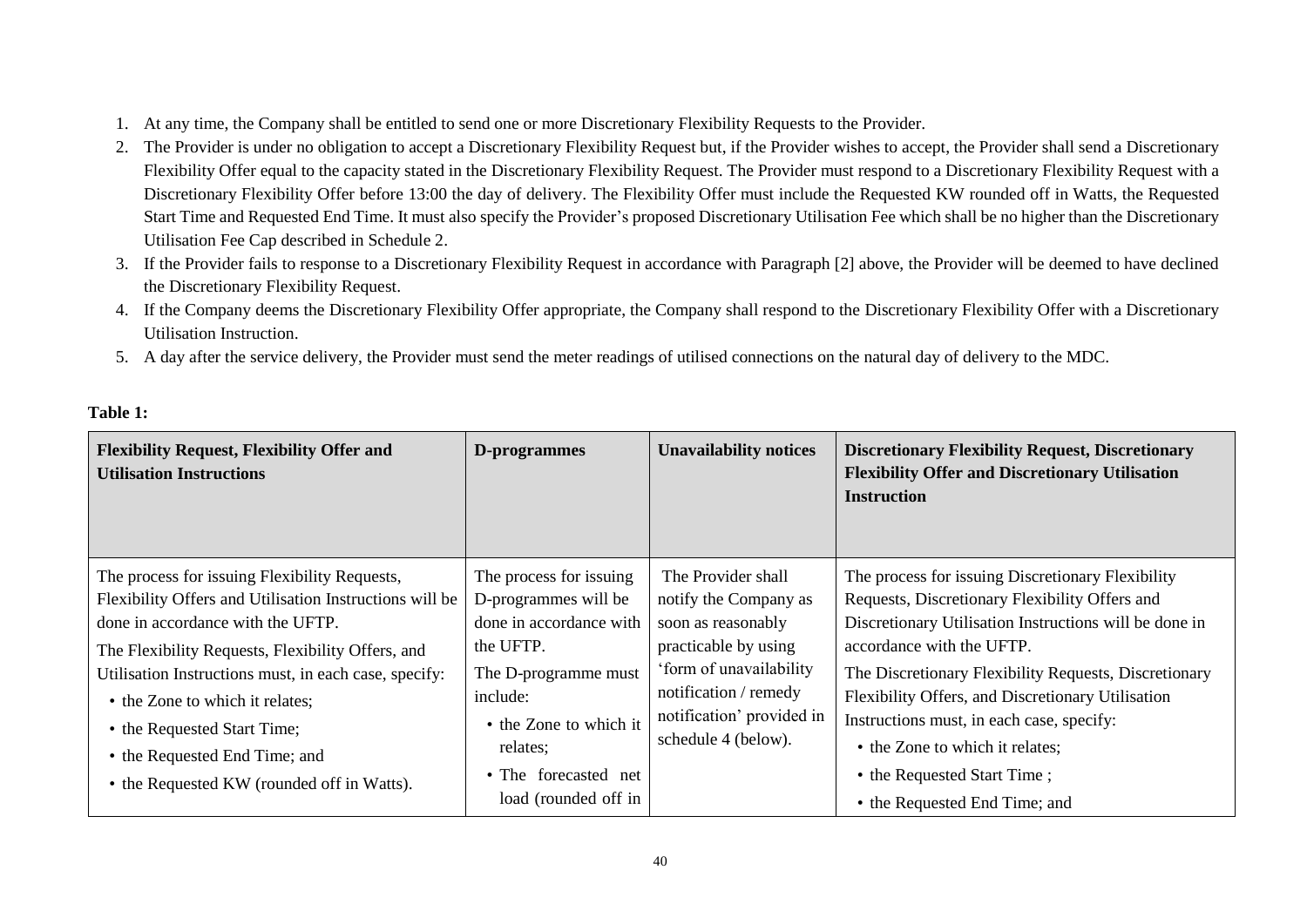| Watts,<br>per      | Exequested KW (rounded off in Watts).<br>the |
|--------------------|----------------------------------------------|
| Settlement Period. |                                              |

### *Reporting processes and requirements*

1. The Provider must at all times contact the Company if the Provider expects that a Utilisation Instruction and/or a Discretionary Utilisation Instruction (as the case may be) cannot be delivered, by sending to the Company an updated D-programme providing details of this.

# **Table 2:**

### *Escalations process*

| <b>Escalation Level</b> | <b>Company Representative</b>               | <b>Service Provider Representative</b> |
|-------------------------|---------------------------------------------|----------------------------------------|
|                         | <b>Relevant Company Authorised Person</b>   | /●                                     |
|                         | Relevant Company Manager/Commercial Manager | ه ا                                    |
|                         | Relevant Company Performance Manager        | /●                                     |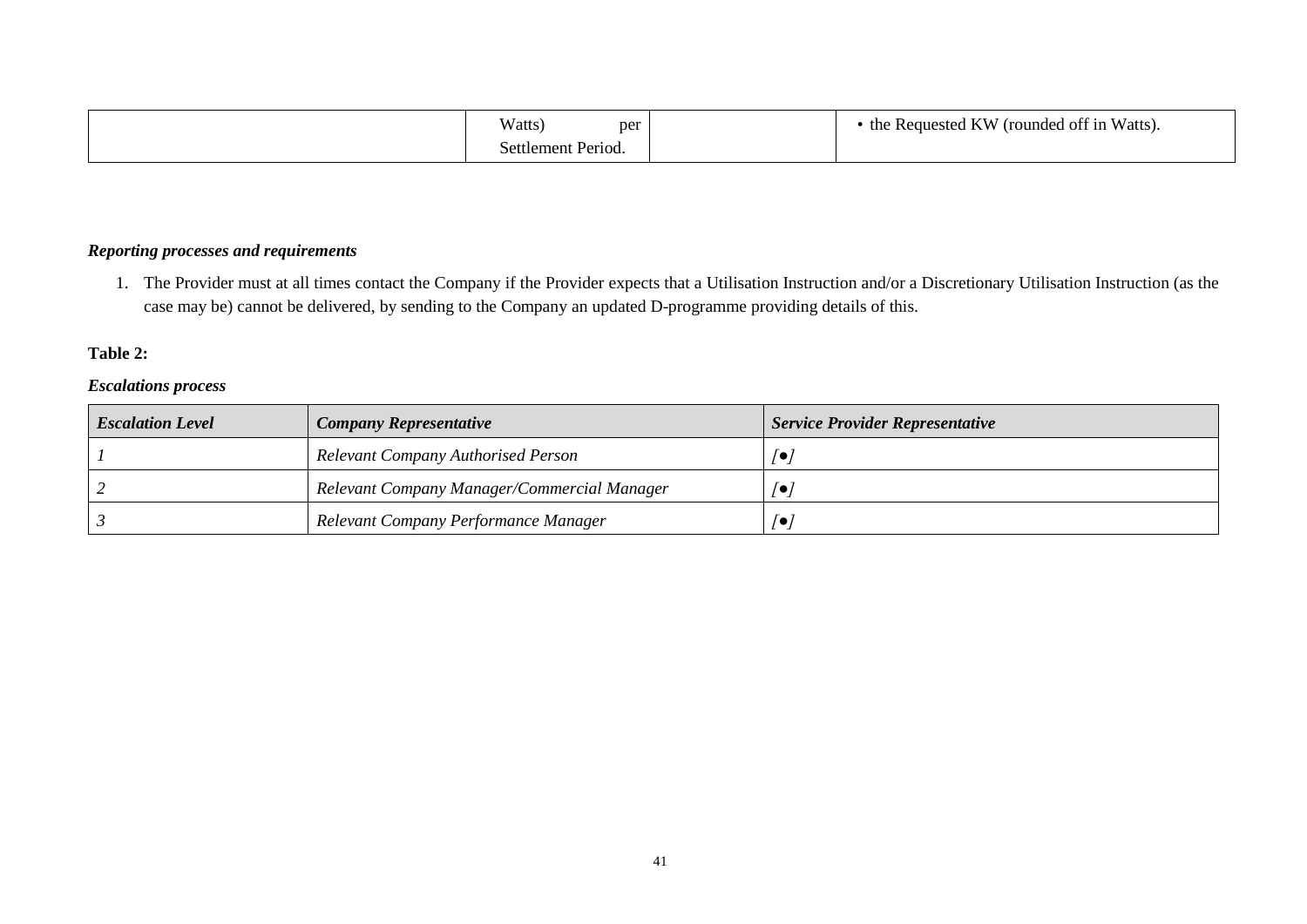# *[FORM OF UNAVAILABILITY NOTIFICATION / REMEDY NOTIFICATION]*

*[In accordance with Clause 3.1, this is a notification of Unavailability of Flexibility Services.]*

| Company Name:          |                                     |
|------------------------|-------------------------------------|
| Zone ID:               |                                     |
| Unique DER identifier: |                                     |
| From Date/Time:        | [Unavailable from]                  |
| To Date/Time:          | [Unavailable to]                    |
| Reason:                |                                     |
| Name:                  | [of individual making notification] |
| Date:                  | [of notification]                   |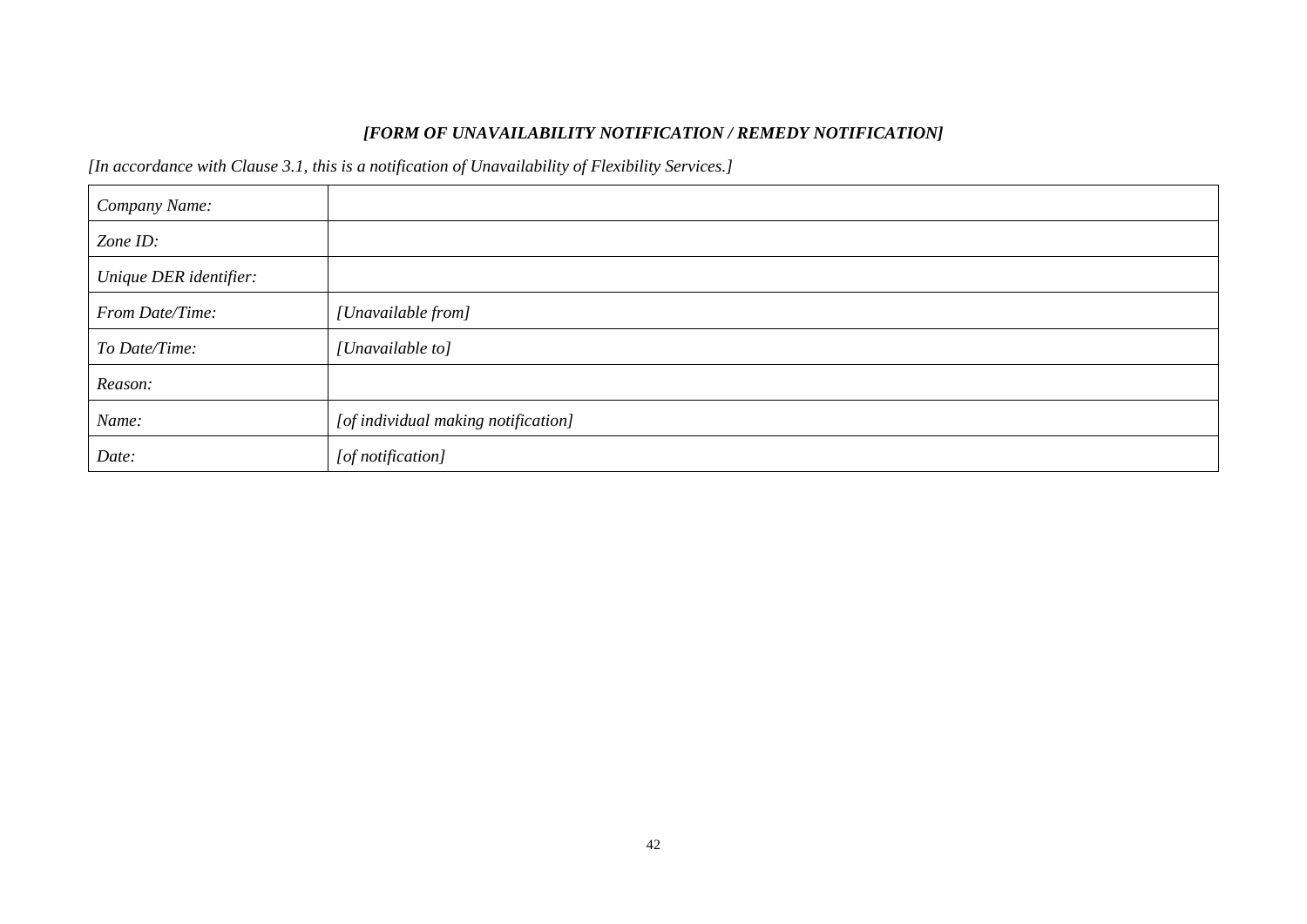# **SCHEDULE 5 PERFORMANCE MONITORING**

### *[Note: Schedule to be amended as appropriate.]*

*[Note: For the purposes of Clause 6.5 this schedule should also include details of Proving Tests to be carried out by each of the Company and the Provider]*

### **Submission of Performance Report**

### *[Note: Set out how Provider shall submit the Performance report]*

### **Testing and monitoring**

- 1. The Provider shall monitor and meter the DER in accordance with Clause 6.1.
- 2. The Provider shall set up proactive monitoring with the aim of ensuring timely detection of incidents / irregularities / issues that can lead to a disruption.

| <b>Processes</b>                                 | Standards                                          | <b>Timetable of testing</b>                        |
|--------------------------------------------------|----------------------------------------------------|----------------------------------------------------|
| <i>Note: Provide information as appropriate]</i> | $\vert$ [Note: Provide information as appropriate] | $\vert$ [Note: Provide information as appropriate] |

### **Service Meter**

| <b>Measuring equipment</b>    | <b>Service Meter Data</b>   |
|-------------------------------|-----------------------------|
| [Note: Provide details of the | [Note: Define Service Meter |
| measuring equipment]          | Data]                       |

### **[Additional performance obligations]**

*[Note: Set out any additional performance obligations required of the Provider]*

### **Monitoring of DER development projects**

| Details of development milestone                  | <b>Expected date of delivery</b>                                                        | <b>€omments</b> |
|---------------------------------------------------|-----------------------------------------------------------------------------------------|-----------------|
| $\Box$ [Note: Provide information as appropriate] | [Note: Provide information as appropriate]   [Note: Provide information as appropriate] |                 |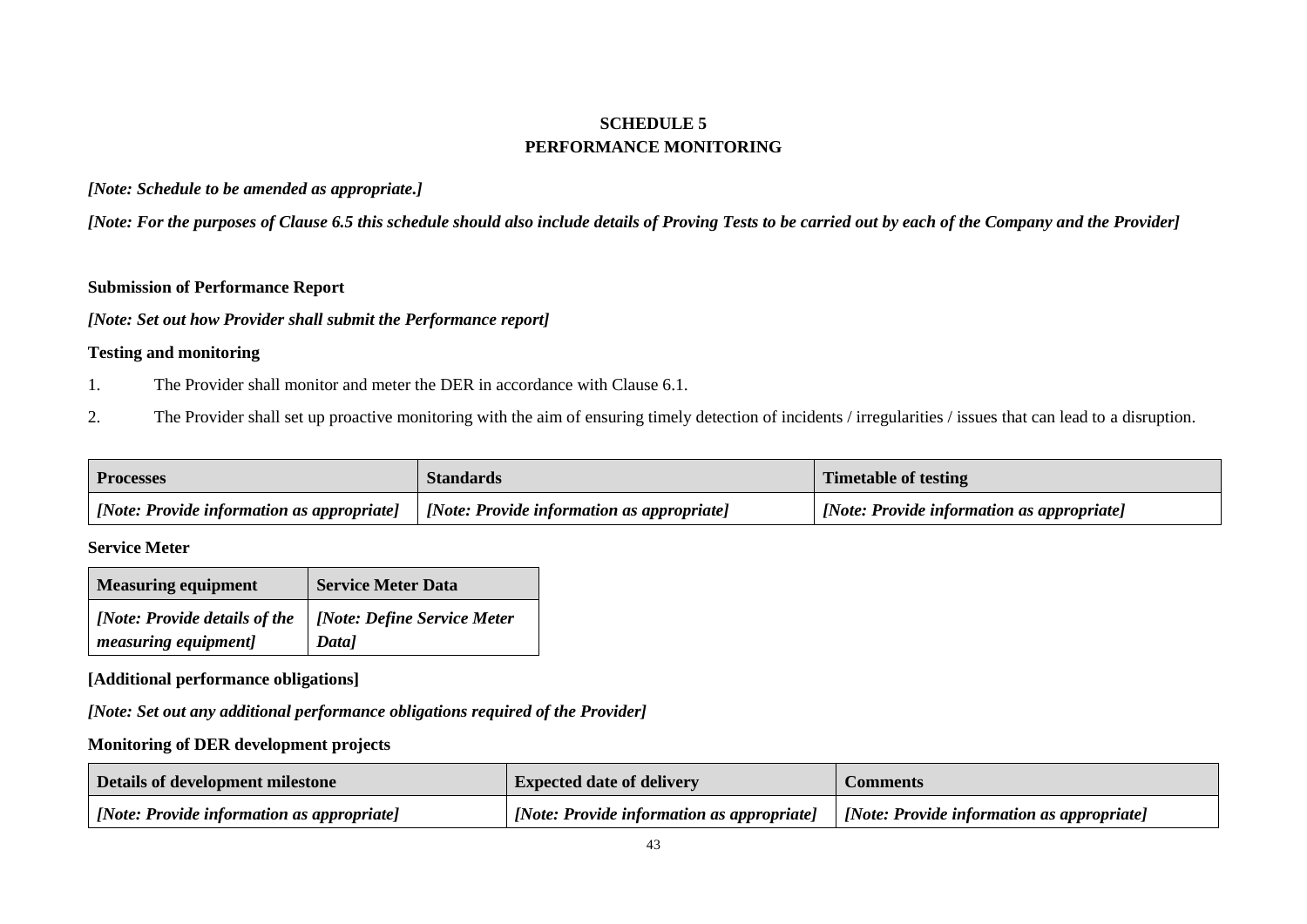*The Company may repeat the assessment process on an annual basis.]*

# **Auditing**

| <b>Process</b>                                    | <b>Requirements</b>                        |
|---------------------------------------------------|--------------------------------------------|
| $\Box$ [Note: Provide information as appropriate] | [Note: Provide information as appropriate] |

# **Non-delivery and under-delivery**

*[Note: Set out any further points relating to non-delivery or under-delivery]*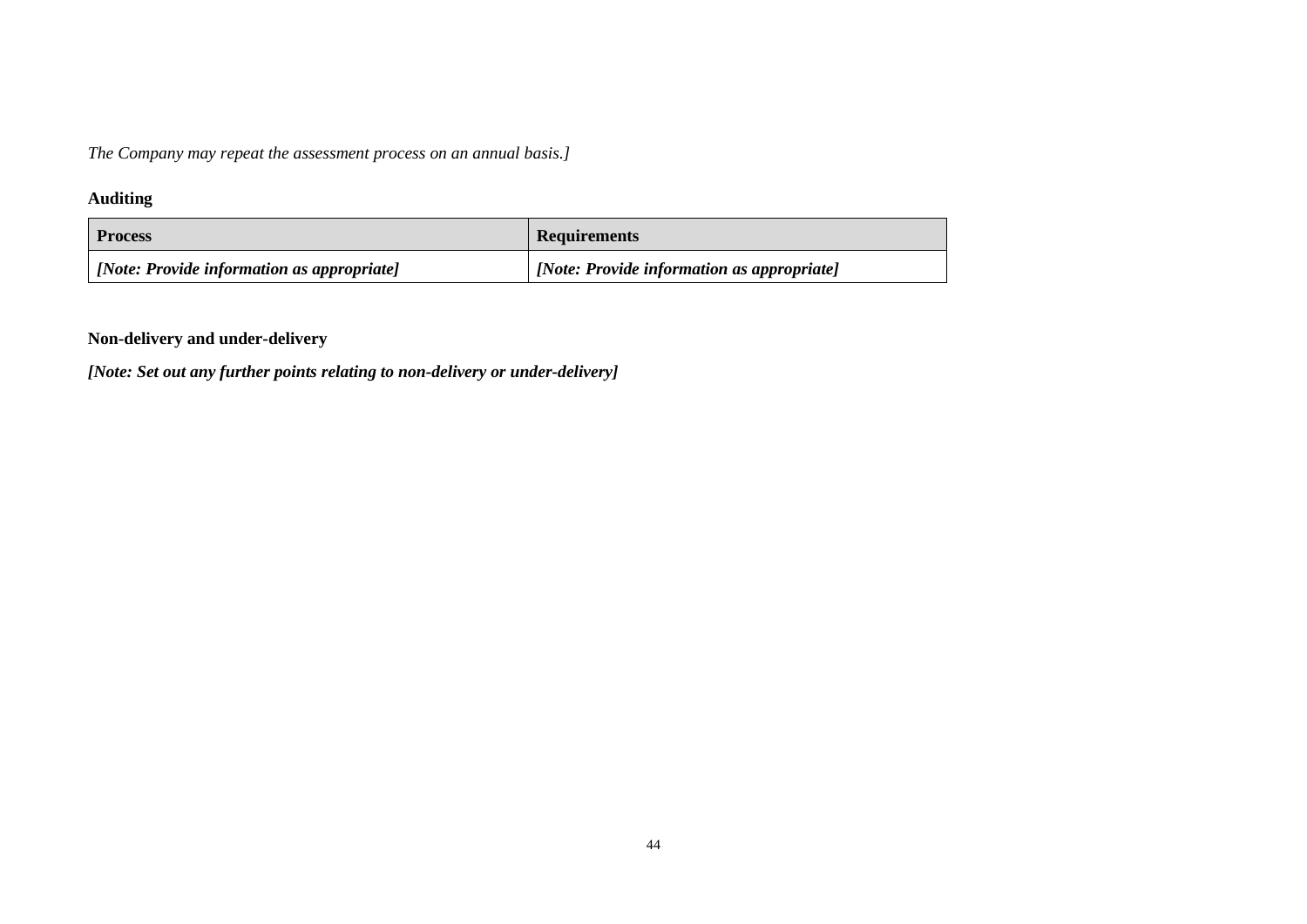# **SCHEDULE 6 TECHNICAL REQUIREMENTS**

### **PART 1: UFTP IMPLEMENTATION AND ASSETS ENABLEMENT**

### 1. MILESTONES

(a) The Provider shall implement USEF Flexibility Trading Protocol ("**UFTP**") and enable assets in accordance with the dates set out below (the "**Milestone Dates**"):

| <b>Milestone No.</b> | Description of milestone (the "Milestone") | <b>Milestone Date</b> |
|----------------------|--------------------------------------------|-----------------------|
|                      | <b>[NOTE – TO BE POPULATED]</b>            |                       |
|                      |                                            |                       |
|                      |                                            |                       |

(b) The Provider understands and agrees that any failure by the Provider to achieve the Milestone by the Milestone Date will constitute a material breach of this Agreement for the purposes of Clause 12.1 and, accordingly, the Company may terminate this Agreement in accordance with Clause 12.

### 2. UFTP IMPLEMENTATION AND ASSETS ENABLEMENT FIXED COSTS

(a) The Provider agrees and acknowledges that the fixed costs of implementing UFTP and enabling assets payable by the Company to the Provider in connection with implementing the Milestones form part of, and are contained within the Availability Fee and that no other costs shall be due or payable to the Provider in respect of implementing UFTP.

### 3. CHARGES

Notwithstanding any provision to the contrary in this Agreement, any of the Schedules to this Agreement, or otherwise, the Provider agrees and acknowledges that Charges are fixed and incorporate the profit margins for each, and all, of the sub-contractors in the Provider's supply chain and the Provider shall not, under any circumstances be entitled to seek payment of any sub-contractor charges, fees or costs from the Company.